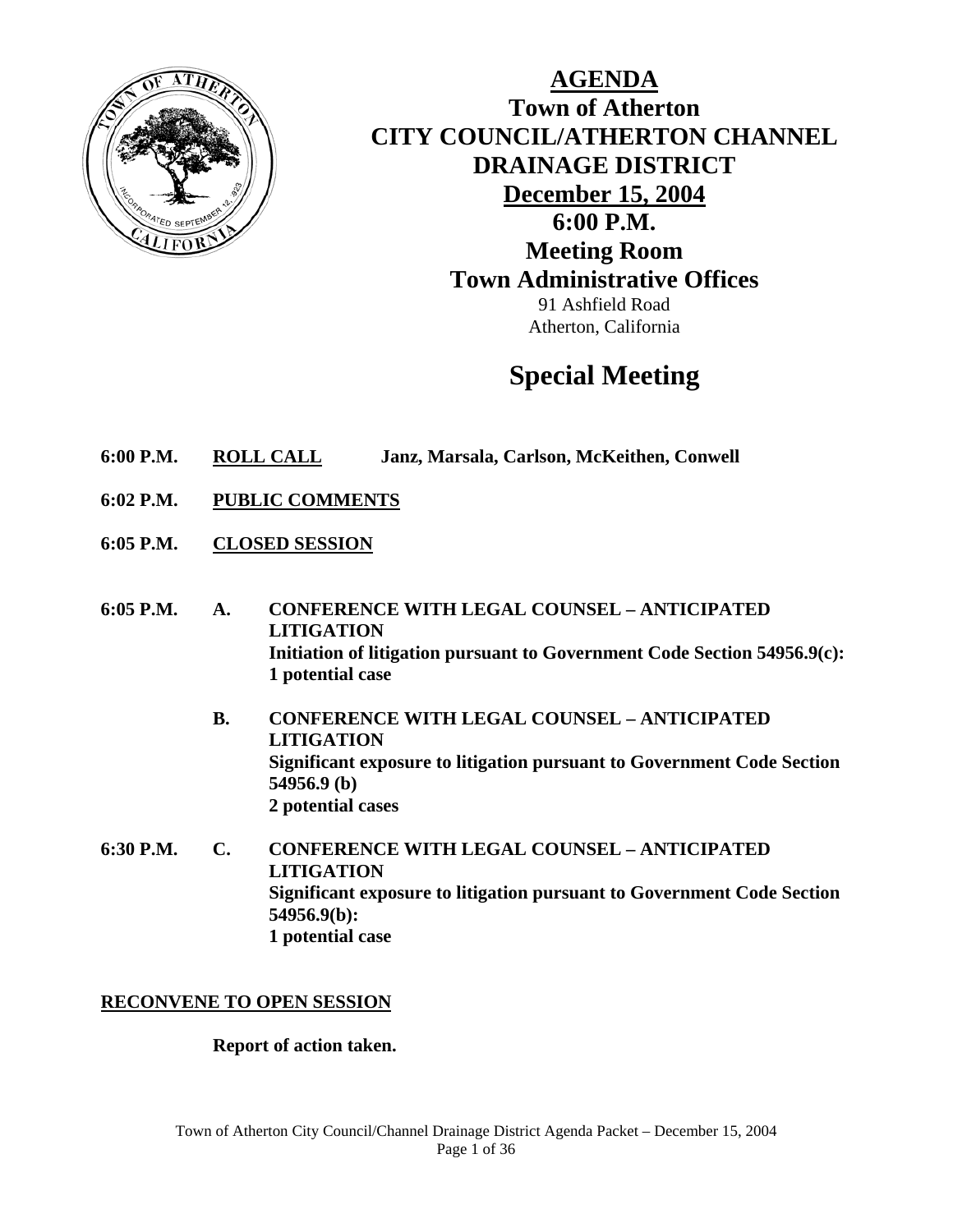# **ADJOURN**



# **AGENDA Town of Atherton CITY COUNCIL/ATHERTON CHANNEL DRAINAGE DISTRICT December 15, 2004 7:00 p.m. TOWN COUNCIL CHAMBERS** 94 Ashfield Road Atherton, California

# **REGULAR MEETING**

- **7:00 P.M. 1. PLEDGE OF ALLEGIANCE**
- **7:03 P.M. 2. ROLL CALL Janz, Marsala, Carlson, McKeithen, Conwell**
- **7:05 P.M. 3. PRESENTATIONS**
	- **A. Presentation to Outgoing Mayor Kathy McKeithen**
	- **B. Certificate of Appreciation to Outgoing Arts Committee Member Florentina Mazzone**
- **7:15 P.M. 4. COUNCIL REPORTS**
- **7:25 P.M. 5. PUBLIC COMMENTS (only for items which are not on the agenda limit of three minutes per person)**
- **7:35 P.M. 6. STAFF REPORTS**
- **7:40 P.M. 7. COMMUNITY ORGANIZATION ROUNDTABLE REPORT (Directed by Resolution Nos. 99-6 and 02-31)**

 **Atherton Tree Committee** 

- **7:45 P.M. CONSENT CALENDAR (Items 8-11)** 
	- **8**. **APPROVAL OF MINUTES OF REGULAR MEETING OF NOVEMBER 17, 2004**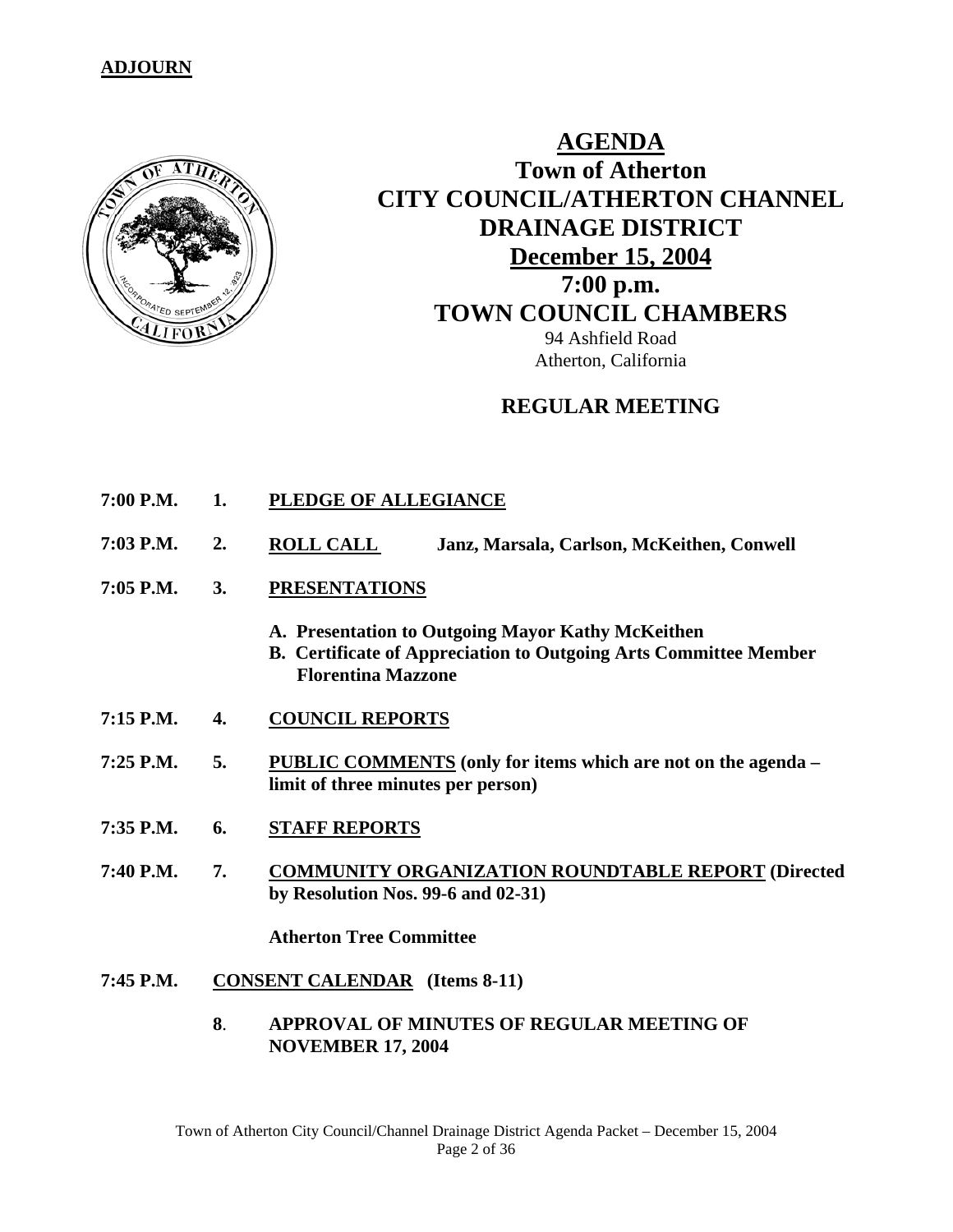- **9. APPROVAL OF BILLS AND CLAIMS FOR NOVEMBER 2004 IN THE AMOUNT OF \$841,260**
- **10. ACCEPTANCE OF MONTHLY FINANCIAL REPORT FOR NOVEMBER 2004**
- **11. ACCEPTANCE OF WORK AND AUTHORIZATION TO RECORD NOTICE OF COMPLETION FOR THE TOWN CAPE SEAL PROJECT NO. 04-003**

**Recommendation: Accept work and authorize recordation of a Notice of Completion for the Town Cape Seal Project No. 04-003.** 

# **7:50 P.M. PUBLIC HEARING**

**12. AN ORDINANCE AMENDING ATHERTON MUNICIPAL CODE CHAPTER 17.36.050 REGULATING ACCESSORY STRUCTURE SETBACK REQUIREMENTS AND CHAPTER 17.36.055 REGULATING WINDOW OPENINGS ON ACCESSORY STRUCTURES** 

**Recommendation: Open public hearing. Hear testimony. Close public hearing. After consideration, introduce an ordinance regulating window openings on accessory structures, and waive further reading.** 

# **8:15 P.M. REGULAR AGENDA (Items 13 - 19)**

**8:15 P.M. 13. RESOLUTION DECLARING THE RESULTS OF THE GENERAL MUNICIPAL ELECTION AND SPECIAL MUNICIPAL ELECTION HELD ON NOVEMBER 2, 2004** 

> **Recommendation: Adopt Resolution declaring the results of the General Municipal and Special Municipal Election held on November 2, 2004.**

**8:25 P.M. 14. INDUCTION OF REELECTED COUNCIL MEMBERS JANZ AND MCKEITHEN – OATHS OF OFFICE** 

> **Recommendation: City Clerk to administer Oaths of Office to reelected Council Members James R. Janz and Kathy McKeithen.**

**8:30 P.M. 15. CITY COUNCIL REORGANIZATION – SELECTION OF MAYOR AND VICE MAYOR** 

> **Recommendation: Hold nominations and vote on the Offices of Mayor and Vice Mayor.**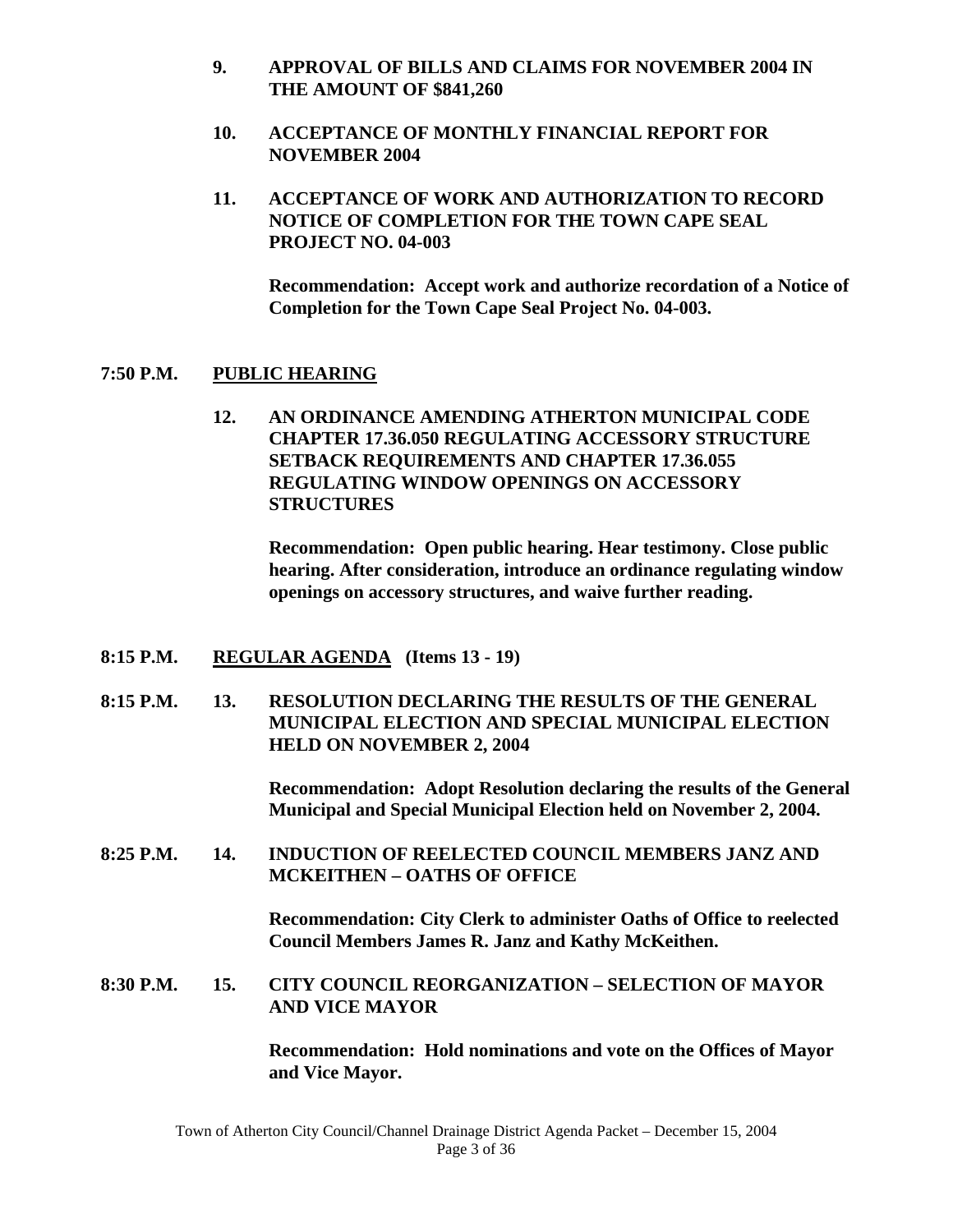**8:40 P.M. 16. DISCUSSION AND CONSIDERATION – POSSIBLE AMENDMENTS TO BUSINESS TAX ORDINANCE TO BE SUBMITTED TO VOTERS AT THE SPECIAL MUNICIPAL ELECTION CALLED FOR MARCH 8, 2005** 

#### **Recommendation:**

- **a. Discuss and consider an amendment to the business license tax proposal to the voters at the Special Election called for March 8, 2005, amending the Ordinance calling the election, to provide for a tax on persons conducting the business of real estate sales with respect to property located within the Town of Atherton.**
- **b. Motion to introduce, read by title only, waive further reading, and adopt an Ordinance Amending Ordinance No. 552 Revising Sections 5.12.140, 5.12.150 And 5.12.160 of the Atherton Municipal Code Relating to the Business License Tax. (Roll call vote)**
- **c. Adopt Resolution filing an Amendment to Ordinance No. 552 Calling a Special Municipal Election for Amendments to the Atherton Business License Tax**

**9:20 P.M. 17. DISCUSSION AND CONSIDERATION – APPROVAL OF WRITTEN BALLOT ARGUMENT IN FAVOR OF MARCH 8, 2005 SPECIAL ELECTION BALLOT MEASURE REGARDING AN AMENDMENT TO THE BUSINESS LICENSE TAX ORDINANCE** 

> **Recommendation: Review and approve Argument in Favor of Ballot Measure, to be signed by all Council Members and submitted to City Clerk by December 17, 2004 deadline.**

**9:35 P.M. 18. DISCUSSION AND CONSIDERATION – SELECTION OF DATES FOR COMMUNITY INFORMATIONAL MEETINGS (SPECIAL COUNCIL MEETINGS) REGARDING THE MARCH 8, 2005 SPECIAL ELECTION** 

> **Recommendation: Discuss and select dates for holding community informational meetings regarding the March 8, 2005 Special Election.**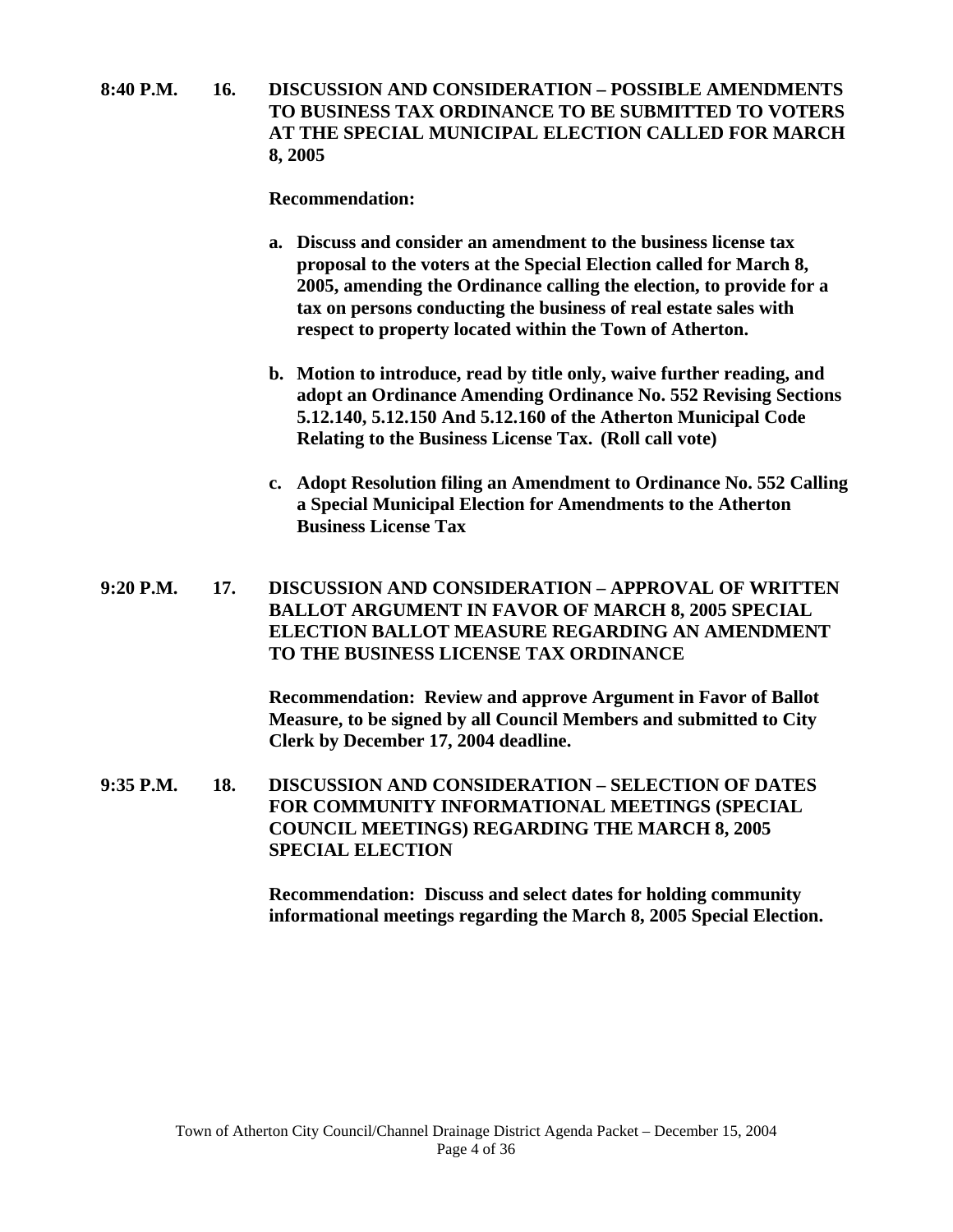# **9:45 P.M. 19. ACCEPTANCE OF STATUS REPORT BY CITY MANAGER OF ANNUAL REVIEW OF LITTLE LEAGUE COMPLIANCE WITH PARK LICENSE AGREEMENT AND USE OF THE BALL FIELD IN HOLBROOK-PALMER PARK**

#### **Recommendation:**

- **a. Accept status report from the City Manager regarding compliance by the Little League to the terms of the "License Agreement" between the Town of Atherton and the Menlo-Atherton Little League.**
- **b. Receive input from City Council regarding the Little League's compliance with the agreement and mitigation measures.**
- **c. Direct the City Manager to meet with the President of the Little League to ensure compliance with the attached agreement and conduct an annual review.**
- **10:00 P.M. 20. PUBLIC COMMENTS**
- **10:15 P.M. 21. ADJOURNMENT**

#### *Agendas and staff reports may be accessed on the Town website at: [www.ci.atherton.ca.us](http://www.ci.atherton.ca.us/)*

#### ) *Please contact the City Clerk's Office at 650.752.0529 with any questions*

Pursuant to the Americans with Disabilities Act, if you need special assistance in this meeting, please contact the City Clerk's Office at (650) 752-0529. Notification of 48 hours prior to the meeting will enable the City to make reasonable arrangements to ensure accessibility to this meeting. (29 CRF 35.104 ADA Title II)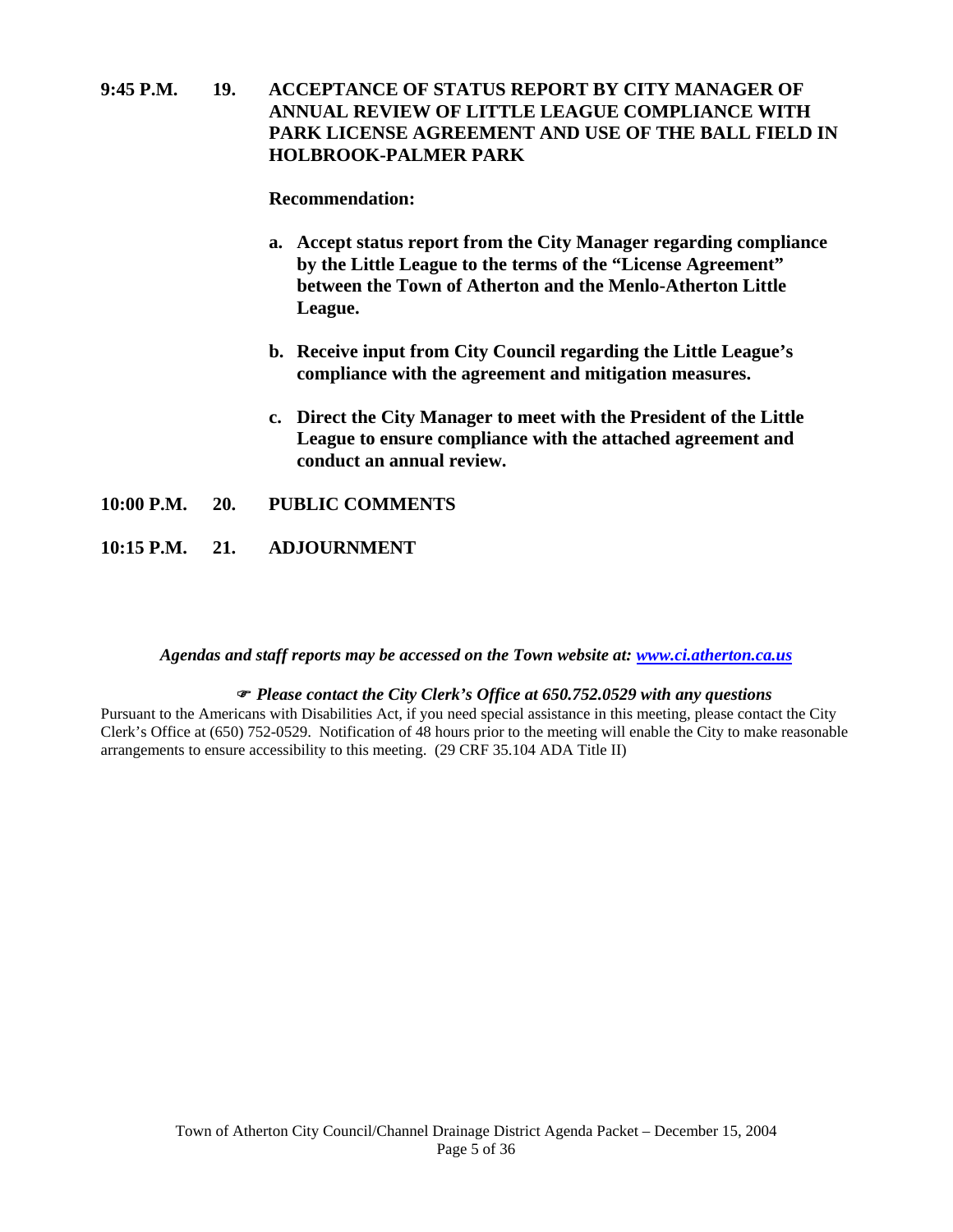

# *Draft* **MINUTES Town of Atherton CITY COUNCIL/ATHERTON CHANNEL DRAINAGE DISTRICT November 17, 2004 7:00 p.m. TOWN COUNCIL CHAMBERS** 94 Ashfield Road

Atherton, California

# **REGULAR MEETING**

**Mayor McKeithen called the meeting to order at 7:01 p.m.** 

- **1. PLEDGE OF ALLEGIANCE**
- **2. ROLL CALL**

 **PRESENT: James R. Janz Charles Marsala Alan B. Carlson**

 **Kathy McKeithen William R. Conwell** 

**City Manager Jim Robinson and City Attorney Marc Hynes were also present.** 

**Mayor McKeithen announced that Item No. 7 would be taken out of order due to a prior commitment of the presenter.** 

**7. COMMUNITY ORGANIZATION ROUNDTABLE REPORT** 

**Sandy Levison of the Atherton Crime Prevention Task Force presented an overview of the group's activities.** 

**3. PRESENTATIONS**

**A. Annual Red Ribbon Week Presentation** 

**Police Chief Bob Brennan and Police Reserve Officer Bruce Potts presented awards to the Annual D.A.R.E. Red Ribbon Week poster contest winners from local elementary schools.**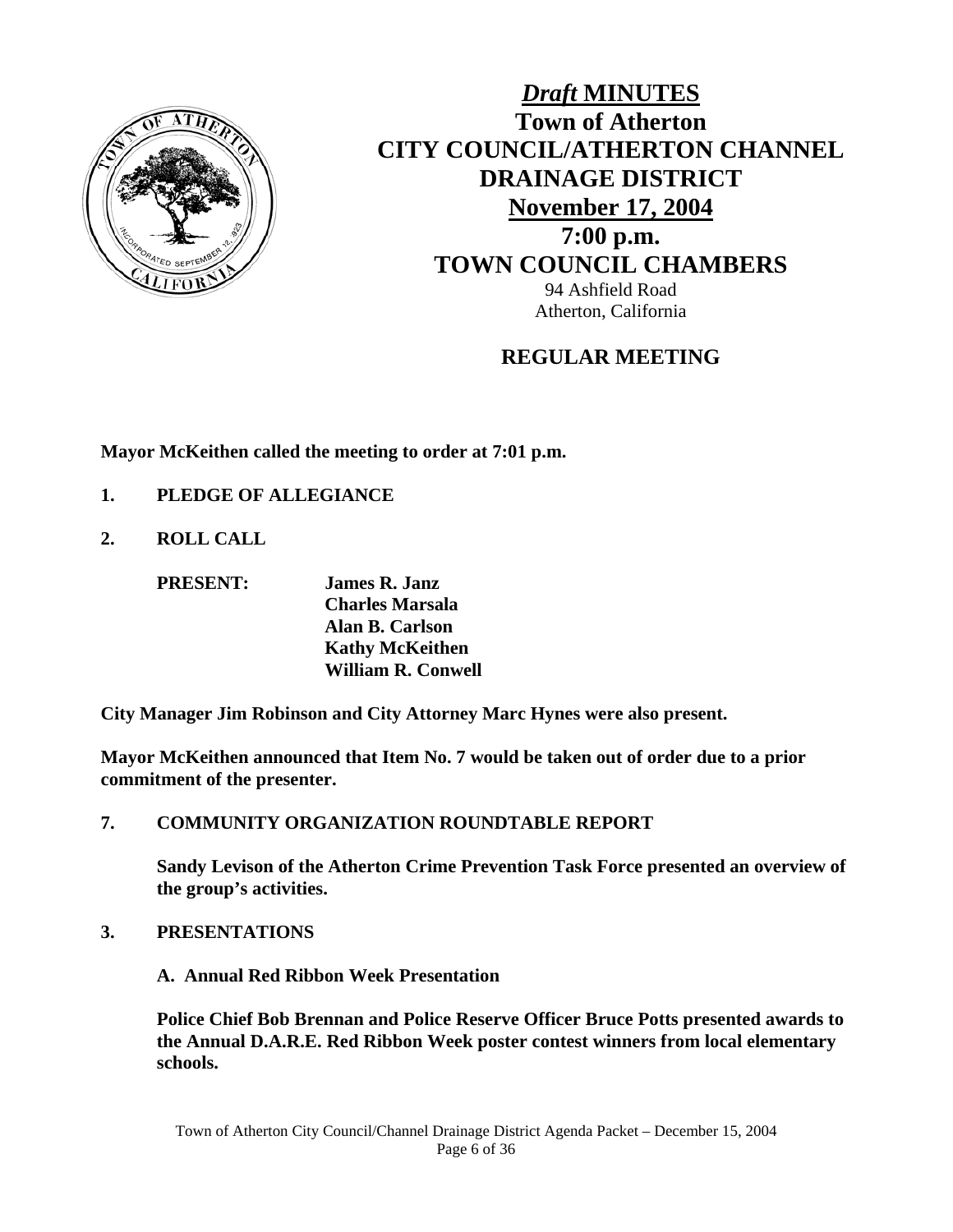# **B. America Recycles Week Proclamation**

 **Mayor McKeithen read the America Recycles Week Proclamation.** 

# **4. COUNCIL REPORTS**

- **Council Member Janz reported on a recent Housing Endowment and Trust Board meeting regarding a notice of funds availability to solicit developer applications for affordable housing. He further reported that the Caltrain Corridor Subcommittee discussed the furtherance of establishing a "quiet zone" in Atherton and what that would entail. He reported that the Caltrain Corridor Subcommittee recommended that the free parking program at the Atherton Train Station be expanded to allow overnight parking in order to further encourage train ridership from the station, and that this item was on tonight's agenda for Council action.**
- **Council Member Marsala announced that Proposition 1A passed, which was sponsored by the League of California Cities. The Library Board met and the Town of Portola Valley is rebuilding their civic center and considering funding for their new library. He further stated that he was at a party in the Town and the police showed up four times due to noise complaints and the police handled the matter professionally.**
- **Council Member Carlson did not have a report.**
- **Vice Mayor Conwell reported on the Annual Criminal Justice Council Awards Dinner, which was well received. Measure A was discussed at the C/CAG meeting. He further reported that the Criminal Justice Council heard from a man who was a felon who reported on his experience with being allowed to vote in elections, and stated that more needed to be done in relation to re-integrating convicted felons back into society.**
- **Mayor McKeithen did not have a report.**

# **5. PUBLIC COMMENTS**

**John Ruggeiro, Atherton, remarked on the election outcome of the parcel tax.** 

# **6. STAFF REPORTS**

• **City Attorney Marc Hynes had requested the presence of a taxation attorney, Mr. Hutton, at tonight's meeting but he was not able to attend.** 

# **CONSENT CALENDAR (Items 8-16)**

**City Manager Robinson noted a correction to Item No. 16 on the Consent Calendar, in the Recommendation on the Agenda, the appointment is to the General Plan Committee, not the Arts Committee.**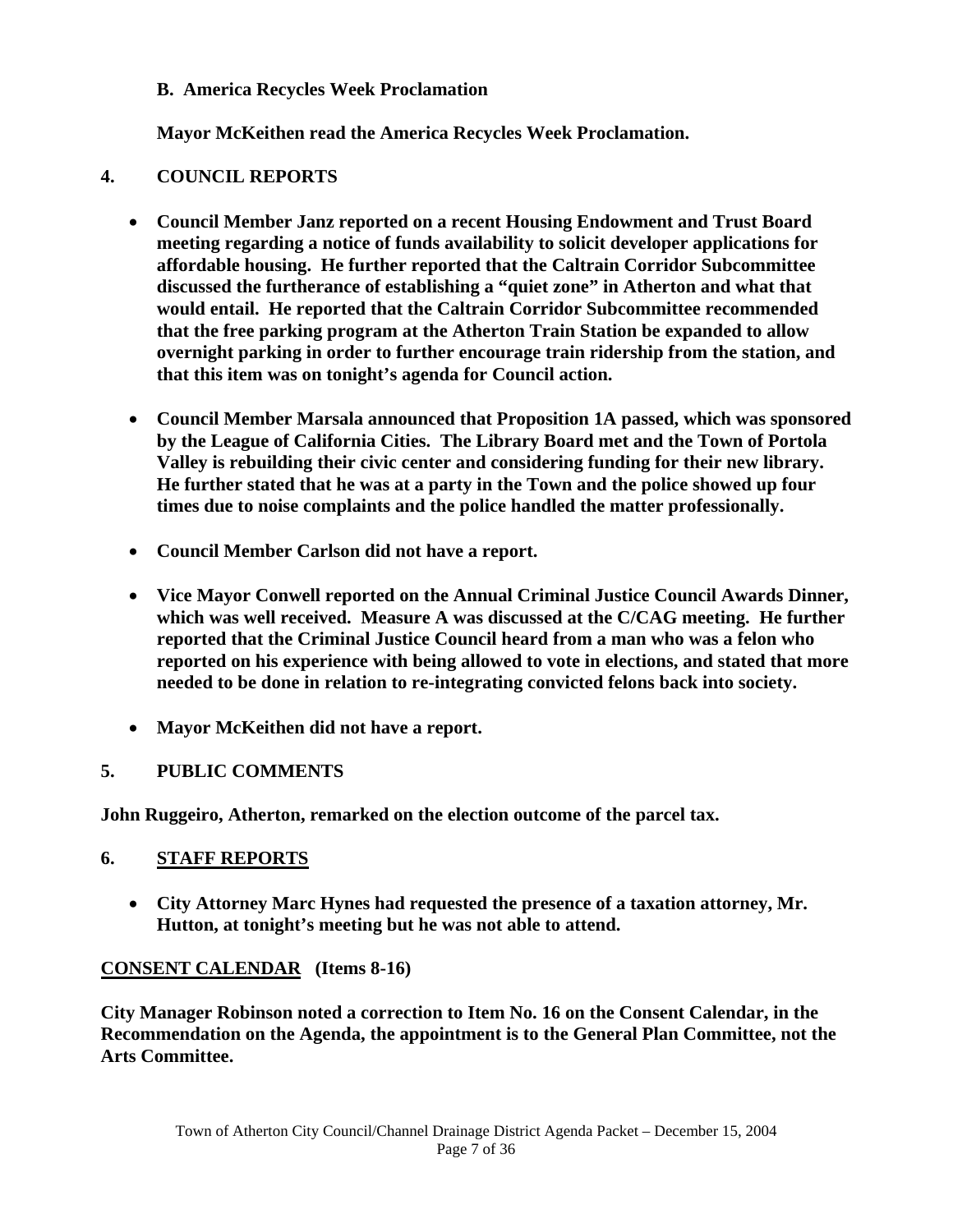**Mayor McKeithen stated that regarding Item No. 14, train riders utilizing the overnight parking should let the Police Department know how long they will be parking their cars in the train station lot, in order that their cars will not be considered abandoned vehicles.** 

**MOTION – to approve the Consent Calendar as presented with the correction to Item No. 16.** 

**M/S Conwell/Janz Ayes: 5 Noes: 0 Absent: 0 Abstain: 0** 

- **8**. **APPROVED MINUTES OF SPECIAL AND REGULAR MEETINGS OF OCTOBER 20, 2004**
- **9. APPROVED BILLS AND CLAIMS FOR OCTOBER 2004 IN THE AMOUNT OF \$1,263,724**
- **10. ACCEPTED MONTHLY FINANCIAL REPORT FOR OCTOBER 2004**
- **11. ACCEPTED QUARTERLY INVESTMENT REPORT FOR THE QUARTER ENDED SEPTEMBER 30, 2004**
- **12. HELD SECOND READING AND ADOPTED ORDINANCE NO. 551 RATIFYING, IN PART, ORDINANCE NO. 29 OF THE MENLO PARK FIRE PROTECTION DISTRICT PERTAINING TO FIRE SPRINKLER SYSTEM REQUIREMENTS**

 **Adopted Town of Atherton Ordinance No. 551 ratifying, in part, Ordinance No. 29 of the Menlo Park Fire Protection District pertaining to Fire Sprinkler System Requirements** 

**13. ADOPTED RESOLUTION NOS. 04-23 AND 04-24 AUTHORIZING APPLICATION FOR ROBERTI-Z'BERG-HARRIS URBANIZED AREA NEED BASIS PROGRAM GRANTS TO REHABILITATE THE HOLBROOK-PALMER PARK CARRIAGE HOUSE RESTROOMS, KITCHEN AND SECOND FLOOR AND TO RECONSTRUCT THE HOLBROOK-PALMER PARK TENNIS COURTS AND COMMITTING THE REQUIRED THIRTY PERCENT LOCAL MATCH** 

**Adopted Resolution Nos. 04-23 and 04-24 authorizing staff to submit applications for Roberti-Z'berg-Harris Urbanized Area Need Basis (RZH) program grants to rehabilitate the Holbrook-Palmer Park Carriage House restrooms, kitchen and second floor and to reconstruct the Holbrook-Palmer Park tennis courts and committing the required thirty percent (30%) local match.** 

**14. APPROVED RECOMMENDATION FROM THE CALTRAIN CORRIDOR SUBCOMMITTEE TO ALLOW OVERNIGHT PARKING AT THE ATHERTON TRAIN STATION** 

**Approved recommendation from the Caltrain Corridor Subcommittee to allow overnight parking at the Atherton train station to accommodate riders utilizing**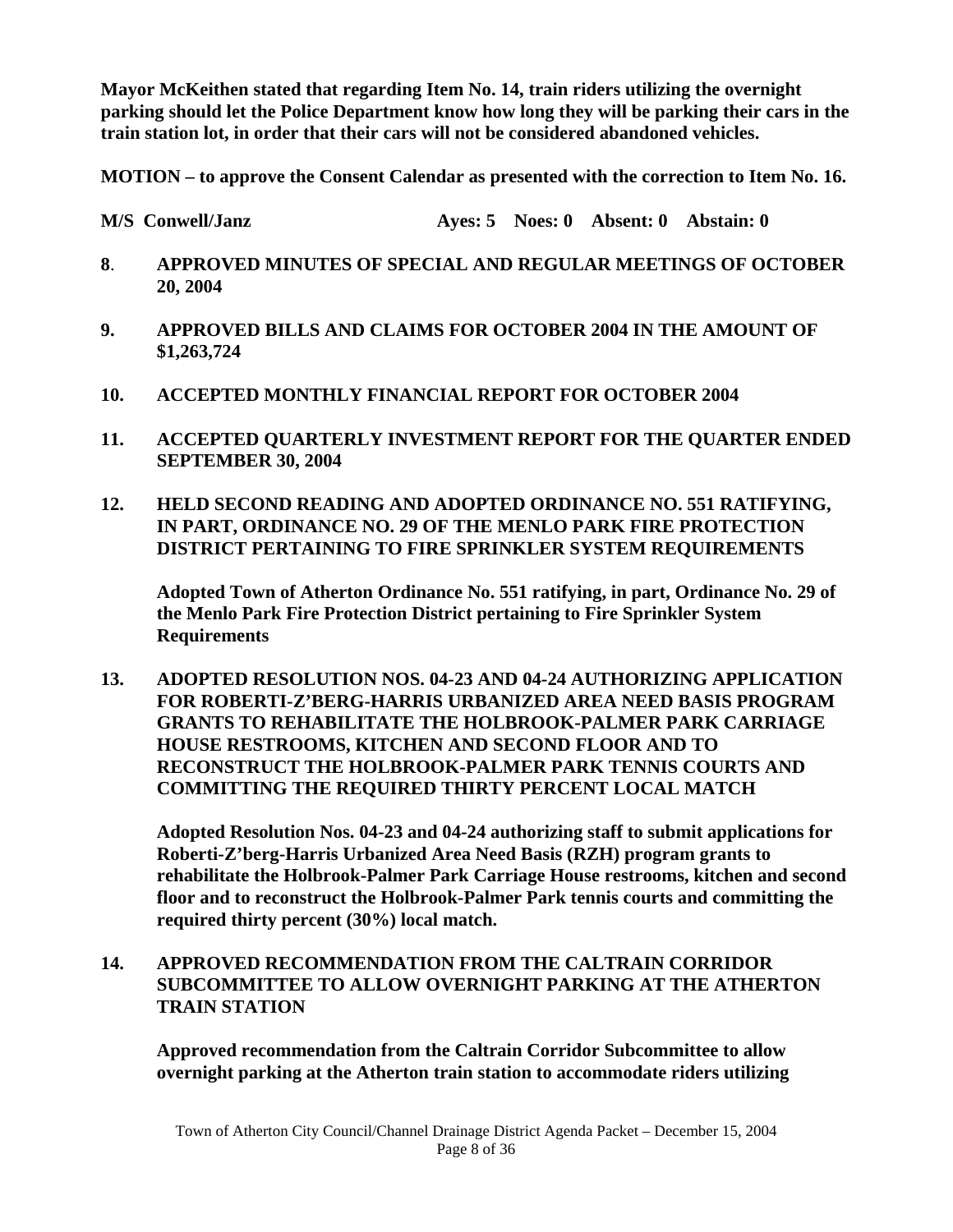**Caltrain service to San Francisco and San Jose International Airports as part of the free parking promotion at the station previously approved on a trial basis by the City Council.** 

# **15. APPROVED RECORDATION AND REMOVAL OF THE OLD GAZEBO IN HOLBROOK-PALMER PARK**

**Accepted recommendation of the Park and Recreation Commission and authorized Park staff to record by digital photography and remove the old gazebo in Holbrook-Palmer Park.** 

#### **16. GENERAL PLAN COMMITTEE APPOINTMENT**

**Approved the recommendation of the Screening Committee to appoint a resident, Todd Beardsley, to the General Plan Committee.** 

#### **REGULAR AGENDA**

# **17. CONSIDERATION OF REQUEST FOR DRAINAGE IMPROVEMENTS AT 401 FLETCHER DRIVE**

**Dr. Frank Novak, resident and property owner 401 Fletcher Drive, stated that due to drainage issues in his area, three of his olive trees are being damaged. He stated that he makes olive oil from these trees, and he requested the Town's assistance with addressing the drainage problems on his property.** 

**Council Members asked questions of Dr. Novak and staff regarding options to address this issue.** 

**With respect to city liability, City Attorney Marc Hynes responded that the city only would have liability as a result of water being directed there from a city facility, or from development approved by the city without having the water handled on site, and that the flows appear to be historic.** 

**Dr. Novak inquired as to how he had authority to have work done on the public rightof-way.** 

**Public Works Director Jones responded that he could apply for an encroachment permit.** 

**MOTION – to waive the fee for an encroachment permit to allow Dr. Novak to have the drainage work done himself.** 

| <b>M/S Marsala/McKeithen</b> |                      | Ayes: 2 Noes: 3 (Janz, Carlson, Conwell) |
|------------------------------|----------------------|------------------------------------------|
|                              | Absent: 0 Abstain: 0 |                                          |

**The motion failed.**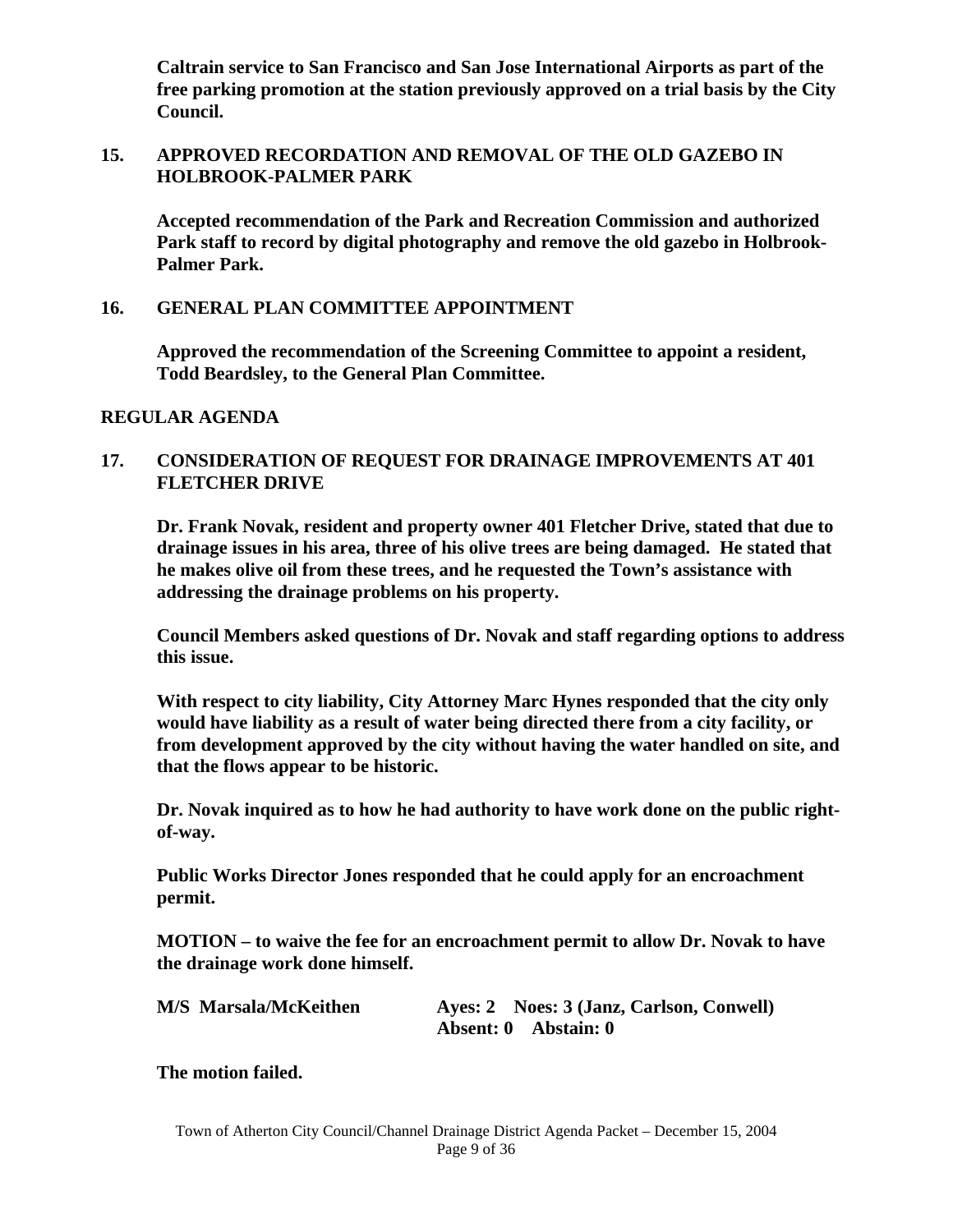**Council Member Carlson stated that the Town has no legal liability for this problem, and that waiving the fee would set a poor precedent. He further stated that the Town was in an era of fiscal uncertainty and that waiving the fee was not a good use of city resources.** 

**Bill Johnson, a neighboring resident, stated that the amount of runoff has tripled since new developments took place in their neighborhood and that he lost three oak trees.** 

**Mayor McKeithen stated that she and Council Member Janz would welcome a meeting with Dr. Novak and Mr. Johnston on this issue, and that Building Official Mike Hood would also be invited to meet with them.** 

**Council Member Carlson stated that when there is a new development, all of the new run-off water from the site is supposed to be handled on the property, and there may be a legal remedy for Mr. Novak with respect to the uphill properties.** 

# **18. CONSIDERATION OF FINANCE COMMITTEE RECOMMENDATIONS REGARDING REVENUE ENHANCEMENT OPTIONS – DISCUSSION AND POSSIBLE ACTION REGARDING SPECIAL MUNICIPAL ELECTION**

**Finance Director John Johns presented the staff report and presented four options to the City Council for revenue enhancement, each of which would require a vote of the residents: a renewal of the parcel tax; a special assessment for public safety; a utility users' tax; and adopting a gross receipts-based business license tax for the real estate and construction industries. He stated that after an analysis of the options, that staff believed that adopting a gross receipts-based business license tax for the real estate and construction industries was the most viable option.** 

**Council Member Janz stated that there is inequity in every type of tax, and that a utility users' tax has a higher degree of equity. He stated that any tax should not be used to indicate approval of a City Council's performance, and that the parcel tax failed in part because it was not marketed enough. He stated his support for an amendment to the business license tax.** 

**Council Member Marsala stated that the Town is in uncharted waters without a survey of the residents. He also stated that he was concerned about getting information out in the Winter season, and that a June ballot may be worth considering. He is in favor of going ahead with amending the business license tax, but feels that it will be a difficult sell.** 

**Council Member Carlson stated that he would comment on the issue after Public Comments.** 

**Vice Mayor Conwell stated that he was not in favor of re-submitting the Parcel Tax to the voters. He is more in favor of a tax on real estate commissions since the commissions generated in this town are very large sums.**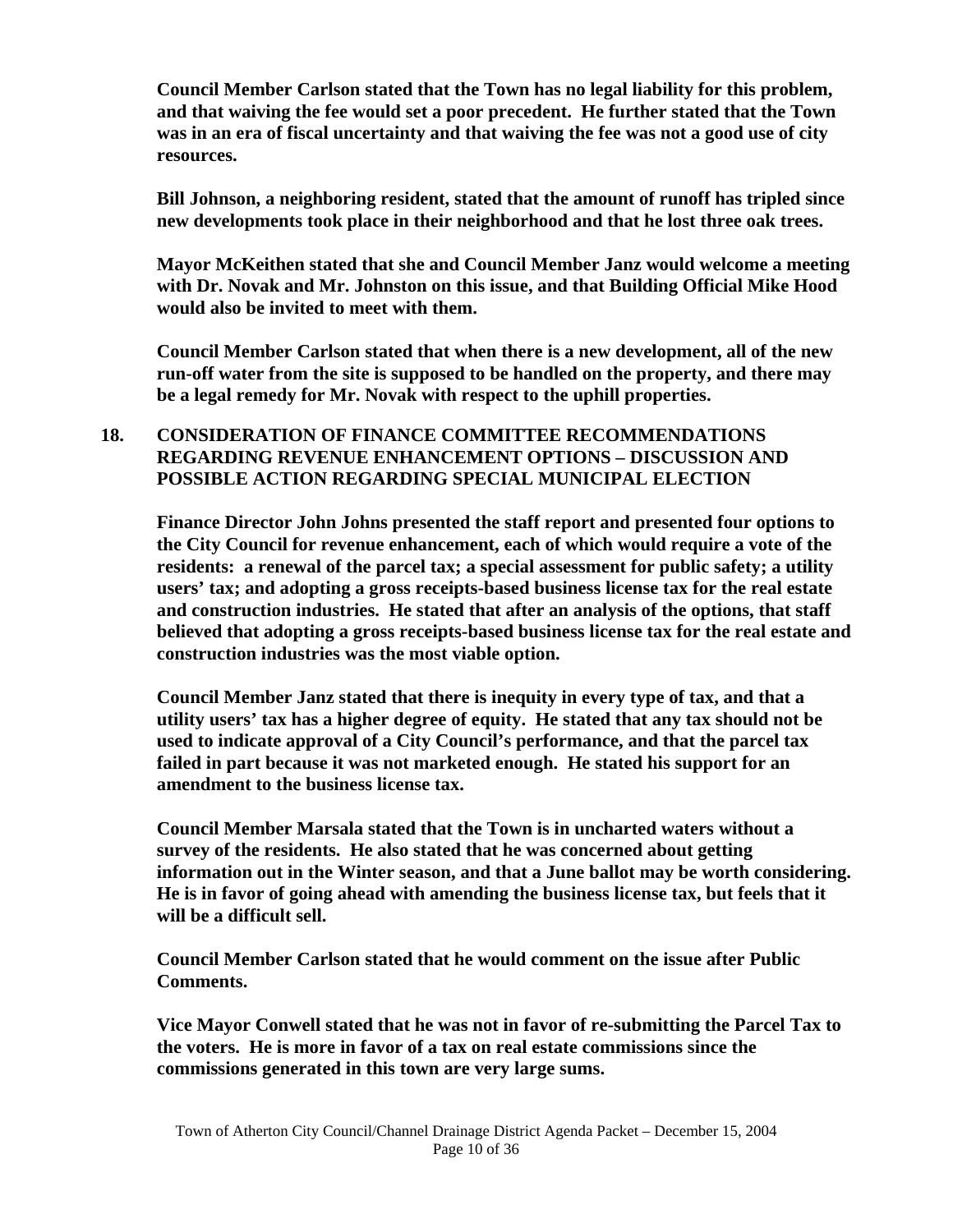**Comments from the public were taken next.** 

**Jan Simonds, Atherton, stated that she would be more in favor of a combination of taxes, such as a smaller parcel tax and the real estate tax, as to not burden any one group.** 

**Sam Goodman, Atherton, queried as to whether Vice Mayor Conwell was talking about real estate commissions. Vice Mayor Conwell responded that he was discussing commissions.** 

**Jack Ringham, Atherton, stated that he was in favor of taxing real estate commissions, and that a tax to the voters needs a publicity campaign.** 

**Mike Barsotti, Atherton, asked why the proposed tax is being called a business license tax and asked how it would be administered.** 

**City Attorney Hynes stated that the business to be taxed is the title insurance company.** 

**Jerry Carlson, Atherton, stated that the ACIL was shocked by the election outcome and that they would be in favor of a future parcel tax.** 

**Todd Beardsley, Atherton, stated that he was in favor of taxing real estate commissions.** 

**Jack Ringham, Atherton, further stated that we need a campaign to get a tax passed.** 

**Council Member Janz stated that the tax would most likely fall on the buyers.** 

**Council Member Marsala stated that a commission tax would open us up to challenges, and that he would like a survey of the residents.** 

**Council Member Carlson stated that this is the culmination of an ongoing search for a solution to the city's budget issues, and that a majority of the residents want to maintain the services that we enjoy. The business license tax amendment is a longterm solution and it was based on a bare bones budget. He further stated that this would be a maximum tax to be assessed.** 

**Vice Mayor Conwell stated that in relation to taxing real estate commissions, the voters might appreciate that the people who make the money pay the tax.** 

**Mayor McKeithen stated that she supports the business license tax amendment. She stated that the real estate and construction industries gain because of the type of community that Atherton maintains. She does not want the Town to be held hostage to the parcel tax every four years.** 

**At 9:35 p.m., Mayor McKeithen called for a recess, and reconvened the meeting at 9:44 p.m.**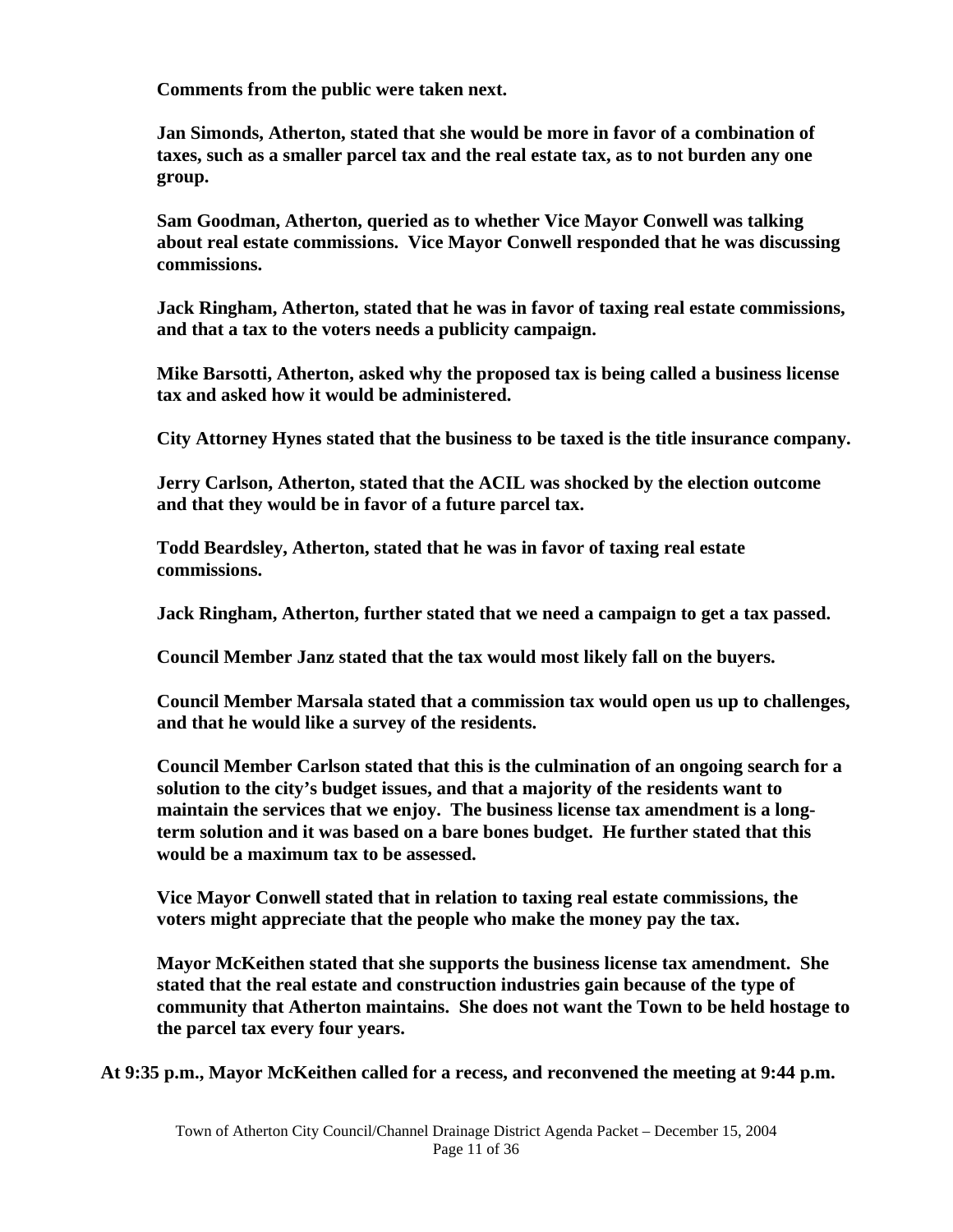# **19. DISCUSSION AND CONSIDERATION OF A SPECIAL MUNICIPAL ELECTION ON MARCH 8, 2005 (ORDINANCE NO. 552, RESOLUTION NOS. 04-25 AND 04-26)**

**Assistant to the City Manager/Acting City Clerk Linda Kelly presented the staff report and explained that should the Council wish to pursue a Special Election to submit to the voters an amendment to the business license tax ordinance on March 8, 2005, the following actions would be required:** 

- **1. Motion adopting a Resolution Declaring a Fiscal Emergency**
- **2. Motion to introduce, read by title only, waive further reading, and adopt an Ordinance Calling an Election to Submit to the Voters an Ordinance Amending Sections 5.12.150, 5.12.160 5.12.080 and 5.12.140 of the Atherton Municipal Code Relating to the Business License Tax**
- **3. Motion adopting of a Resolution setting priorities for filing written arguments regarding a City Measure and directing the City Attorney to prepare an impartial analysis**

**MOTION – Adopt a Resolution Declaring a Fiscal Emergency (Resolution No. 04-25), as amended, with the eighth "Whereas" clause amended to read as follows:** 

**"WHEREAS, Article XIII, Section C(2) of the California Constitution provides that a general tax may be considered at a special election under circumstances where the regular legislative body has determined that an emergency exists." (Underlined word added)** 

**M/S Conwell/Marsala Ayes: 5 Noes: 0 Absent: 0 Abstain: 0** 

**Mayor McKeithen read into the record the title of the proposed ordinance.** 

**AN ORDINANCE OF THE TOWN OF ATHERTON CALLING AN ELECTION TO SUBMIT TO THE VOTERS AN ORDINANCE AMENDING SECTIONS 5.12.080, 5.12.140, 5.12.150 AND 5.12.160 OF THE ATHERTON MUNICIPAL CODE RELATING TO THE BUSINESS LICENSE TAX (ORDINANCE NO. 552)** 

**Council Members requested several amendments to the Ordinance.** 

**City Attorney Hynes was requested to read the amendments into the record, which he did as follows:** 

**Under Section 2 of the proposed Ordinance to the Voters (within Section 3 of the Ordinance Calling the Election), "5.12.140" should be inserted before "Delinquent tax—penalty."** 

**Section 3 of the proposed Ordinance to the Voters (within Section 3 of the Ordinance Calling the Election), the first line is to be amended to read "SECTION 3. Section**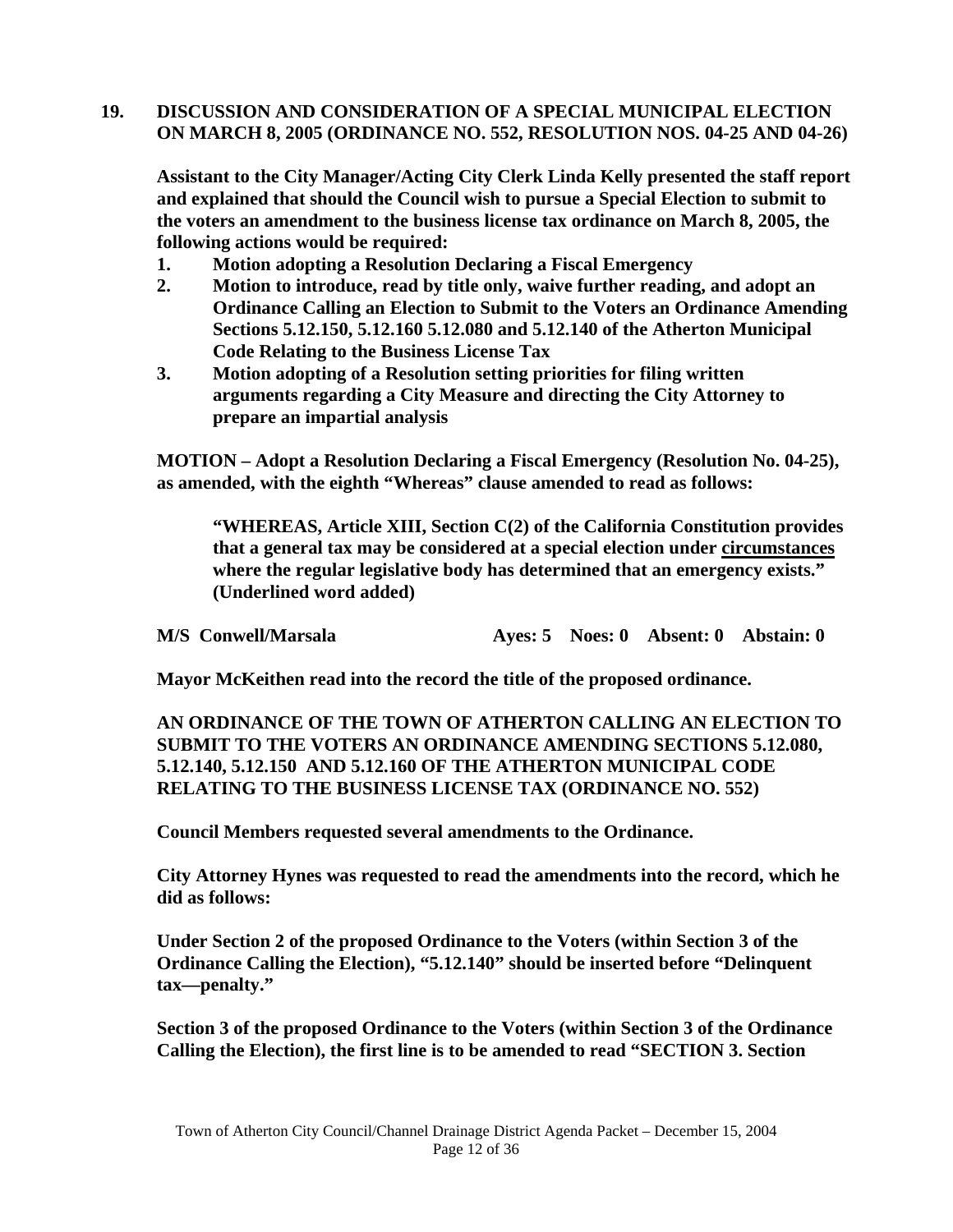**5.12.150 of the Atherton Municipal Code is hereby deleted in its entirety and replaced with a new section to read:"** 

**Section 3 of the proposed Ordinance to the Voters (within Section 3 of the Ordinance Calling the Election), the "A." before the first sentence which begins with "Persons or firms conducting…" is to be deleted.** 

**Section 3 of the proposed Ordinance to the Voters (within Section 3 of the Ordinance Calling the Election), the word "firms" after "Grounds keeping and landscaping" is to be deleted, and the following should be added after the list of businesses in Category I: "Other businesses not otherwise identified within this Section 5.12.150."** 

**The existing Section 4 of the proposed Ordinance to the Voters (within Section 3 of the Ordinance Calling the Election) should be deleted and the remainder of the Sections are to be renumbered.** 

**The existing Section 5 of the proposed Ordinance to the Voters (within Section 3 of the Ordinance Calling the Election) becomes Section 4, and the first line is to be amended to read "SECTION 4. Section 5.12.160 of the Atherton Municipal Code is hereby deleted in its entirety and replaced with a new section to read:"** 

**In the new Section 4, the "A." in the paragraph after "Tax Designated" is to be deleted. "3. Category III" of this same section is to be amended to read: "**.**53 percent of the face value of each title insurance policy issued by Category III businesses insuring the title of real property located within the Town (to be a charge payable by the transferor and/or transferee to be remitted by the title insurance or escrow company within five days after collection thereof by the title insurance or escrow company)."** 

 **The existing Section 6 of the proposed Ordinance to the Voters (within Section 3 of the Ordinance Calling the Election) should be deleted and the remainder of the Sections are to be renumbered.** 

**The existing Section 7 of the proposed Ordinance to the Voters (within Section 3 of the Ordinance Calling the Election) is to be renumbered as Section 5.** 

**The existing Section 8 of the proposed Ordinance to the Voters (within Section 3 of the Ordinance Calling the Election) is to be renumbered as Section 6.**

**The Condensed Statement of the Measure in Section 4 of the Ordinance Calling the Election is to be amended to read: "Shall the Atherton Business License Tax Ordinance be amended to enact increases to the existing business license tax and revise the taxed business categories in order to raise monies for general purposes such as, but not limited to, public safety services and capital improvement projects that otherwise would be reduced due to the loss of other local tax revenues?"**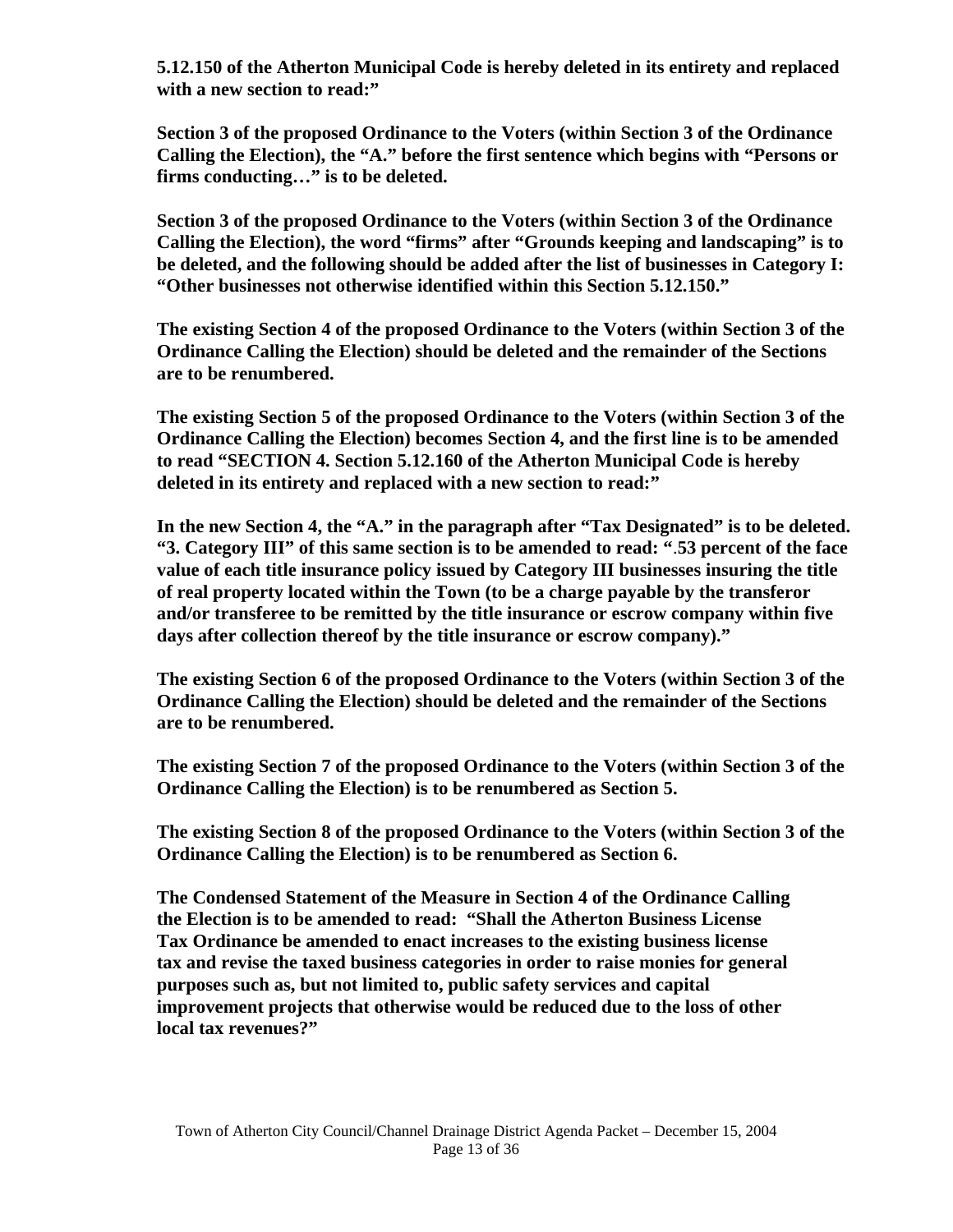**MOTION – to introduce, read by title only, waive further reading, and adopt an Ordinance Calling an Election to Submit to the Voters an Ordinance Amending Sections 5.12.150, 5.12.160 5.12.080 and 5.12.140 of the Atherton Municipal Code Relating to the Business License Tax, as amended with the changes as stated by the City Attorney (Ordinance No. 552).** 

**M/S McKeithen/Carlson Ayes: 5 Noes: 0 Absent: 0 Abstain: 0** 

 **Regarding the proposed Resolution setting priorities for filing written arguments regarding a City Measure and directing the City Attorney to prepare an impartial analysis, Council Members Carlson and Marsala will work together to write an argument in favor of the measure to be presented to the Council at the next Regular Council meeting for approval by all the Council.** 

 **MOTION – Adopt a Resolution setting priorities for filing Written Arguments regarding a City Measure and directing the City Attorney to prepare an impartial analysis, as amended to (1) authorize all of the Members of the City Council to author and sign the argument in favor of the measure, and (2) including the amended question to the voters to read in conformance with the amended question as stated in the Ordinance Calling the Election, as follows: "Shall the Atherton Business License Tax Ordinance be amended to enact increases to the existing business license tax and revise the taxed business categories in order to raise monies for general purposes such as, but not limited to, public safety services and capital improvement projects that otherwise** 

**would be reduced due to the loss of other local tax revenues?" (Resolution No. 04-26)** 

**M/S McKeithen/Carlson Ayes: 5 Noes: 0 Absent: 0 Abstain: 0** 

 **Mayor McKeithen stated that the Town needed to set up public meetings to discuss the measure in order to inform the residents. The first meeting should be in January. She suggested that the publication of the Athertonian be delayed in order to inform residents about the January meeting and other meetings to be scheduled.** 

# **20. PUBLIC COMMENTS**

**Bob Jenkins, Atherton, stated that the ACIL could assist in advocating for the measure.** 

# **21. ADJOURNMENT**

 **Mayor McKeithen adjourned the meeting at 10:17 p.m.** 

# **Respectfully submitted,**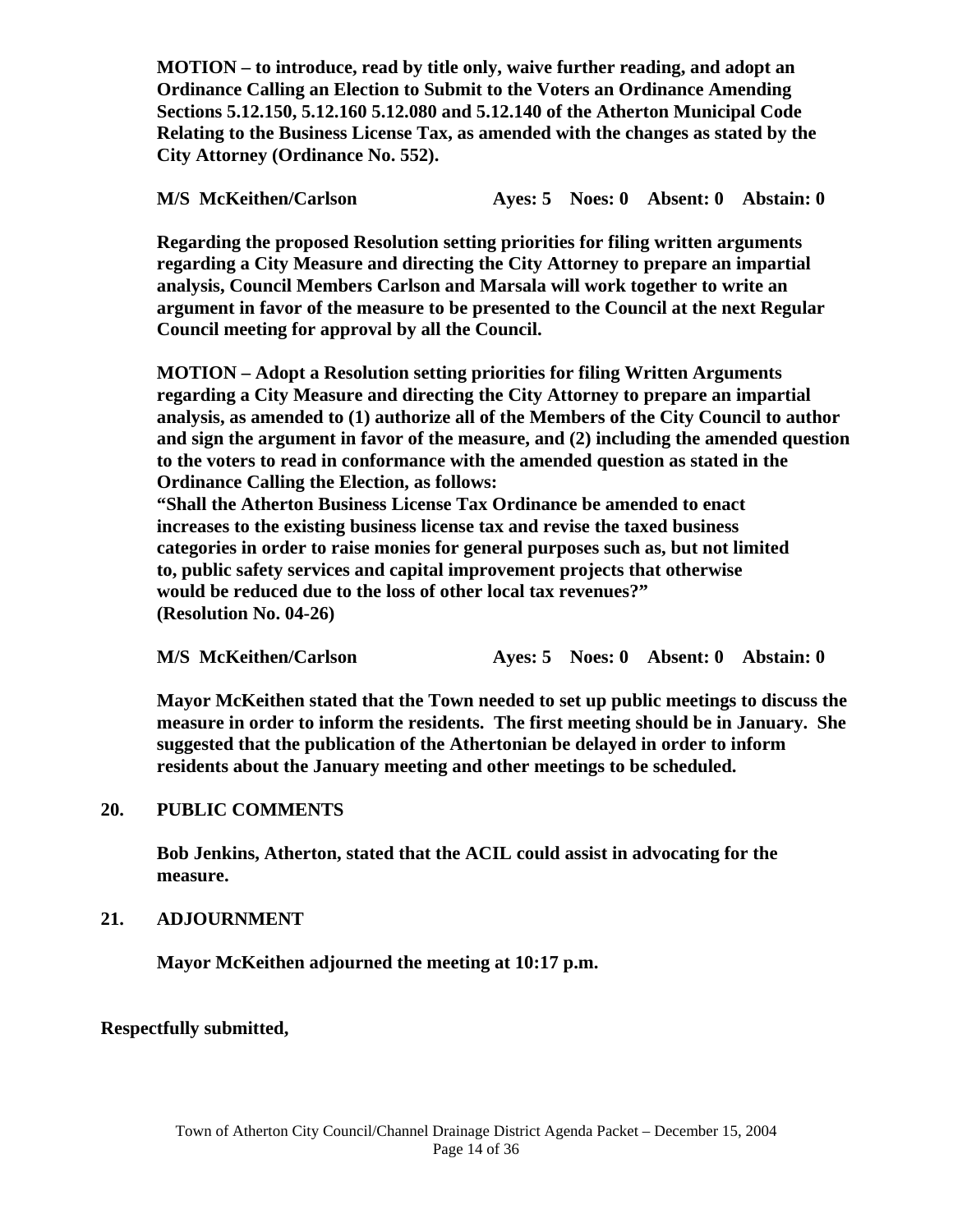**\_\_\_\_\_\_\_\_\_\_\_\_\_\_\_\_\_\_\_\_\_\_\_\_\_\_\_ Linda Kelly, Acting City Clerk**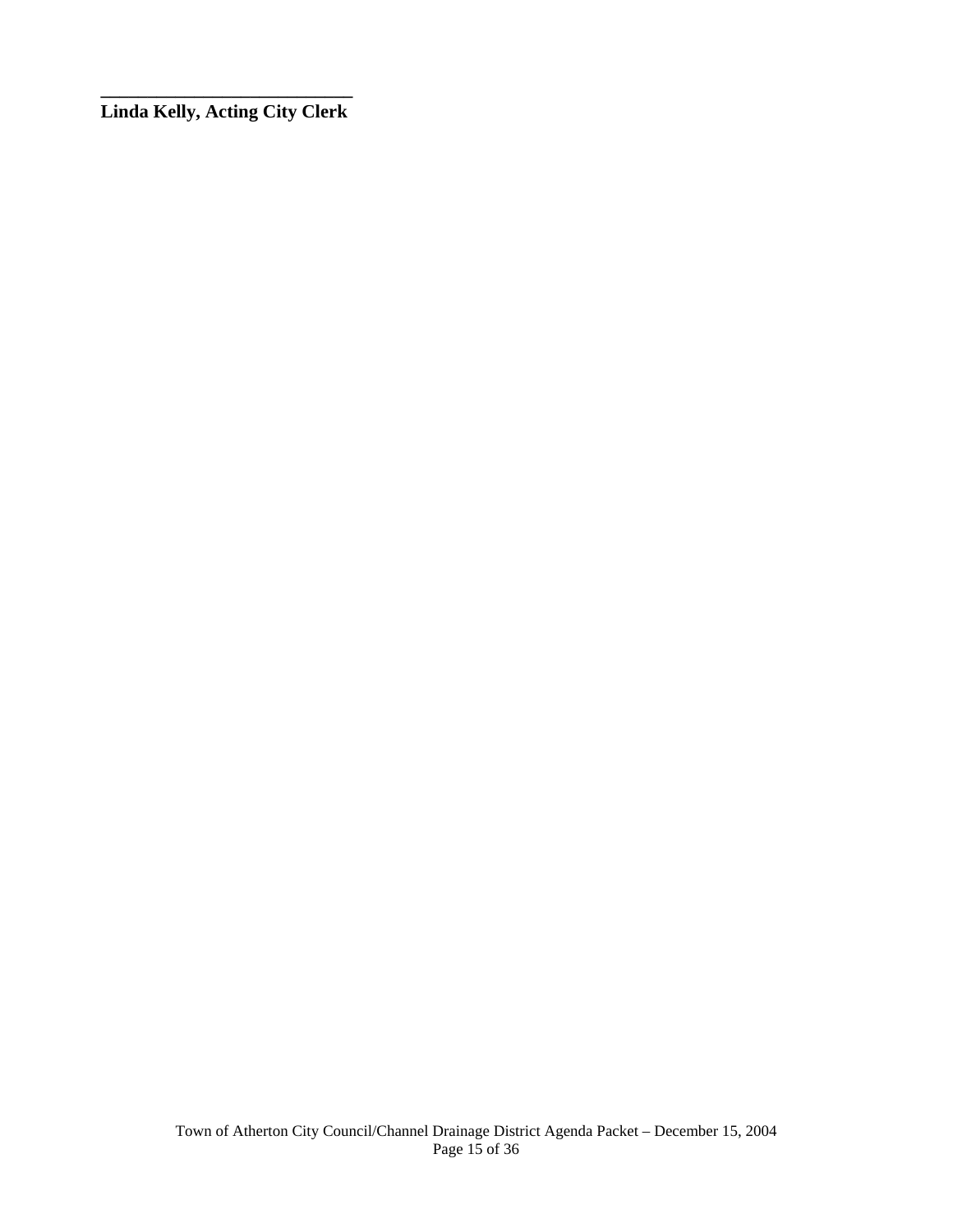# **TOWN OF ATHERTON**

November 2004

| Payroll Checks       | 5154 - 5230     | \$ 28,686 |
|----------------------|-----------------|-----------|
| Electronic Transfers |                 | 303.911   |
| $A/P$ Checks         | $18872 - 19030$ | 508.663   |

TOTAL \$841,260

**I, James H. Robinson, City Manager of the Town of Atherton, do hereby certify under penalty of perjury that the demands listed above, check numbers 5154 - 5230 (payroll) and 18872 - 19030 (accounts payable), and electronic transfers for employees federal payroll taxes and fees, inclusive, amount to \$841,260; are true and correct, and that there are sufficient funds for payment.** 

> James H. Robinson City Manager

\_\_\_\_\_\_\_\_\_\_\_\_\_\_\_\_\_\_\_\_\_\_\_\_\_\_\_\_\_\_\_

**The above claims, check numbers 5154 - 5230 (payroll) and 18872 - 19030 (accounts payable), and electronic transfers for employees federal payroll taxes and fees, inclusive, amount to \$841,260; are true and correct, and are authorized for payment.** 

> Kathy McKeithen Mayor, Town of Atherton

\_\_\_\_\_\_\_\_\_\_\_\_\_\_\_\_\_\_\_\_\_\_\_\_\_\_\_\_\_\_\_

|            | <b>SOURCE OF FUNDS</b>               |         |  |  |
|------------|--------------------------------------|---------|--|--|
| <b>101</b> | General Fund                         | 585,760 |  |  |
| 105        | Tennis Fund                          | 49      |  |  |
| <b>201</b> | <b>Special Parcel Tax</b>            | 184,717 |  |  |
| 210        | <b>Road Construction Impact Fees</b> | 7,630   |  |  |
| 211        | Park Grants Fund                     | 805     |  |  |
| 213        | Library Special Revenue Fund         | 2,980   |  |  |
| 401        | <b>General Capital Projects</b>      | 5,790   |  |  |
| 402        | <b>Storm Drainage</b>                | 2,963   |  |  |
| 610        | <b>Equipment Operations</b>          | 46,774  |  |  |
| 611        | Computer Maint. & Replacement        | 1,200   |  |  |
| 612        | <b>Administrative Services</b>       | 2,571   |  |  |
| 715        | Evans Estate                         | 21      |  |  |
|            | <b>TOTAL</b>                         | 841,260 |  |  |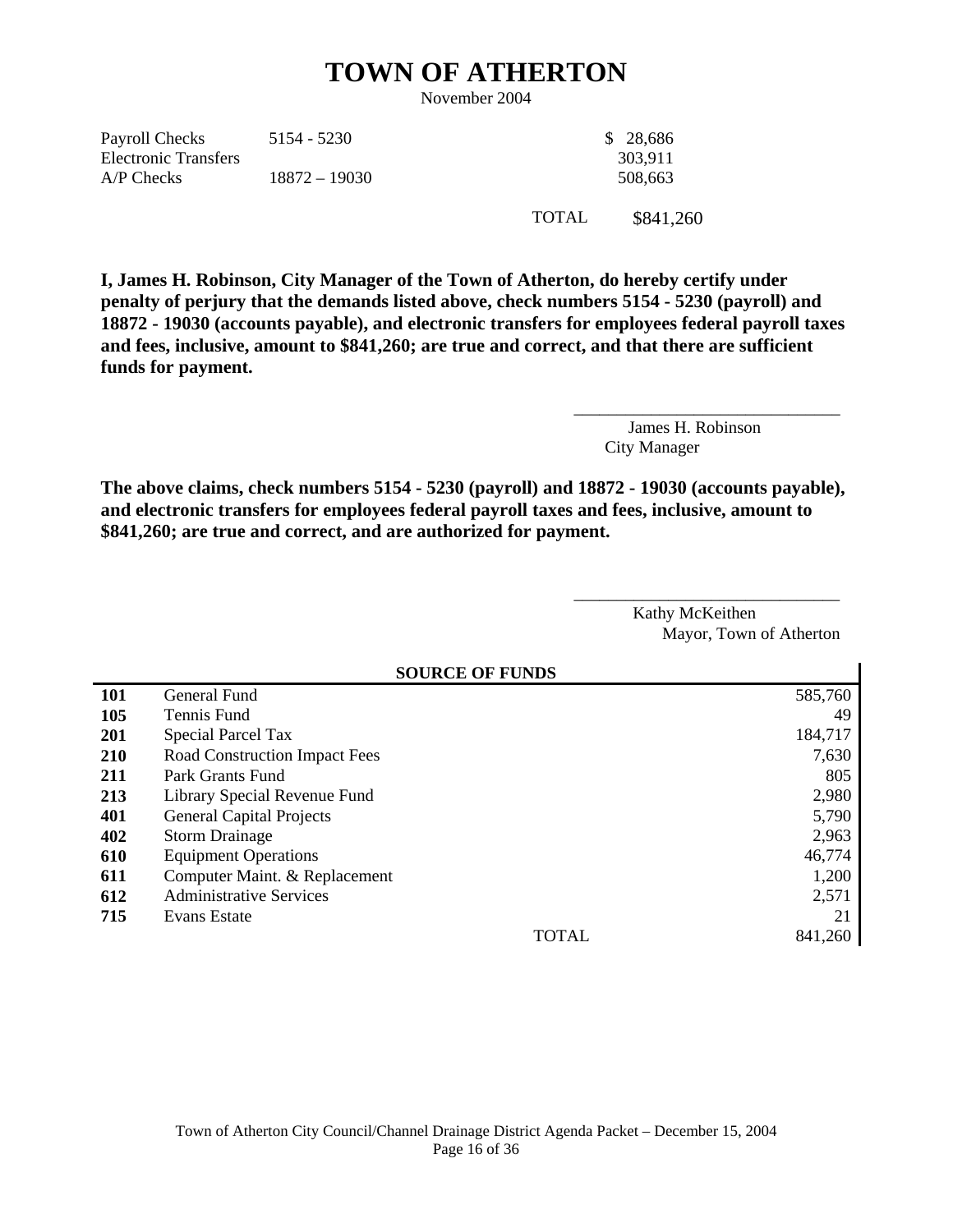

# **CITY COUNCIL STAFF REPORT**

# **TO: HONORABLE MAYOR AND CITY COUNCIL JAMES H. ROBINSON, CITY MANAGER**

# **FROM: JOHN P. JOHNS, FINANCE DIRECTOR**

# **DATE: FOR THE MEETING OF DECEMBER 15, 2004**

# **SUBJECT: MONTHLY FINANCIAL REPORT, NOVEMBER, 2004**

# **RECOMMENDATION:**

Receive the Monthly Financial Report for November 2004.

# **INTRODUCTION:**

The attached schedules show revenues and expenditures and fund balance for all funds as of November  $30<sup>th</sup>$ , 2004.

# **HIGHLIGHTS**

General Fund expenditures for the five months ended November  $30<sup>th</sup>$ , 2004, have amounted to \$2,951,529 or 37% of the \$8,046,585 budgeted for the fiscal year. For the five months ended November 30<sup>th</sup>, 2004, General Fund revenues amounted to \$1,626,007 or 20% of the \$7,985,565 estimated for the year.

By comparison, General Fund expenditures amounted to 40% of budgeted expenditures for the two months ended November 30<sup>th</sup>, 2003. Additionally, General Fund revenues amounted to 22% of estimated revenues for the five months ending November  $30<sup>th</sup>$ , 2003.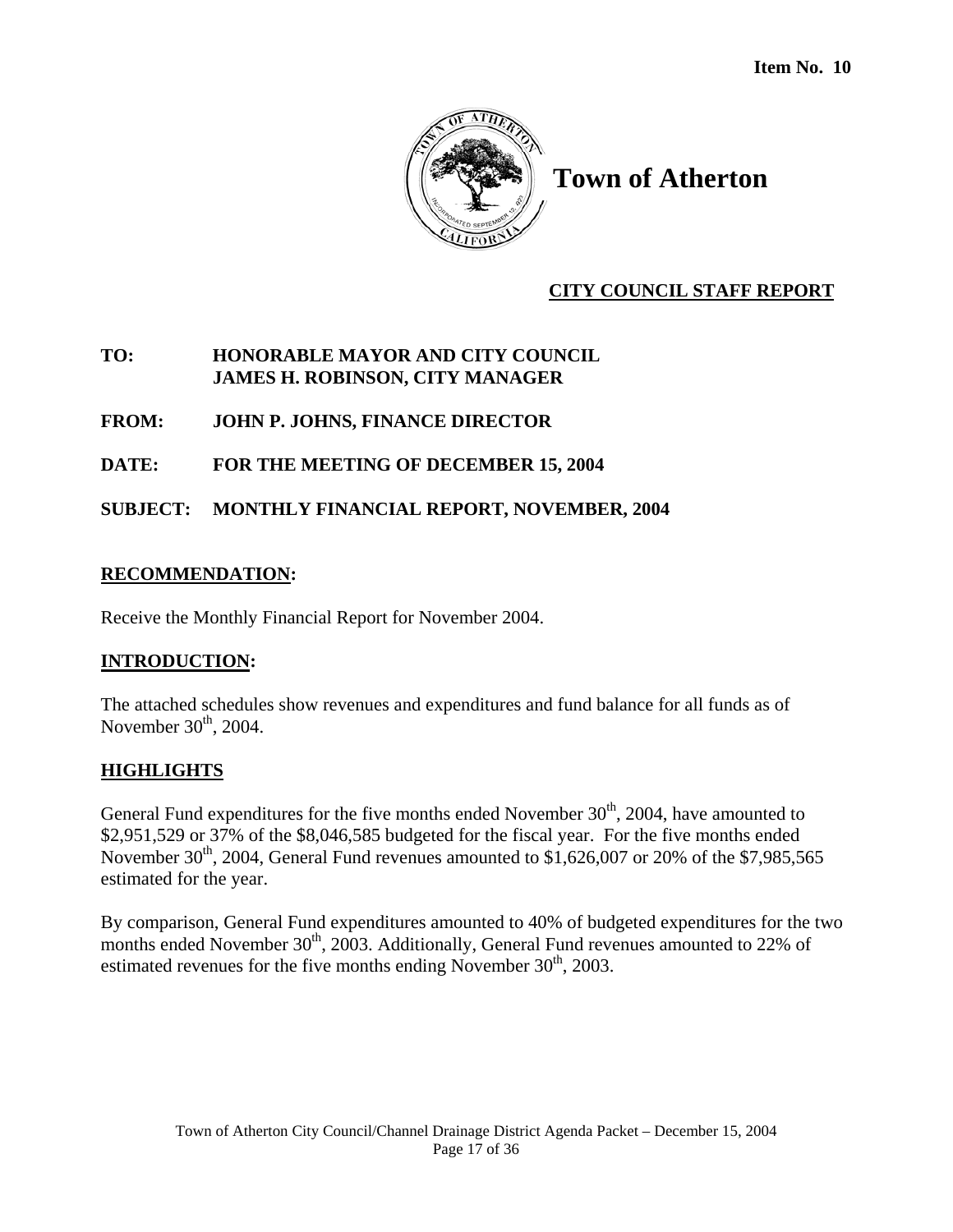# **FISCAL IMPACT:**

None

Prepared by: Approved by:

\_\_\_\_\_\_\_\_\_\_\_\_\_\_\_\_\_\_\_\_\_\_\_\_ \_\_\_\_\_\_\_\_\_\_\_\_\_\_\_\_\_\_\_\_\_\_\_\_\_

Finance Director

John P. Johns James H. Robinson<br>Finance Director City Manager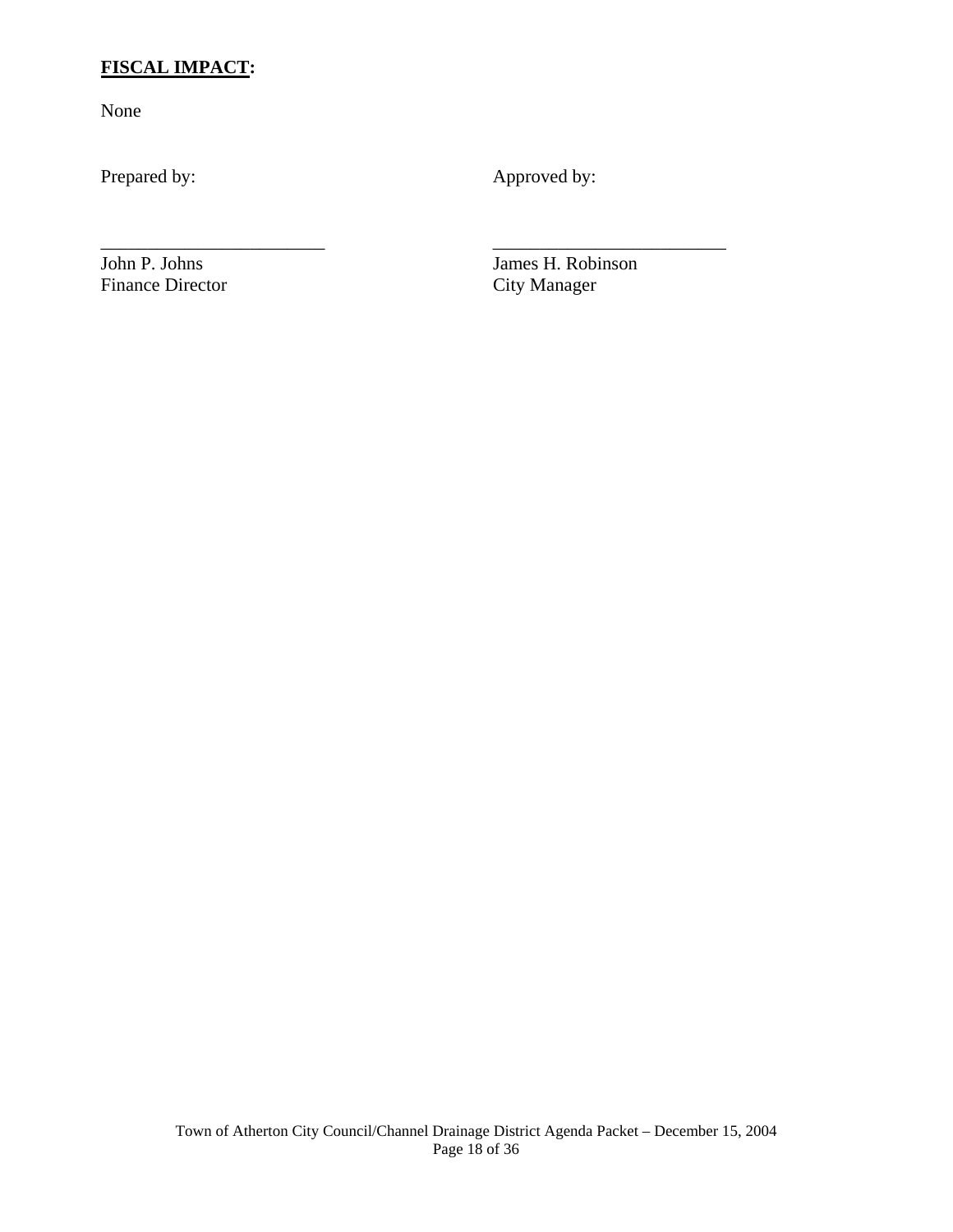# **TOWN OF ATHERTON Revenue Summary For the Month ended November 30th, 2004**

| Fund | <b>Revenue Source</b>                 | 2003-04<br><b>Estimate</b> | <b>Current Period</b><br><b>Revenues</b> | <b>Year to Date</b><br><b>Revenues</b> | $\frac{0}{0}$<br><b>Received</b> |
|------|---------------------------------------|----------------------------|------------------------------------------|----------------------------------------|----------------------------------|
|      | Property Tax                          | \$<br>3,060,517            | 148,191                                  | $\mathbb{S}$<br>404,739                | 13%                              |
|      | Sales and Use Tax                     | 169,906                    | 8,000                                    | 45,521                                 | 27%                              |
|      | Other Taxes                           | 893,010                    | 7,257                                    | 106,691                                | 12%                              |
|      | Licenses & Permits                    | 1,606,949                  | 124,047                                  | 715,188                                | 45%                              |
|      | Fines & Forfeitures                   | 50,000                     | 751                                      | 9,925                                  | 20%                              |
|      | Revenue from Other Agencies           | 144,500                    | 38,629                                   | 128,568                                | 89%                              |
|      | Charges for Services                  | 354,622                    | 1,176                                    | 128,131                                | 36%                              |
|      | Investment & Rental Income            | 401,900                    |                                          | 67,158                                 | 17%                              |
|      | <b>Other Revenues</b>                 | 3,000                      | ä,                                       | 20,086                                 | 670%                             |
|      | <b>Total General Fund Revenues</b>    | 6,684,404                  | 328,051                                  | 1,626,007                              | 24%                              |
|      | Interfund (Operating) Transfers In    | 1,301,161                  | $\blacksquare$                           |                                        | 0%                               |
|      | 101 General Fund Total                | 7,985,565                  | 328,051                                  | 1,626,007                              | 20%                              |
|      | <b>Special Revenue Funds:</b>         |                            |                                          |                                        |                                  |
| 105  | Tennis                                | 7,010                      | ÷,                                       | 775                                    | 11%                              |
| 201  | Special Parcel Tax                    | 1,858,000                  |                                          |                                        | 0%                               |
| 202  | Transportation                        | 178,500                    | 30,032                                   | 103,066                                | 58%                              |
| 203  | Street Improvement (Gas Tax)          | 147,000                    | 24,515                                   | 75,524                                 | 51%                              |
| 209  | Law Enforcement                       | 100,000                    |                                          |                                        | 0%                               |
| 210  | Road Construction Impact Fees         | 400,000                    | 45,950                                   | 201,240                                | 50%                              |
| 211  | <b>State Park Grants Fund</b>         | 220,000                    |                                          | 54,400                                 | 0%                               |
| 213  | Library                               | 200,000                    | ÷,                                       | 14,219                                 | 7%                               |
|      | Total                                 | 3,110,510                  | 100.497                                  | 449,224                                | 14%                              |
|      | <b>Capital Project Funds:</b>         |                            |                                          |                                        |                                  |
| 401  | Capital Improvement                   |                            |                                          |                                        |                                  |
| 402  | <b>Storm Drainage</b>                 |                            |                                          |                                        |                                  |
| 403  | Channel Drainage District             | 48,530                     | 2.096                                    | 8.538                                  | 18%                              |
| 404  | Park Playground Improvement           | 2,205                      |                                          |                                        | 0%                               |
| 405  | Middlefield Road Grants               |                            |                                          |                                        |                                  |
| 406  | <b>Facilities Construction</b>        |                            |                                          |                                        |                                  |
|      | Total                                 | 50,735                     | 2,096                                    | 8,538                                  | 17%                              |
|      | <b>Internal Service Funds:</b>        |                            |                                          |                                        |                                  |
| 610  | Vehicle Replacement                   | 66,000                     |                                          |                                        |                                  |
| 611  | <b>Information Technology</b>         | 98,661                     |                                          |                                        | 0%                               |
| 612  | <b>Administrative Services</b>        | 285,815                    |                                          |                                        | 0%                               |
| 614  | <b>Workers Compensation Insurance</b> |                            |                                          |                                        |                                  |
|      | Total                                 | 450,476                    | ÷.                                       | ÷.                                     | 0%                               |
|      | <b>Trust and Agency Funds:</b>        |                            |                                          |                                        |                                  |
| 715  | <b>Evans Creative Design</b>          | 45,150                     |                                          | 2,510                                  | 6%                               |
|      | Total                                 | 45,150                     | ÷.                                       | 2,510                                  | 6%                               |
|      | <b>Total Revenues</b>                 | 11,642,436                 | 430,644                                  | 2,086,279                              | 18%                              |
|      |                                       |                            |                                          |                                        |                                  |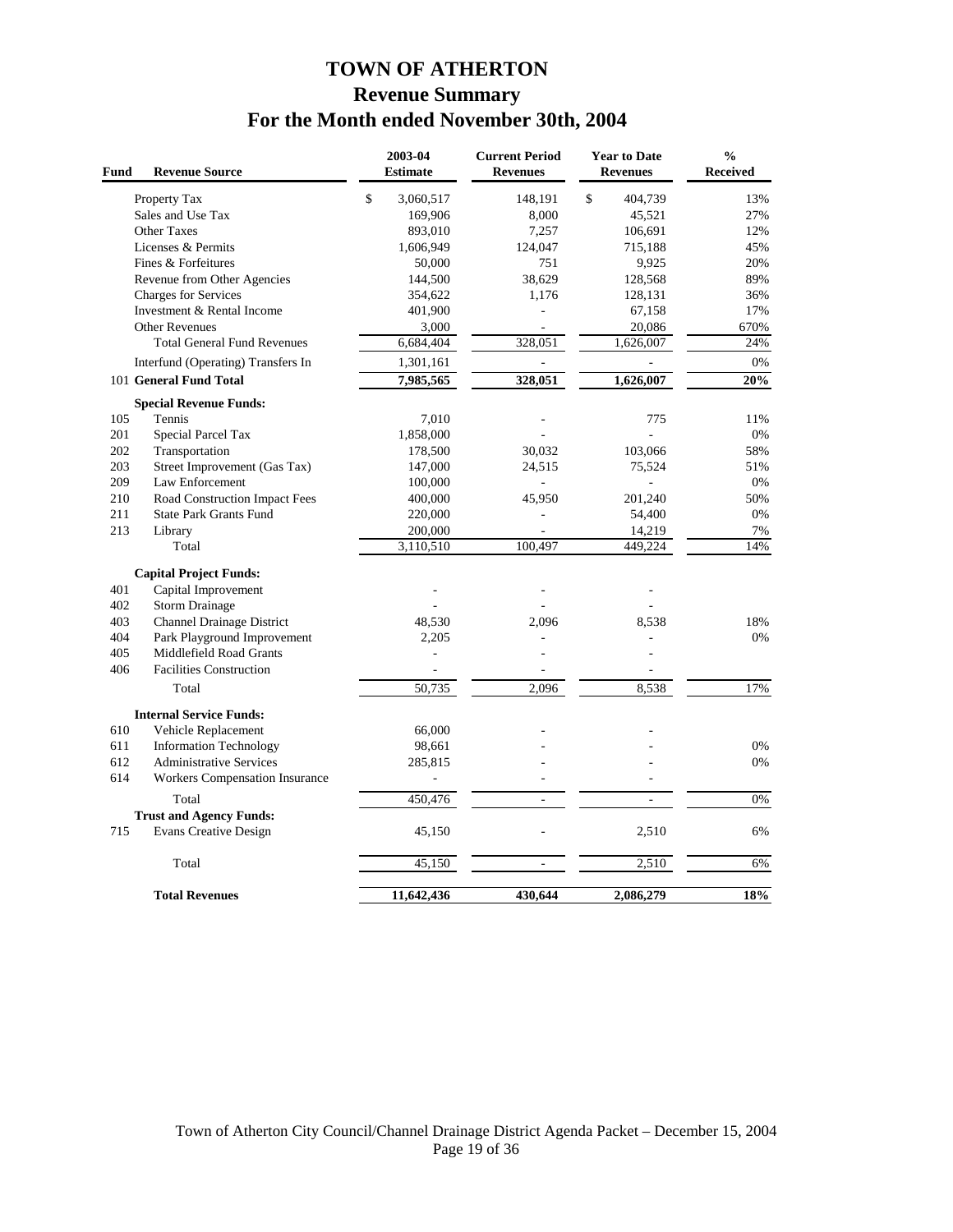# **TOWN OF ATHERTON Expenditure Summary For the Month Ended November 30th, 2004**

| <b>Fund</b> | <b>Description</b>                     | 2004-05       | <b>Current Period</b> | <b>Year to Date</b> | $\frac{0}{0}$ |
|-------------|----------------------------------------|---------------|-----------------------|---------------------|---------------|
|             | <b>Department</b>                      | <b>Budget</b> | <b>Expenditures</b>   | <b>Expenditures</b> | <b>Spent</b>  |
| 101         | General Fund                           |               |                       |                     |               |
|             | 11 City Council                        | \$<br>20,204  | \$<br>3,134           | 6,846               | 34%           |
|             | 12 City Manager                        | 509,226       | 38,374                | 211,243             | 41%           |
|             | 16 City Attorney                       | 176,228       | 10,783                | 50,311              | 29%           |
|             | 18 Finance                             | 456,797       | 25,311                | 168,672             | 37%           |
|             | 25 Building                            | 975,249       | 72,134                | 281,199             | 29%           |
|             | 40 Police                              | 4,002,909     | 322,296               | 1,569,682           | 39%           |
|             | 50 Public Works                        | 1,805,972     | 136,179               | 663,576             | 37%           |
|             | Contingency                            | 100,000       |                       |                     | 0%            |
|             | <b>Total General Fund Expenditures</b> | 8,046,585     | 608,211               | 2,951,529           | 37%           |
|             | Interfund (Operating) Transfers Out    |               |                       |                     | 0%            |
|             | 101 General Fund Total                 | 8,046,585     | \$<br>608,211         | 2,951,529<br>\$     | 37%           |
|             | <b>Special Revenue Funds:</b>          |               |                       |                     |               |
| 105         | Tennis                                 |               | 401                   | 4,333               |               |
| 201         | Special Parcel Tax                     | 2,591,910     | 184,717               | 595,046             | 23%           |
| 202         | Transportation                         | 211,120       |                       |                     | 0%            |
| 203         | Street Improvement (Gas Tax)           | 147,000       |                       | 33,961              | 23%           |
| 209         | Law Enforcement                        | 100,000       | 9,899                 | 55,576              | 56%           |
| 210         | Road Impact Fees                       | 400,000       | 7,500                 | 7,500               | 2%            |
| 211         | <b>State Park Grants</b>               | 80,000        | 805                   | 6,747               | 8%            |
| 213         | Library Fund                           | 49,870        | 4,555                 | 12,237              | 25%           |
|             | Total                                  | 3,579,900     | 207,877               | 715,400             | 20%           |
|             | <b>Capital Project Funds:</b>          |               |                       |                     |               |
| 401         | Capital Improvement                    | 367,902       | 4,793                 | 47,928              | 13%           |
| 402         | <b>Storm Drainage</b>                  | 21,394        | 2,963                 | 2,963               | 14%           |
| 403         | <b>Channel Drainage District</b>       | 48,530        |                       | 1,284               | 3%            |
| 404         | Park Playground Fund                   |               |                       | ÷,                  |               |
| 405         | Middlefield Road Grants                |               | $\overline{a}$        | $\overline{a}$      |               |
| 406         | <b>Facilities Construction</b>         |               | 997                   | 997                 |               |
|             | Total                                  | 437,826       | 8,753                 | 53,172              | 12%           |
|             | <b>Internal Service Funds:</b>         |               |                       |                     |               |
| 610         | Vehicle Replacement                    | 98,853        | 56,774                | 56,774              | 57%           |
| 611         | <b>Information Technology</b>          | 104,625       | 1,200                 | 9,435               | 9%            |
| 612         | <b>Administrative Services</b>         | 285,815       | 11,959                | 167,571             | 59%           |
| 614         | <b>Workers Compensation Insurance</b>  |               |                       |                     |               |
|             | Total                                  | 489,293       | 69,933                | 233,780             | 48%           |
|             | <b>Trust and Agency Funds:</b>         |               |                       |                     |               |
| 715         | <b>Evans Creative Design</b>           | 43,287        | 306                   | 4,959               | 11%           |
|             | Total                                  | 43,287        | 306                   | 5,265               | 12%           |
|             | <b>Total Expenditures</b>              | 12,596,891    | 895,080               | 3,959,146           | 31%           |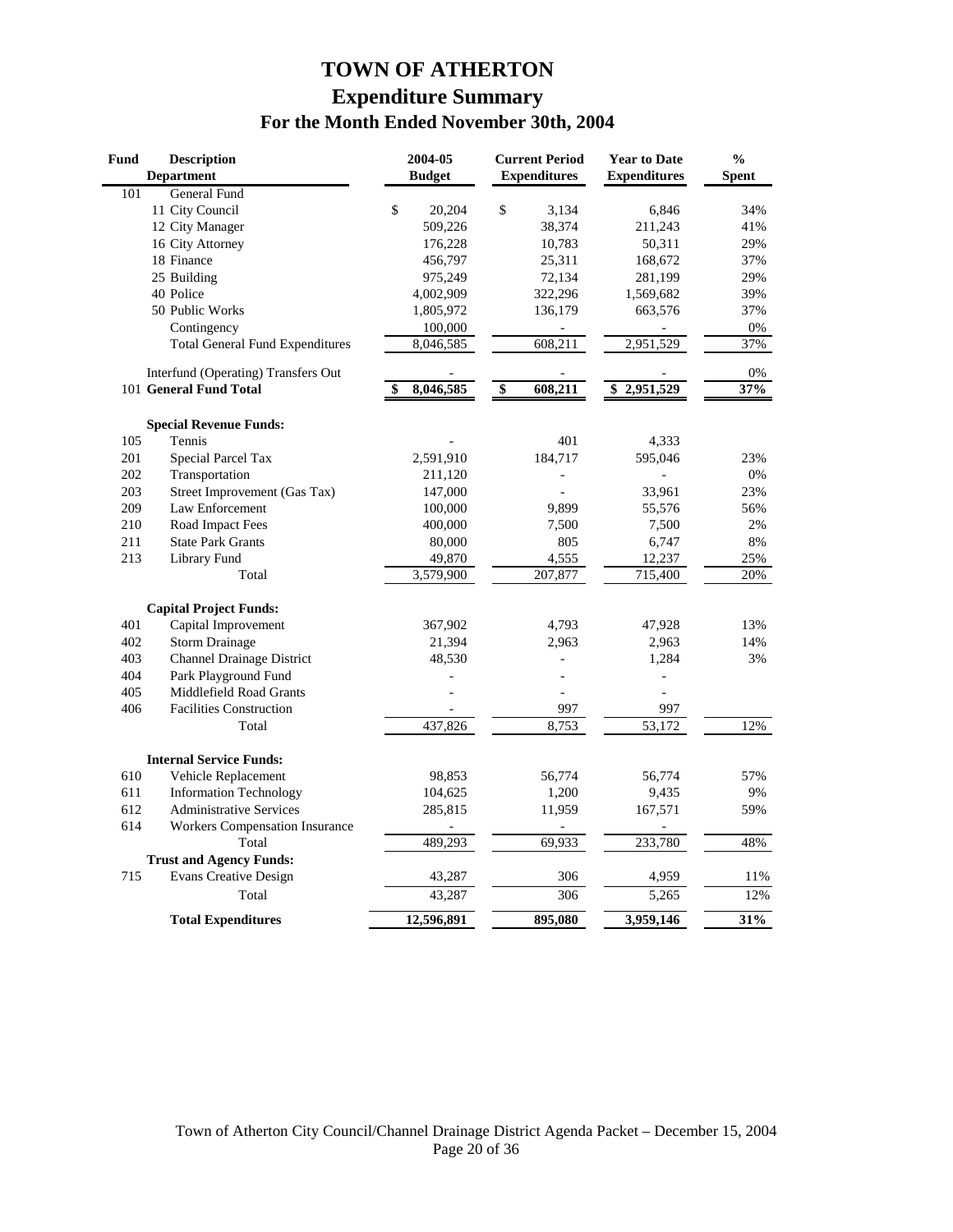# **As of November 30th, 2004 Fiscal Year 2004-05 Budget Summary TOWN OF ATHERTON**

| Fund | <b>Description</b>                           | <b>Beginning</b><br><b>Fund Balance</b><br><b>July 1, 2004</b> | <b>Revenues</b><br>to Date | <b>Transfers</b><br>to Date | <b>Expenditures</b><br>To Date | <b>Ending</b><br><b>Fund Balance</b><br>to Date |
|------|----------------------------------------------|----------------------------------------------------------------|----------------------------|-----------------------------|--------------------------------|-------------------------------------------------|
|      | 101 General Fund                             | 6,060,452                                                      | 1,626,007                  |                             | 2,951,529                      | 4,734,930                                       |
|      | <b>Special Revenue Funds:</b>                |                                                                |                            |                             |                                |                                                 |
| 105  | Tennis                                       | 11,867                                                         | 775                        |                             | 4,333                          | 8,309                                           |
| 201  | Special Municipal Tax                        | 963,223                                                        |                            |                             | 595,046                        | 368,177                                         |
| 202  | Transportation                               | 145,636                                                        | 103,066                    |                             |                                | 248,702                                         |
| 203  | Street Improvement (Gas Tax)                 | 45,050                                                         | 75,524                     |                             | 33,961                         | 86,613                                          |
| 209  | Law Enforcement                              | 12,174                                                         |                            |                             | 55,576                         | (43, 402)                                       |
| 210  | Road Construction Impact Fees                | 632,420                                                        | 201,240                    |                             | 7,500                          | 826,160                                         |
| 211  | <b>State Park Grants</b>                     | (5,663)                                                        | 54,400                     |                             | 6,747                          | 41,990                                          |
| 213  | Library Special Revenue Fund                 | 1,075,913                                                      | 14,219                     |                             | 12,237                         | 1,077,895                                       |
|      | Sub Total                                    | 2,880,620                                                      | 449,224                    | $\overline{\phantom{a}}$    | 715,400                        | 2,614,444                                       |
|      |                                              |                                                                |                            |                             |                                |                                                 |
| 401  | <b>Capital Projects Funds:</b>               | 302,895                                                        |                            |                             | 47,928                         |                                                 |
| 402  | Capital Improvement<br><b>Storm Drainage</b> | 48,225                                                         |                            |                             | 2,963                          | 254,967<br>45,262                               |
| 403  | <b>Channel Drainage District</b>             | 404,424                                                        | 8,538                      |                             | 1,284                          | 411,678                                         |
| 404  | Park Playground Improvement                  | 1,309                                                          |                            |                             | $\overline{a}$                 | 1,309                                           |
| 405  | <b>Middlefield Road Grants</b>               | 1,514                                                          |                            |                             |                                | 1,514                                           |
| 406  | <b>Facilities Construction</b>               |                                                                |                            |                             | 997                            |                                                 |
|      |                                              | 65,382                                                         |                            |                             |                                | 64,385                                          |
|      | Sub Total                                    | 823,749                                                        | 8,538                      | $\frac{1}{2}$               | 53,172                         | 779,115                                         |
|      | <b>Internal Service Fund</b>                 |                                                                |                            |                             |                                |                                                 |
| 610  | Vehicle Replacement                          | 449,451                                                        |                            |                             | 56,774                         | 392,677                                         |
| 611  | <b>Information Technology</b>                | 106,856                                                        |                            |                             | 9,435                          | 97,421                                          |
| 612  | <b>Administrative Services</b>               | 122,618                                                        |                            |                             | 167,571                        | (44, 953)                                       |
| 614  | <b>Workers Compensation Insurance</b>        | 10,871                                                         |                            |                             |                                | 10,871                                          |
|      | Sub Total                                    | 689,796                                                        | $\overline{\phantom{a}}$   | $\overline{\phantom{a}}$    | 233,780                        | 456,016                                         |
|      | <b>Trust and Agency Funds</b>                |                                                                |                            |                             |                                |                                                 |
| 715  | <b>Evans Creative Design</b>                 | 117,129                                                        | 2,510                      |                             | 4,959                          | 114,680                                         |
|      | Sub Total                                    | 117,129                                                        | 2,510                      | $\frac{1}{2}$               | 4,959                          | 114,680                                         |
|      | <b>Grand Total</b>                           | 10,571,746<br>-\$                                              | 2,086,279<br>\$            | \$<br>٠                     | \$<br>3,958,840                | 8,699,185<br>\$                                 |
|      |                                              |                                                                |                            |                             |                                |                                                 |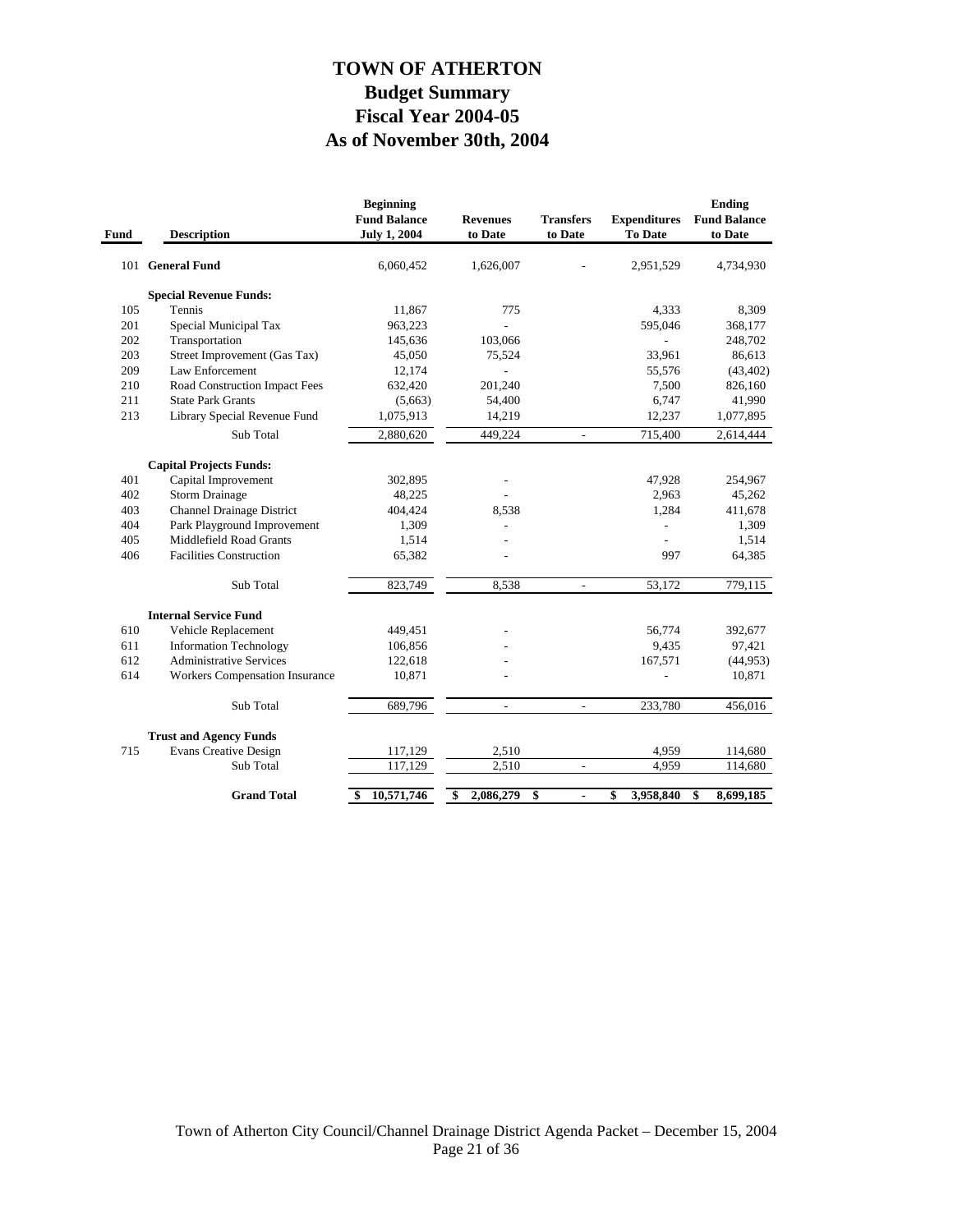

# **CITY COUNCIL STAFF REPORT**

# **TO: HONORABLE MAYOR AND CITY COUNCIL JAMES H. ROBINSON, CITY MANAGER**

- **FROM: DUNCAN JONES, PUBLIC WORKS DIRECTOR**
- **DATE: FOR THE MEETING OF DECEMBER 15, 2004**

# **SUBJECT: ACCEPTANCE OF WORK AND AUTHORIZATION TO RECORD NOTICE OF COMPLETION FOR THE TOWN CAPE SEAL PROJECT #04-003.**

# **RECOMMENDATION**

Accept work and authorize recordation of a notice of completion for the Town Cape Seal Project #04-003.

# **INTRODUCTION**

The Council awarded a contract in October 2004 to Graham Contractors, Inc. for the Cape Sealing of various streets. The authorized contract amount was \$69,678.50. There have been no authorized contract change orders. Work under the contract has been completed.

# **ANALYSIS**

The original contract price was for \$69,678.50. The following streets were sealed:

| <b>Street</b>       | From         | To         | Area (Sf) |
|---------------------|--------------|------------|-----------|
| Mt. Vernon          | Fair Oaks    | End        | 18,040    |
| <b>Britton Ave.</b> | S/O Isabella | W/O Emilie | 20,881    |
| <b>Karen Wy</b>     | Alameda      | End        | 5,400     |
| <b>Stevenson Ln</b> | Atherton Av  | End        | 14,920    |
| <b>Moulton Dr.</b>  | Glenwood Av  | End        | 15,143    |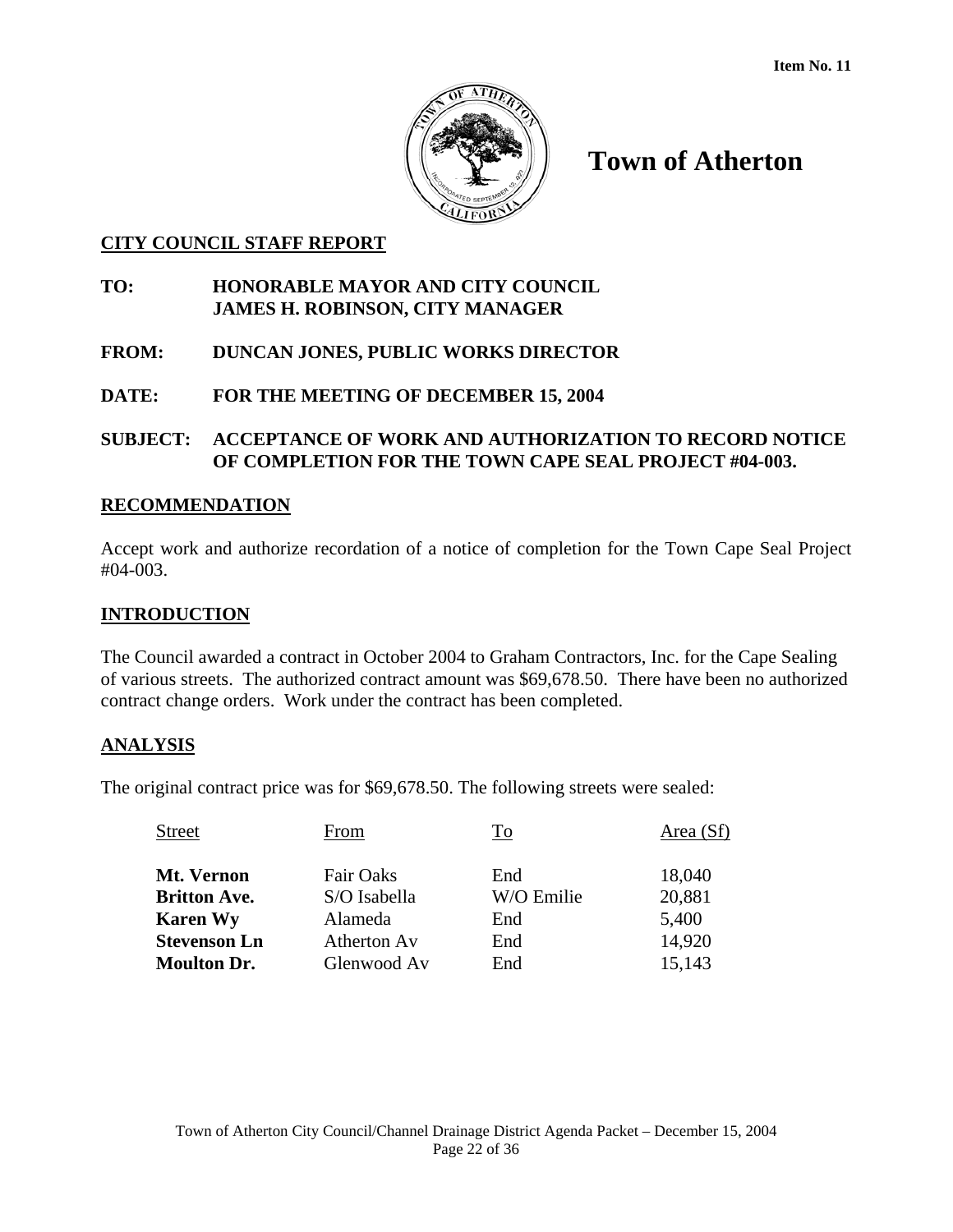| <b>Street</b>       | From             | To           | Area (Sf)     |
|---------------------|------------------|--------------|---------------|
| <b>Coughlan Ln</b>  | Selby Ln         | End          | 6,973         |
| <b>Polhemus Av</b>  | Polhemus         | End          | 6,440         |
| <b>Burns Av</b>     | E/O McCormick    | N/O Watkins  | 34,540        |
| <b>McCormick Ln</b> | <b>Burns</b>     | Watkins      | 14,300        |
| <b>Kilroy Wy</b>    | Polhemus         | End          | 10,820        |
| <b>Fair Oaks Ln</b> | <b>Fair Oaks</b> | End          | 3,654         |
|                     |                  | <b>TOTAL</b> | 151,111 SQ FT |

The final cost for all work totaled \$69,678.50.

#### **FISCAL IMPACT**

Funding for this project in the amount of \$69,678.50 is included in the FY 04/05 budget. The cost of this segment of work is the exact amount of the budget estimate.

#### **CONCLUSION:**

It is appropriate for the Council to accept the work and authorize recording a Notice of Completion at this time.

\_\_\_\_\_\_\_\_\_\_\_\_\_\_\_\_\_\_\_\_ \_\_\_\_\_\_\_\_\_\_\_\_\_\_\_\_\_\_\_\_\_\_\_\_

Respectfully submitted: Reviewed/Approved:

Duncan L. Jones, P.E. James H. Robinson Public Works Director City Manager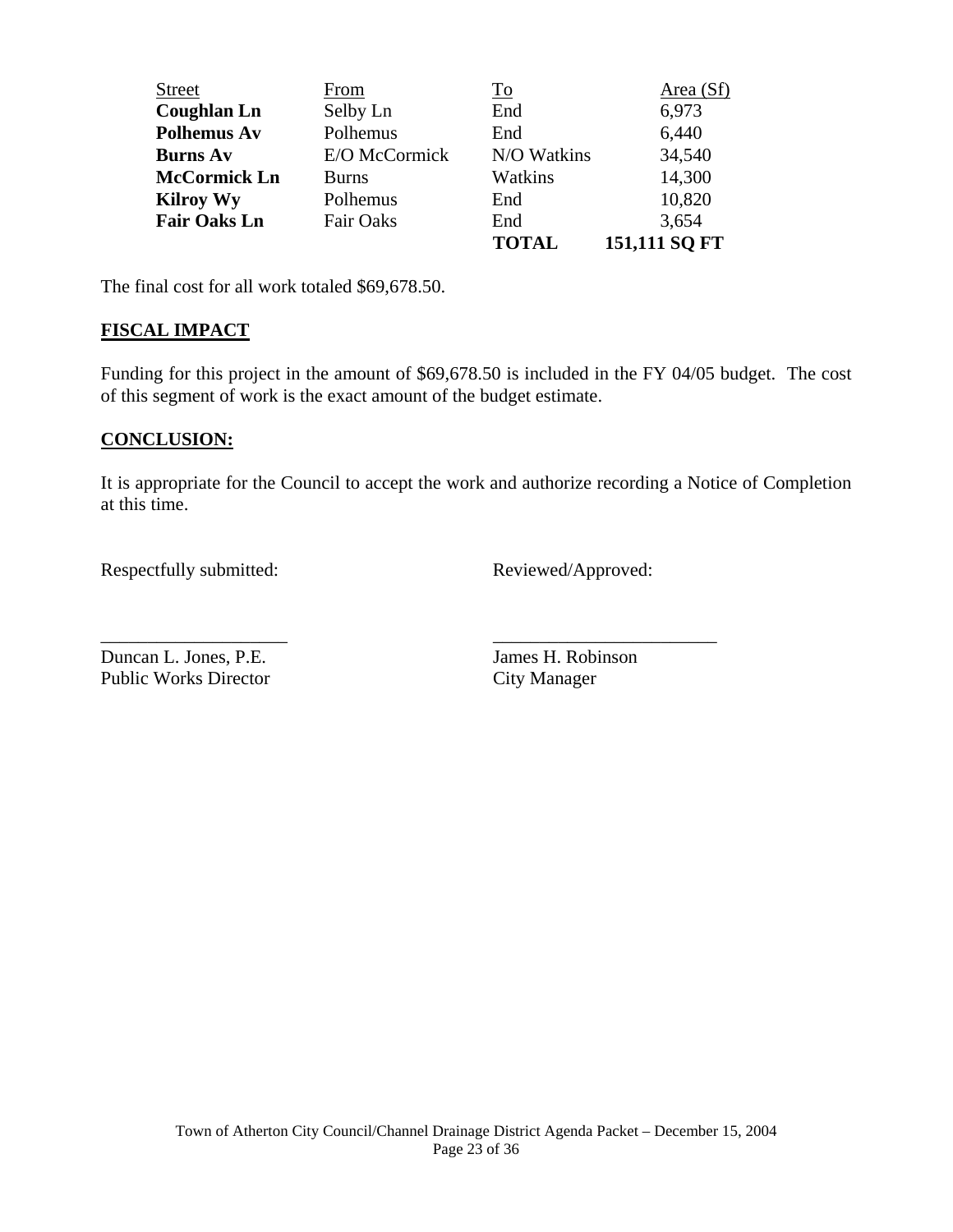

# **CITY COUNCIL STAFF REPORT**

# **TO: HONORABLE MAYOR AND CITY COUNCIL**

# **FROM: LISA COSTA SANDERS, DEPUTY TOWN PLANNER**

# **DATE: FOR THE MEETING OF DECEMBER 15, 2004**

# **SUBJECT: CONSIDER THE REQUEST TO AMEND SECTION 17.36.050(D) and 17.36.055(B) OF THE ATHERTON MUNICIPAL CODE RELATING TO ACCESSORY STRUCTURE SETBACK REQUIREMENTS**

# **RECOMMENDATION**

Staff recommends that the City Council conduct the public hearing and adopt the attached Ordinance based on the following finding for the reasons outlined in this staff report:

1. The proposed amendment is required to achieve the objectives of the Zoning Plan and the General Plan.

# **INTRODUCTION**

The General Plan Committee reviewed the request of Todd Beardsley, as referred by the City Council, to amend section 17.36.050(D) of the Atherton Municipal Code to allow accessory structures to be located ten feet from the rear property line when they abut certain streets and a Town boundary.

The Planning Commission reviewed the proposed ordinance amendment at their December 8, 2004 meeting and recommends the City Council adopt the ordinance as attached.

# **ANALYSIS**

As detailed in the attached chart, approximately 60 Atherton properties meet the criteria of having both front and rear property lines along a street and adjacent to a Town boundary. As noted in the "town boundary" description column, the Town boundary varies from along the rear property line to the centerline of street. Of these 60 properties, 59 also meet the requirement of being along the streets recommended by Mr. Beardsley.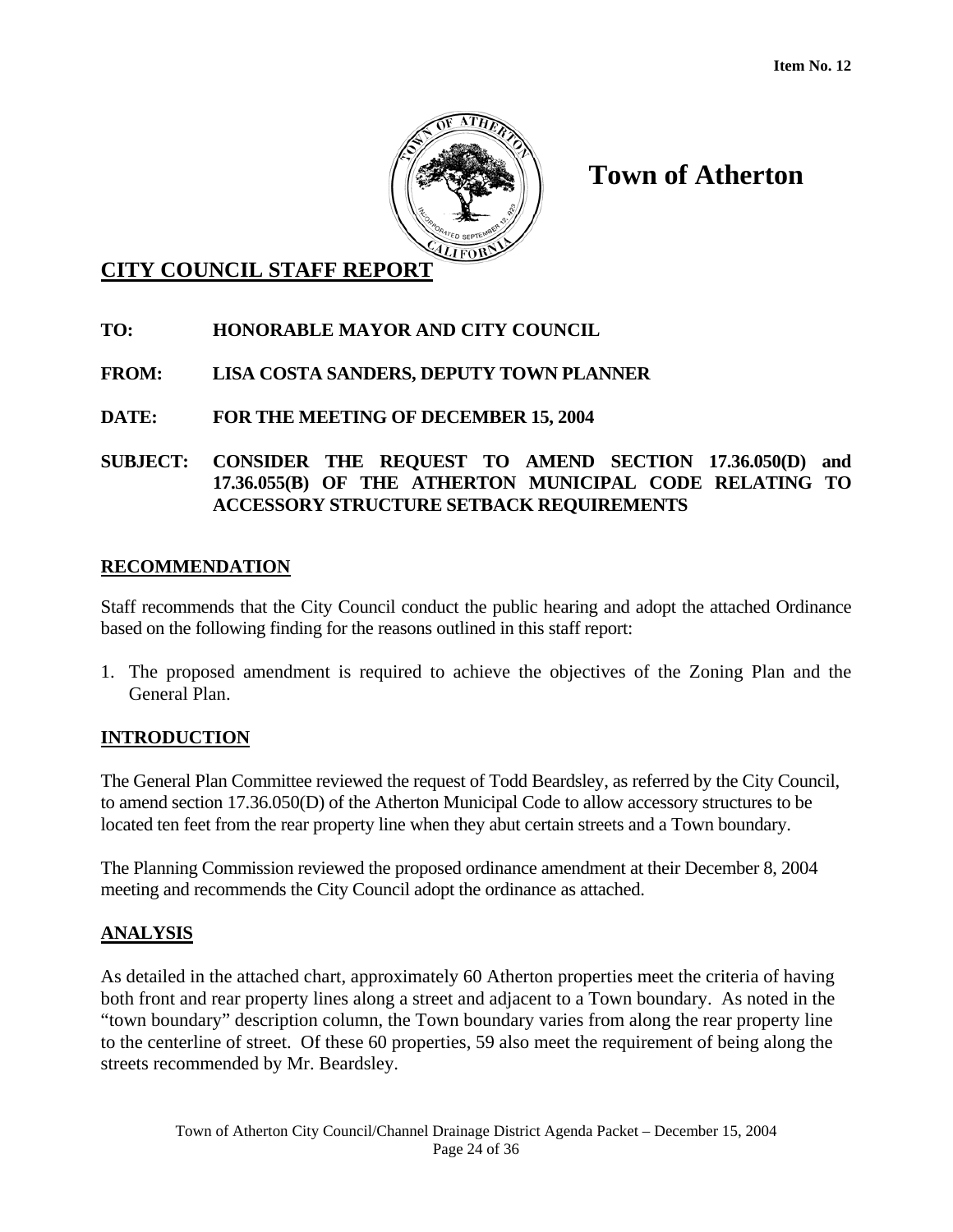Currently, Atherton Municipal Code section 17.36.050(D) states "On lots with both front and rear property lines abutting a street, accessory structures shall not be located within thirty feet of the rear property line". On lots that do not have a rear property line abutting a street, accessory structures are allowed to be located ten feet from the rear property line. Mr. Beardsley notes in his letter that section 17.36.150(B) allows for the construction of an eight foot tall fence along certain streets where a six foot tall fence is the standard maximum fence height.

Mr. Beardsley recommends that section 17.36.050(D) be modified to allow accessory structures to be located within ten feet of a rear property line when the lot adjoins any of the following streets; El Camino Real, Marsh Road, Middlefield Road, Valpariso Road, Alameda de las Pulgas and Bay Road.

The General Plan Committee reviewed this request and has recommended that Atherton Municipal Code section 17.36.050(D) be amended to allow accessory structures to be located ten feet from the rear property line when such lots are adjacent to a Town Boundary. The City Attorney reviewed this wording as recommended that the word "adjacent" be replaced with "contiguous" to more precisely define the location of the Town Boundary. Staff interprets this wording to allow properties where the Town boundary is at their rear property line or at the centerline of the public right-of-way to qualify for this provision. This wording replacement would not allow the one property at Walsh Road to qualify as the Town boundary is located across the public right-of-way.

Staff recommends that section 17.36.050(D) be amended to read as follows:

"D. On lots with both front and rear property lines abutting a street, accessory structures shall not be located within thirty feet of the rear property line, except when such rear property line is contiguous to a Town boundary, in which case the minimum setback shall be ten feet from the rear property line."

This proposed change would allow accessory structures to be located 10' from the rear property line when the lot is contiguous to a Town boundary. The Committee did not see the need to further limit the provision to the streets identified by Mr. Beardsly based on their review of the eligible properties (list attached).

The General Plan Committee expressed concern with having windows or skylights be visible from adjacent properties and wished to further limited the location in which a window could be placed. The Committee recommended eliminating the provision in the section 17.36.055(B) that allowed skylights "where the entire interior of the building is open to the roof."

The General Plan Committee recommends that Atherton Municipal Code section 17.36.055(B) be amended to read as follows:

"B. No window openings or skylights in the roof facing an exterior side or rear property line shall be located over nine feet above ground level."

The proposed Ordinance Amendment has been reviewed by the City Attorney.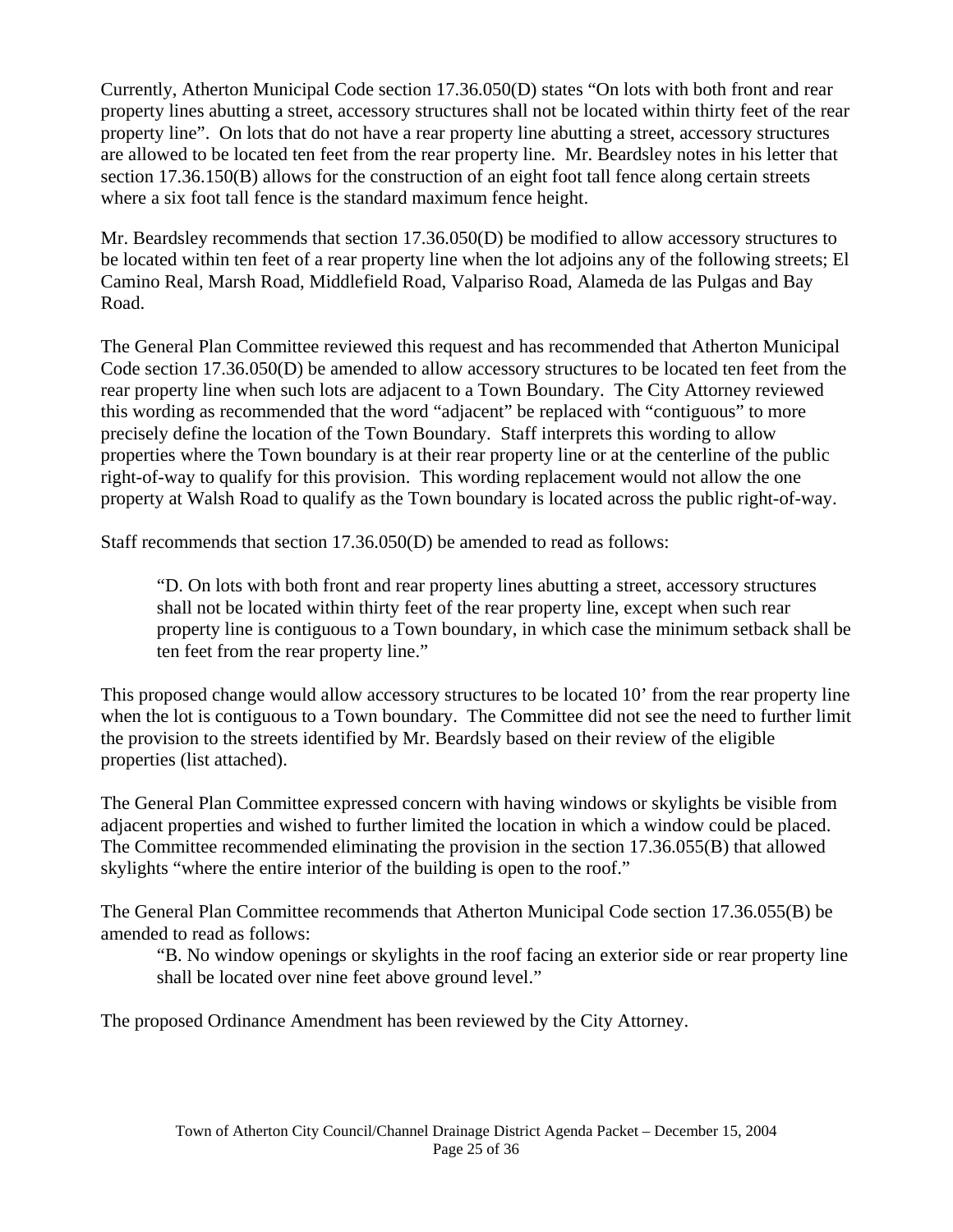# **CONCLUSION:**

It is Planning Staff's professional opinion that the proposed Ordinance Amendment is consistent with the General Plan.

# **ALTERNATIVES:**

The Council could modify the Ordinance.

# **FISCAL IMPACT:**

Costs associated with the implementation of the ordinance will be borne by applicants.

# **ENVIRONMENTAL IMPACT:**

The proposal has been determined to be exempt from the provisions of the California Environmental Quality Act (CEQA) pursuant to CEQA Sections 15305, Class 5 which permits minor alterations in land use limitations which do not result in any changes in land use or density.

# **FORMAL MOTION:**

I move that the City Council adopt the Ordinance amending Atherton Municipal Code sections 17.36.050(D) and 17.36.055(B) based on the finding listed in the staff report.

Prepared by: Approved by:

*/s/ Lisa Costa Sanders* 

Lisa Costa Sanders James H. Robinson Deputy Town Planner City Manager

# **Attachments:**

- 1. Draft Ordinance
- 2. List of properties with front and rear frontage on a street and adjacent to a Town boundary

\_\_\_\_\_\_\_\_\_\_\_\_\_\_\_\_\_\_\_\_\_\_\_\_ \_\_\_\_\_\_\_\_\_\_\_\_\_\_\_\_\_\_\_\_\_\_\_\_\_

- 3. Letter of Request from Todd Beardsley dated April 29, 2004
- 4. Atherton Municipal Code Section 17.36.050 and 17.36.150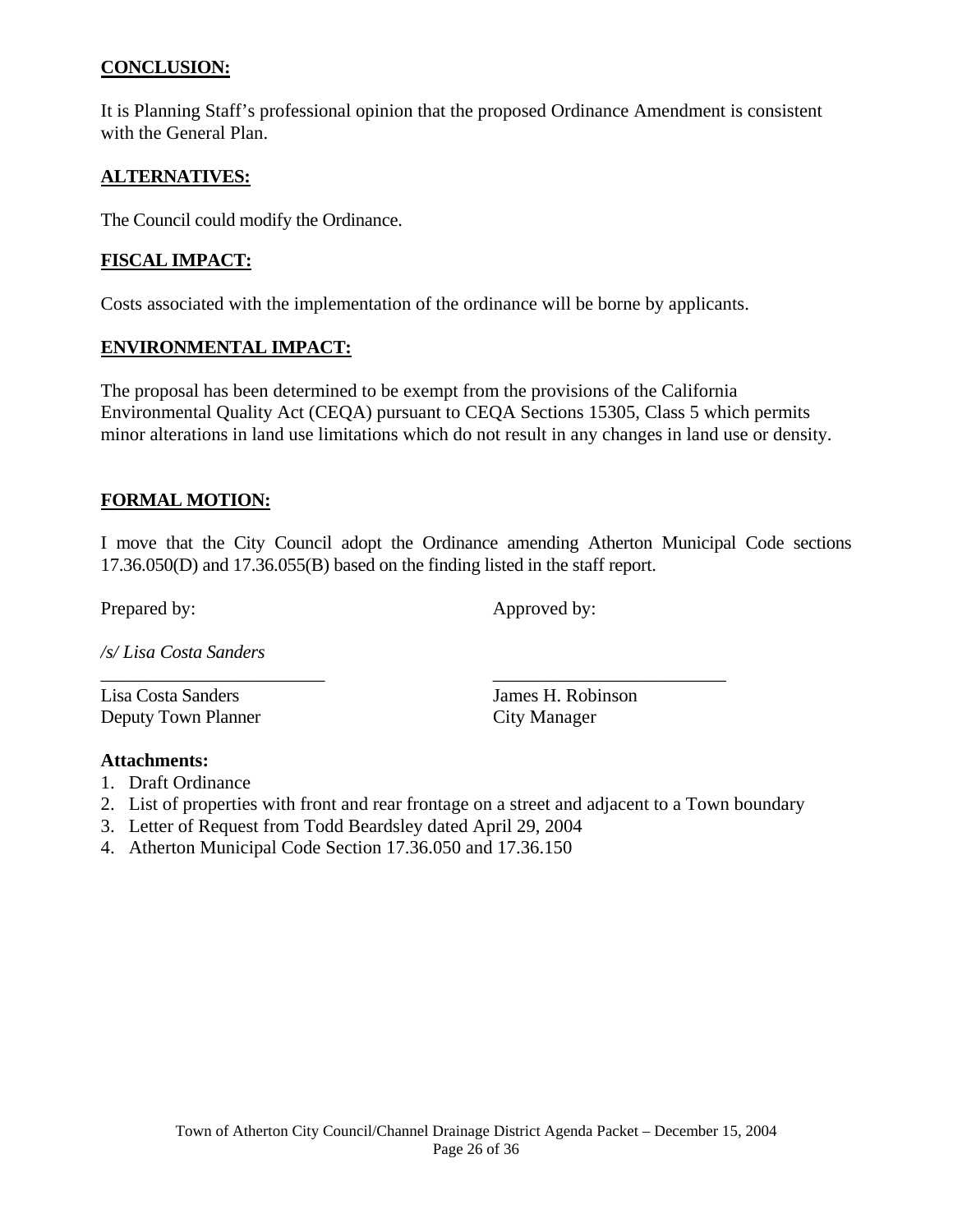#### **ORDINANCE NO. \_\_\_\_\_\_**

# **AN ORDINANCE OF THE CITY COUNCIL OF THE TOWN OF ATHERTON AMENDING SECTION 17.36.050 AND 17.36.055 OF THE ATHERTON MUNICIPAL CODE REGULATING SETBACK REQUIREMENTS FOR ACCESSORY STRUCTURES LOCATED WITHIN THE TOWN OF ATHERTON**

The City Council of the Town of Atherton does ordain as follows:

**SECTION 1:** Section 17.36.050 (D) is hereby amended to read as follows: *"D. On lots with both front and rear property lines abutting a street, accessory structures shall not be located within thirty feet of the rear property line, except when such rear property line is contiguous to a Town boundary, in which case the minimum setback shall be ten feet from the rear property line."* 

**SECTION 2:** Section 17.36.055 (B) is hereby amended to read as follows:

*"B. No window openings or skylights in the roof facing an exterior side or rear property line shall be located over nine feet above ground level."* 

**SECTION 3:** That the City Council hereby declares that it would have passed this Ordinance sentence by sentence, paragraph by paragraph, and section by section, and does hereby declare that any provisions on this Ordinance are severable and, if for any reason any sentence, paragraph or section of this Ordinance shall be held invalid, such decision shall not effect the validity of the remaining parts of this Ordinance.

**SECTION 4:** This Ordinance shall be posted in at least three public places according to law and shall take effect and be in force from and after 30 days after its passage and adoption.

Introduced this 15th day of December, 2004.

Passed and adopted as an Ordinance of the Town of Atherton at a regular meeting thereof held on the <u>s</u> day of \_\_\_\_\_\_\_, 2005, by the following vote:

| AYES:    | <b>COUNCILMEMBERS:</b> |
|----------|------------------------|
| NOES:    | COUNCILMEMBERS:        |
| ABSTAIN: | <b>COUNCILMEMBERS:</b> |
| ABSENT:  | COUNCILMEMBERS:        |

 $\overline{\phantom{a}}$  , and the contract of the contract of the contract of the contract of the contract of the contract of the contract of the contract of the contract of the contract of the contract of the contract of the contrac Kathy McKeithen, Mayor Town of Atherton

ATTEST:

#### APPROVED AS TO FORM:

Town of Atherton City Council/Channel Drainage Districts Alfaula RackHynDecember 15, 2004 Page 27 of 36 \_\_\_\_\_\_\_\_\_\_\_\_\_\_\_\_\_\_\_\_\_\_\_\_\_\_\_\_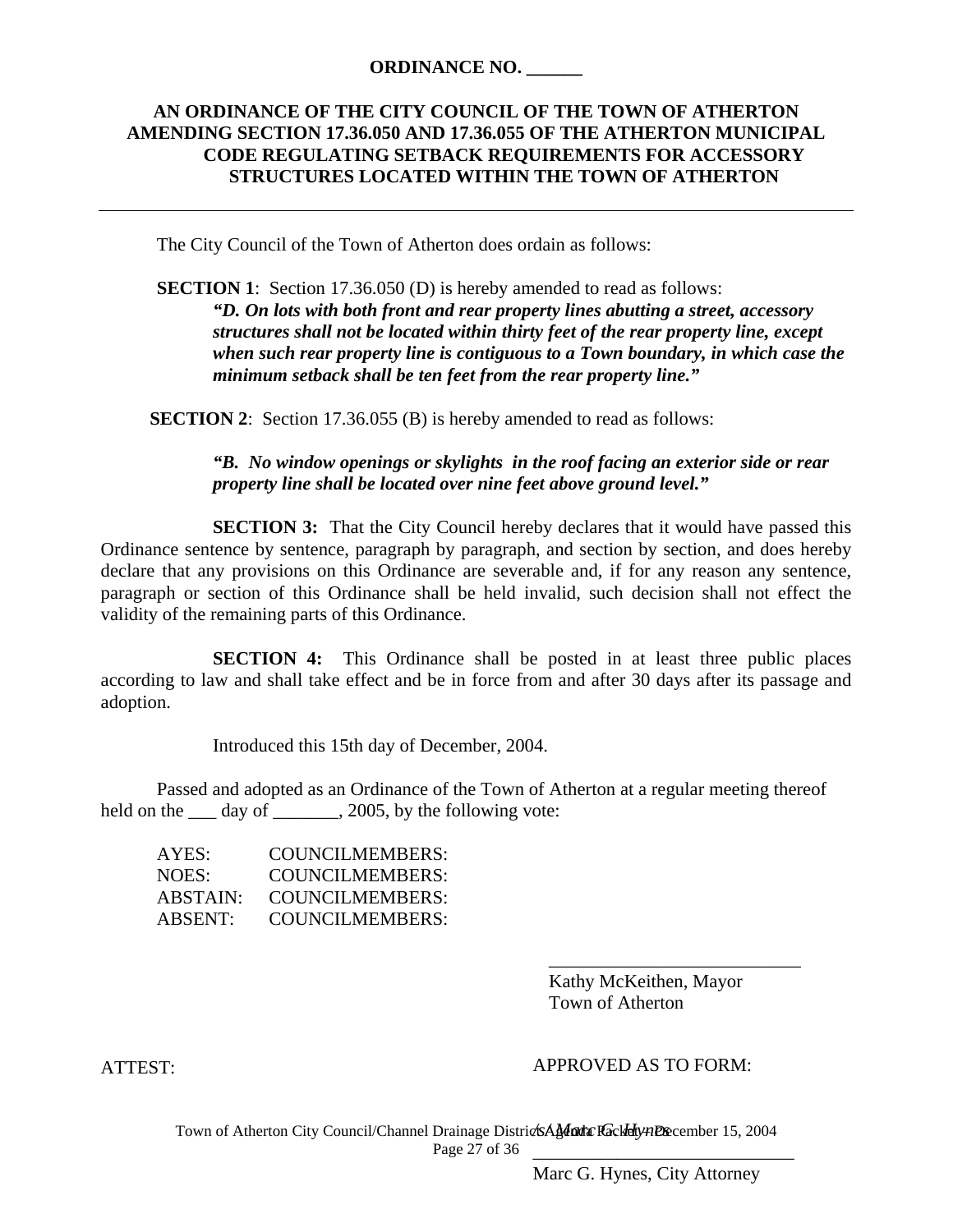Linda Kelly, Acting City Clerk

\_\_\_\_\_\_\_\_\_\_\_\_\_\_\_\_\_\_\_\_\_\_\_\_\_\_\_\_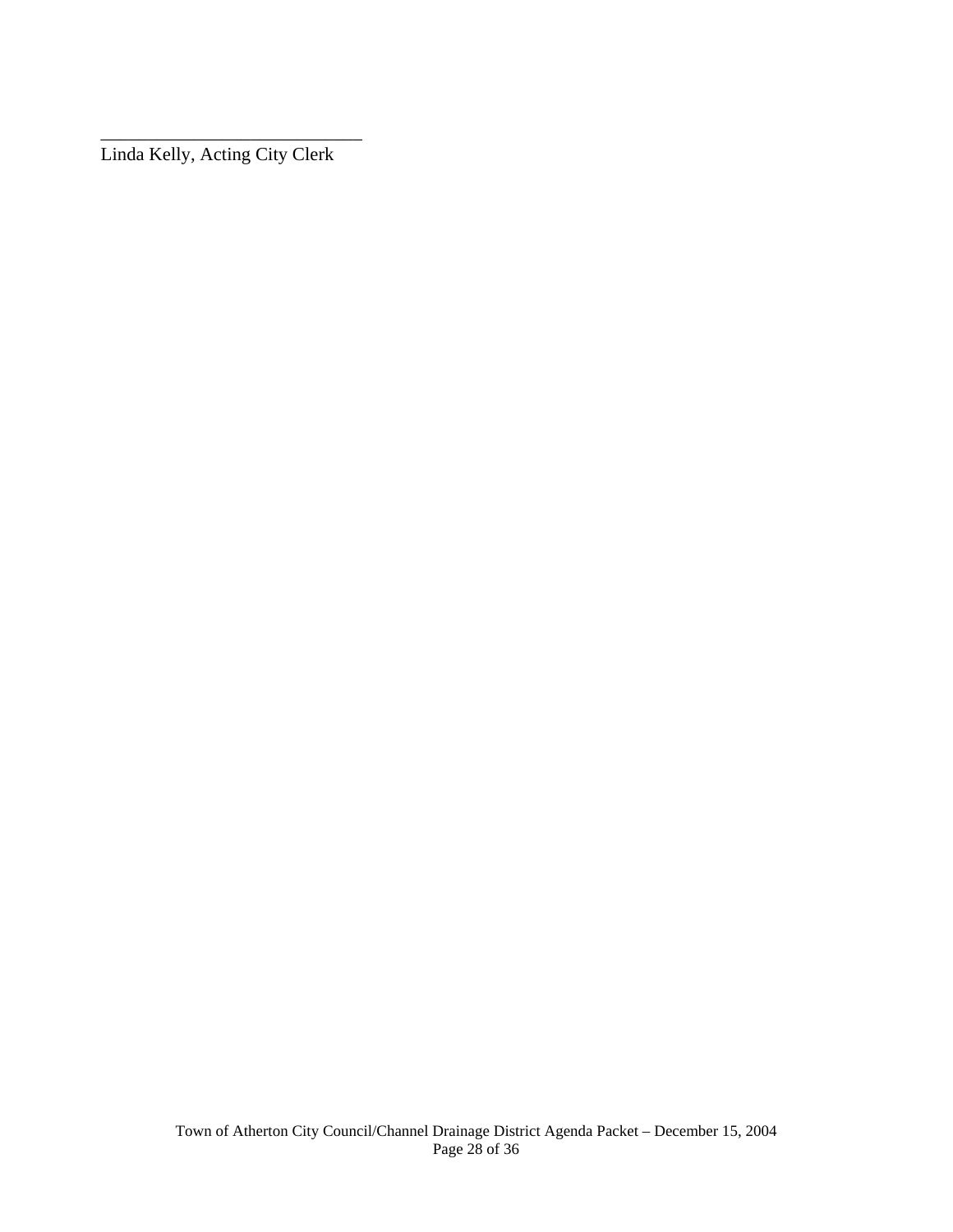| # of<br>properties | <b>Address</b>       | <b>Rear yard Description</b>   | <b>Town boundary</b>                                                                                   |
|--------------------|----------------------|--------------------------------|--------------------------------------------------------------------------------------------------------|
|                    |                      |                                |                                                                                                        |
|                    | 321 Walsh Road       | rear yard at Camino al Lago    | Across Camino al Lago                                                                                  |
| 3                  | 94, 97 & 98 Cebalo   | Rear yard at El Camino         | Centerline of El Camino                                                                                |
| 8                  | 25-99 Gresham Lane   | Rear yard at El Camino         | Centerline of El Camino                                                                                |
| 3                  | 1-45 Nora Way        | Rear yard at El Camino         | Centerline of El Camino                                                                                |
| 20                 | 222-392 Greenoaks    | Rear yard at Bay Road          | At rear property line                                                                                  |
| 10                 | 41-99 Irving         | Rear yard at Marsh Road        | Centerline or Marsh road<br>for a portion (5 lots) and<br>rear property line for a<br>portion (5 lots) |
|                    | 198 James            | Rear yard at Bay Road          | Rear property line                                                                                     |
| 4                  | 49-97 Douglass       | Rear yard at Valparaiso        | Centerline of Valparaiso                                                                               |
| 10                 | 19-99 Victoria Drive | Rear yard at El Camino<br>Real | Centerline of El Camino<br>Real                                                                        |

List of Properties with front and rear yards facing a street and adjacent to a Town boundary

Approximately 60 properties meet the criteria of having both front yard and rear property lines along a street and adjacent to a Town boundary. As noted in the "town boundary" description, the Town boundary varies from on the rear property line, to centerline of street.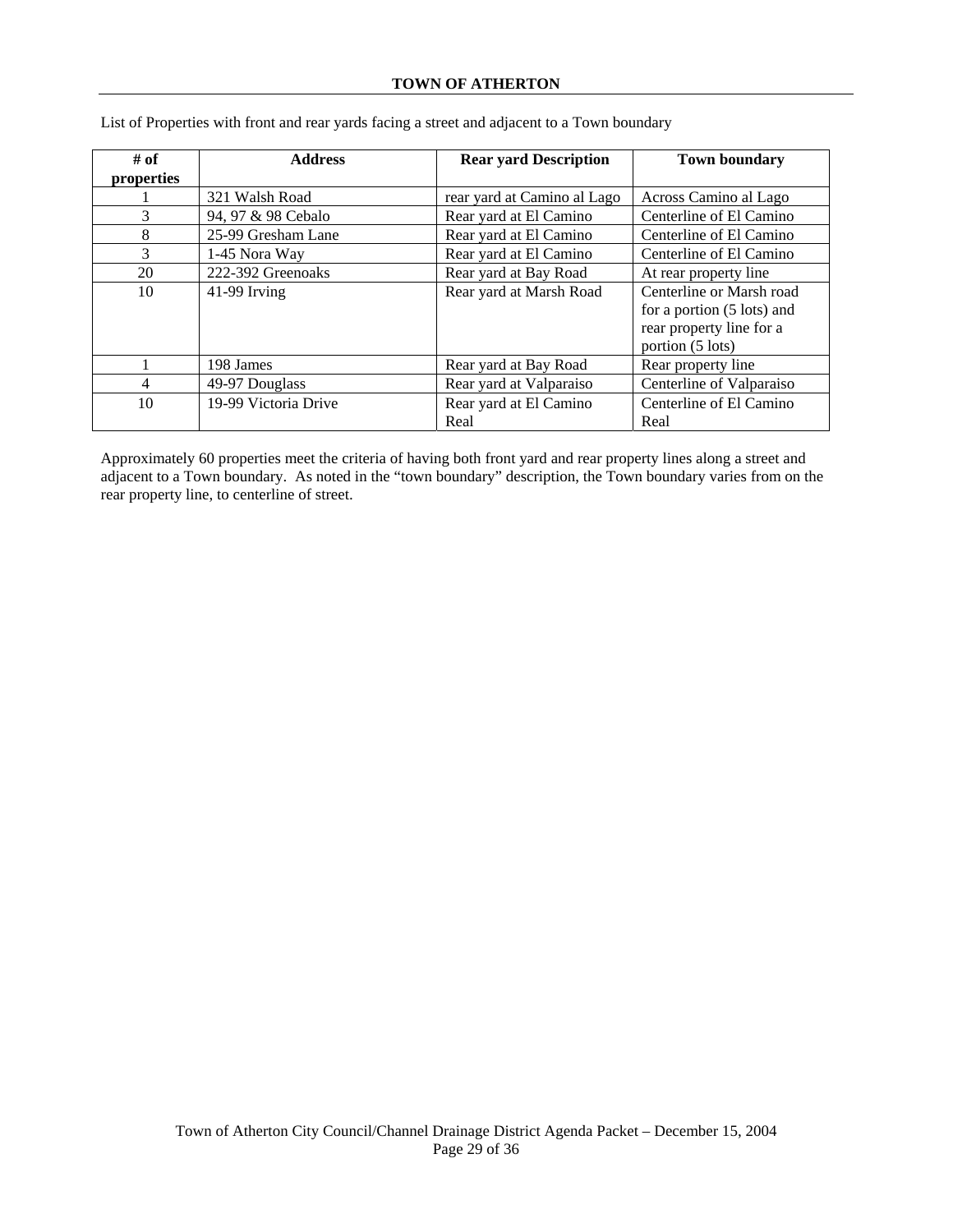

# **TO: HONORABLE MAYOR AND CITY COUNCIL JAMES H. ROBINSON, CITY MANAGER**

# **FROM: LINDA KELLY, ASSISTANT TO THE CITY MANAGER/ ACTING CITY CLERK**

# **DATE: FOR THE MEETING OF DECEMBER 15, 2004**

# **SUBJECT: RESOLUTION DECLARING THE RESULTS OF THE GENERAL MUNICIPAL ELECTION AND SPECIAL MUNICIPAL ELECTION HELD NOVEMBER 2, 2004**

# **RECOMMENDATION**

Adopt a resolution declaring the results of the General Municipal Election and Special Municipal Election held November 2, 2004.

# **BACKGROUND**

The Town of Atherton held a General Municipal Election for two Members of the City Council and a Special Municipal Election for one measure, Measure "O," on Tuesday, November 2, 2004. As allowed by the California Elections Code, these elections were consolidated with the Presidential General Election and conducted by the County of San Mateo. There were two candidates for two offices to be elected for Members of the City Council. The Town could not cancel the election for Members of the City Council since the California Elections Code does not allow cancellation of an election for city offices if a city measure appears on the same ballot covering the same city jurisdiction.

Pursuant to California Elections Code Sections 10262(b) and 10263(b), the City Council is required to meet no later than December 17, 2004 to receive the canvass of the votes and declare the results of the election.

Prepared by: Approved by:

\_\_\_\_\_\_\_\_\_\_\_\_\_\_\_\_\_\_\_\_\_\_\_\_ \_\_\_\_\_\_\_\_\_\_\_\_\_\_\_\_\_\_\_\_\_\_\_\_\_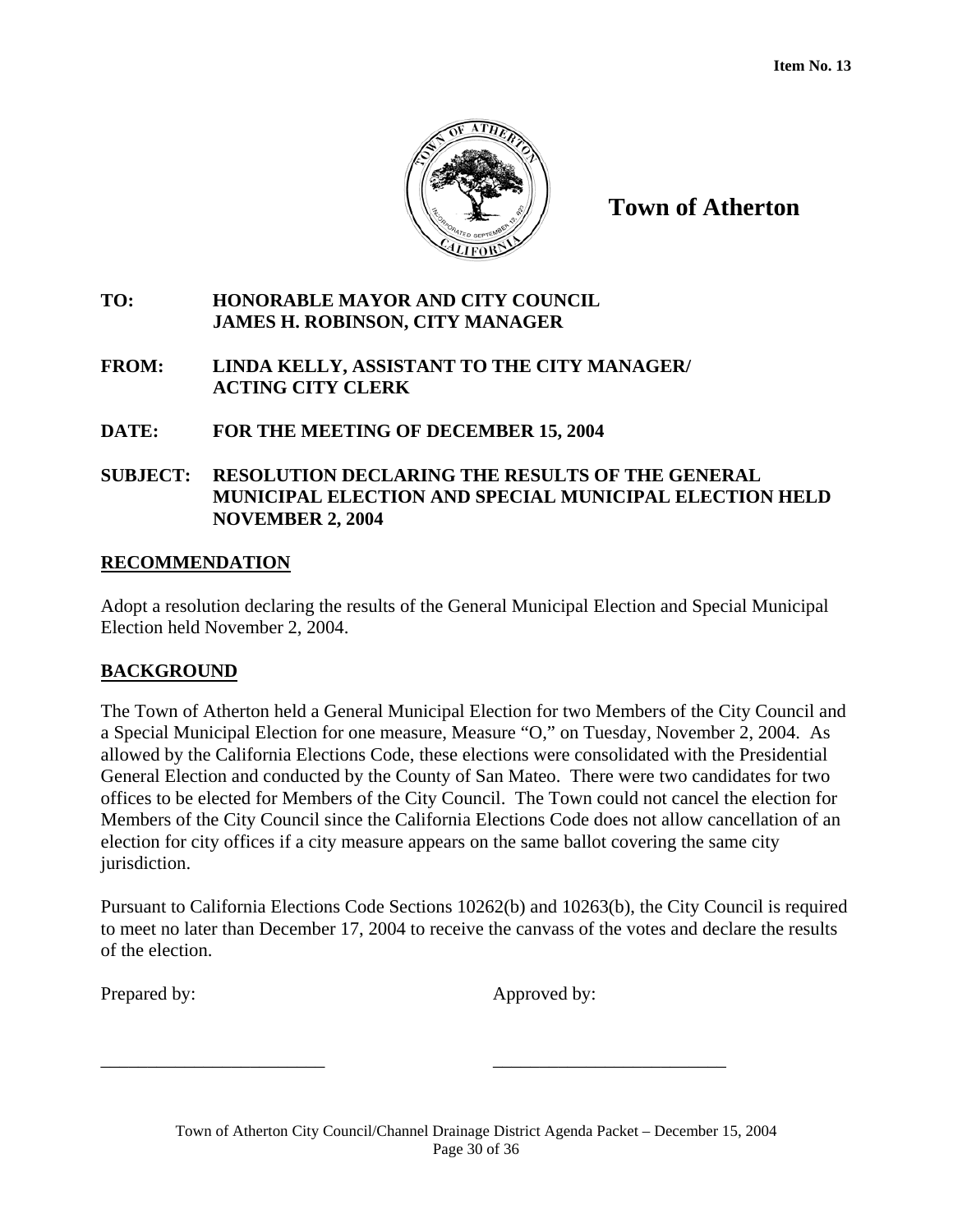Linda Kelly James H. Robinson Assistant to the City Manager/ Acting City Clerk

Attachments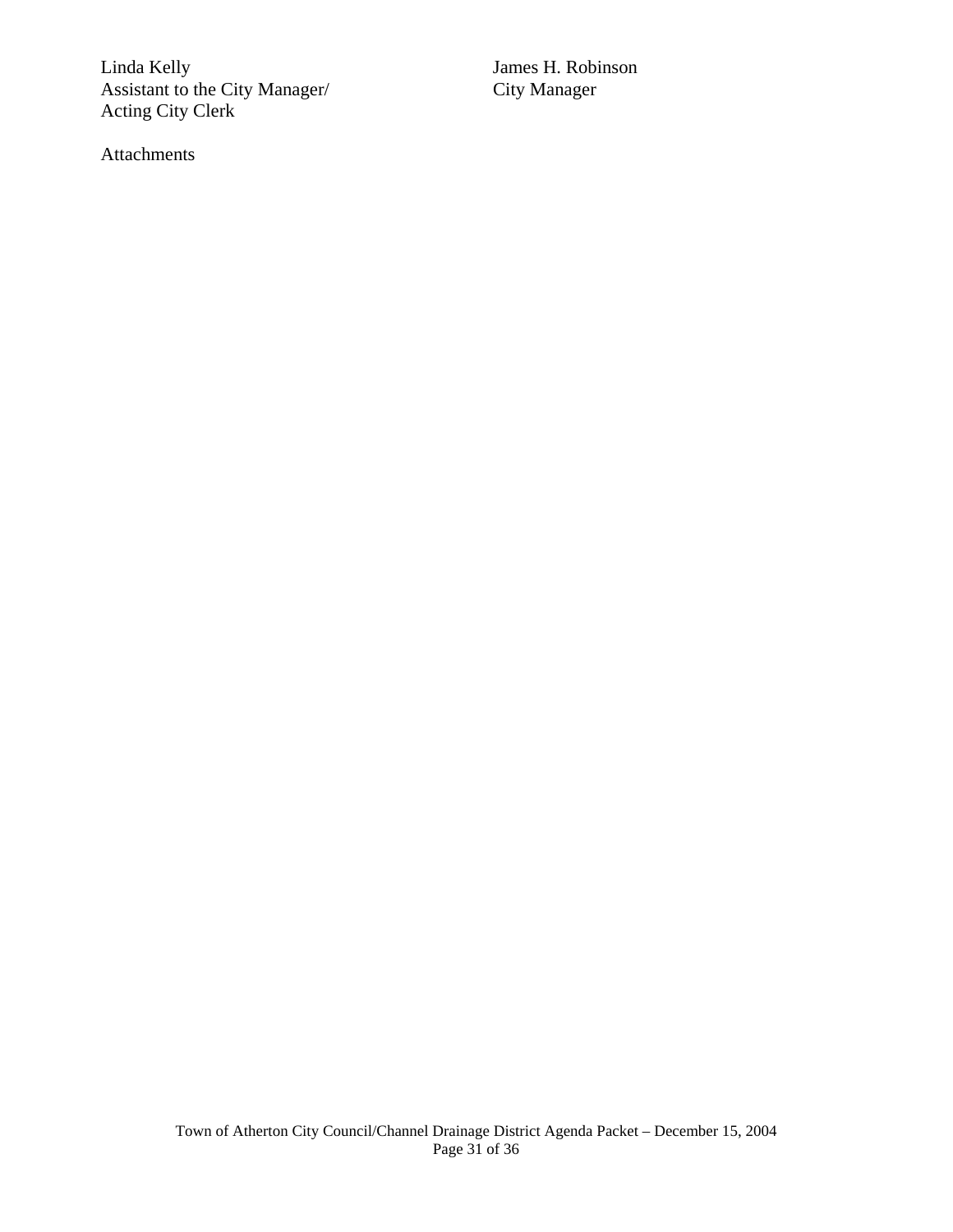#### **RESOLUTION NO. 04-\_\_\_**

# **A RESOLUTION OF THE CITY COUNCIL OF THE TOWN OF ATHERTON, CALIFORNIA, DECLARING THE RESULTS OF THE GENERAL MUNICIPAL AND SPECIAL MUNICIPAL ELECTION HELD ON NOVEMBER 2, 2004**

WHEREAS, a General Municipal and Special Municipal Election (consolidated) was held within the Town of Atherton on Tuesday, November 2, 2004; and

WHEREAS, the conduct of said election was duly delegated to the Chief Elections Officer of the County of San Mateo; and

WHEREAS, the Chief Elections Officer has now certified the results of said election, and said results are truly reflected in the Certificates of the Chief Elections Officer dated November 30, 2004, full, true and correct copies of which are attached hereto and by this reference incorporated herein.

NOW, THEREFORE, the City Council of the Town of Atherton, California, does resolve, declare, determine and order as follows:

Section 1. The total number of ballots cast in the precincts was 4,366.

Section 2. The names of persons voted for at the election for Member of the City Council were as follows:

> James R. Janz Kathy McKeithen

Section 3. The measure voted upon at the election was as follows:

Measure O

"Shall an ordinance entitled 'An Ordinance of the Town of Atherton Authorizing the Levy of a Special Tax for Municipal Services and Capital Improvements and for the Expenditure of Funds Derived from such Tax,' and numbered 550 be adopted?"

 $Yes \_\_$  No  $\_\_$ 

Section 4. The number of votes cast at each precinct and the number of votes cast in the Town for each of the persons above named for the office for which the persons were candidates, and for and against the measure, were as listed in the attached certificates of the Chief Elections Officer.

Section 5. The City Council does declare and determine that: James R. Janz was elected as Member of the City Council for the full term of four years; Kathy McKeithen was elected as Member of the City Council for the full term of four years; and as a result of the election, Measure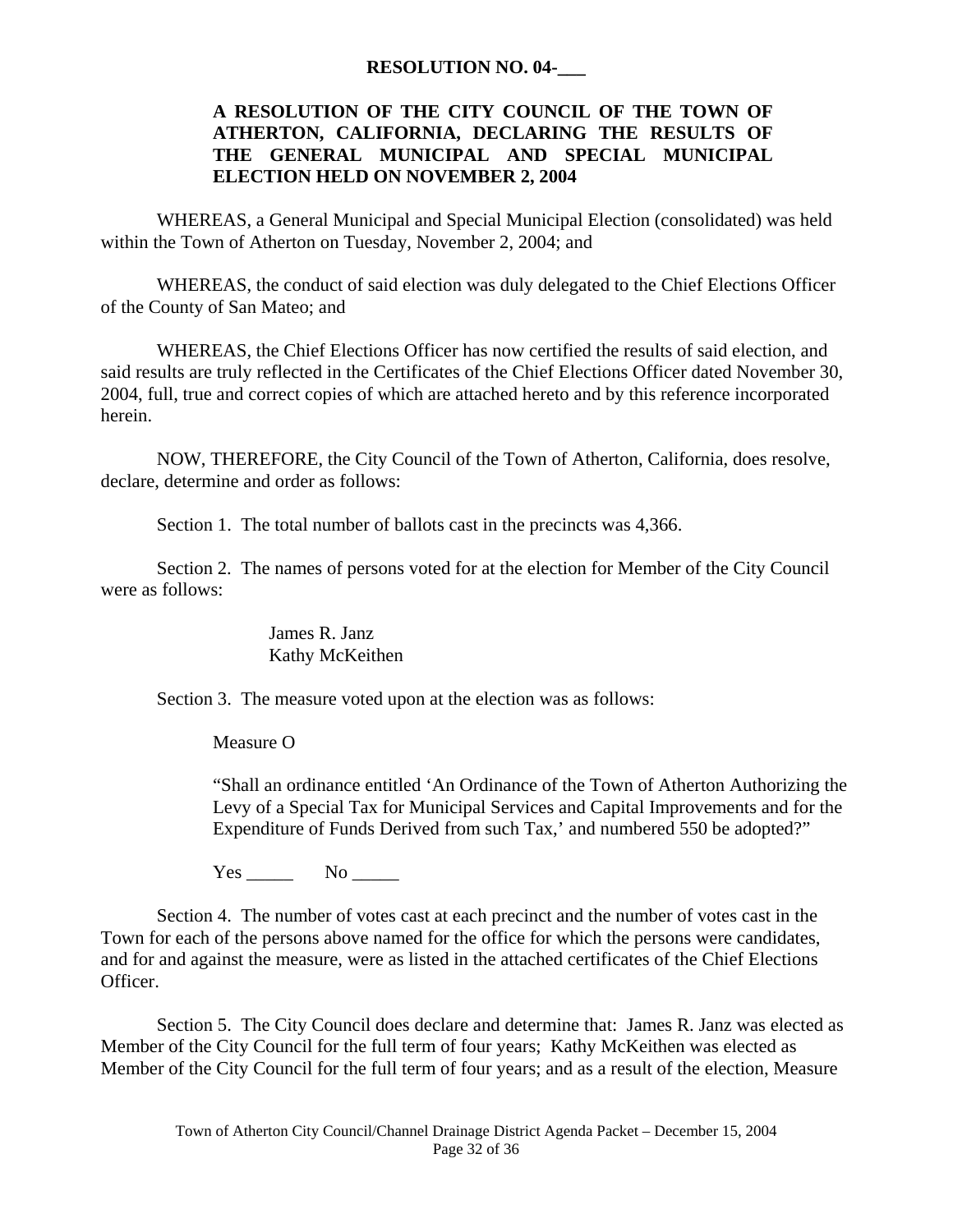O did not receive the necessary two-thirds (2/3rds) "yes" votes of the ballots cast in the election, which was required for passage, and thus the measure did not carry and shall not be deemed adopted and ratified.

Section 6. The City Clerk shall enter on the records of the City Council of the Town a statement of the result of the election showing: (1) the total number of ballots cast in the Town; (2) the names of the persons voted for; (3) the measure voted upon; (4) the office which each person was voted for; (5) the number of votes given at each precinct to each person, and for and against the measure; (6) the total number of votes given to each person, and for and against each measure.

Section 7. The Chief Elections Official shall immediately deliver to each of the persons so elected a Certificate of Election. The City Clerk shall administer to each person elected the Oath of Office prescribed in the Constitution of the State of California and shall have them subscribe to it and file it in the Office of the City Clerk. Each of the persons so elected shall be inducted in to the respective office to which he or she has been elected.

\* \* \* \* \* \* \* \* \* \* \* \* \*

*I hereby certify that the foregoing Resolution No. 04- was duly and regularly passed and adopted by the City Council of the Town of Atherton at a Regular meeting thereof held on this \_\_\_th day of \_\_\_\_\_\_ 2004, by the following vote:* 

\_\_\_\_\_\_\_\_\_\_\_\_\_\_\_\_\_\_\_\_\_\_\_\_\_\_

| $AYES^+$        | <b>COUNCILMEMBERS:</b> |
|-----------------|------------------------|
| NOES:           | COUNCILMEMBERS:        |
| $ABSENT \cdot$  | COUNCILMEMBERS:        |
| <i>ABSTAIN:</i> | COUNCILMEMBERS:        |

Kathy McKeithen, Mayor Town of Atherton

ATTEST:

\_\_\_\_\_\_\_\_\_\_\_\_\_\_\_\_\_\_\_\_\_\_\_\_ Linda Kelly, Acting City Clerk

APPROVED AS TO FORM:

\_\_\_\_\_\_\_\_\_\_\_\_\_\_\_\_\_\_\_\_\_\_\_\_\_\_

*/s/ Marc G. Hynes*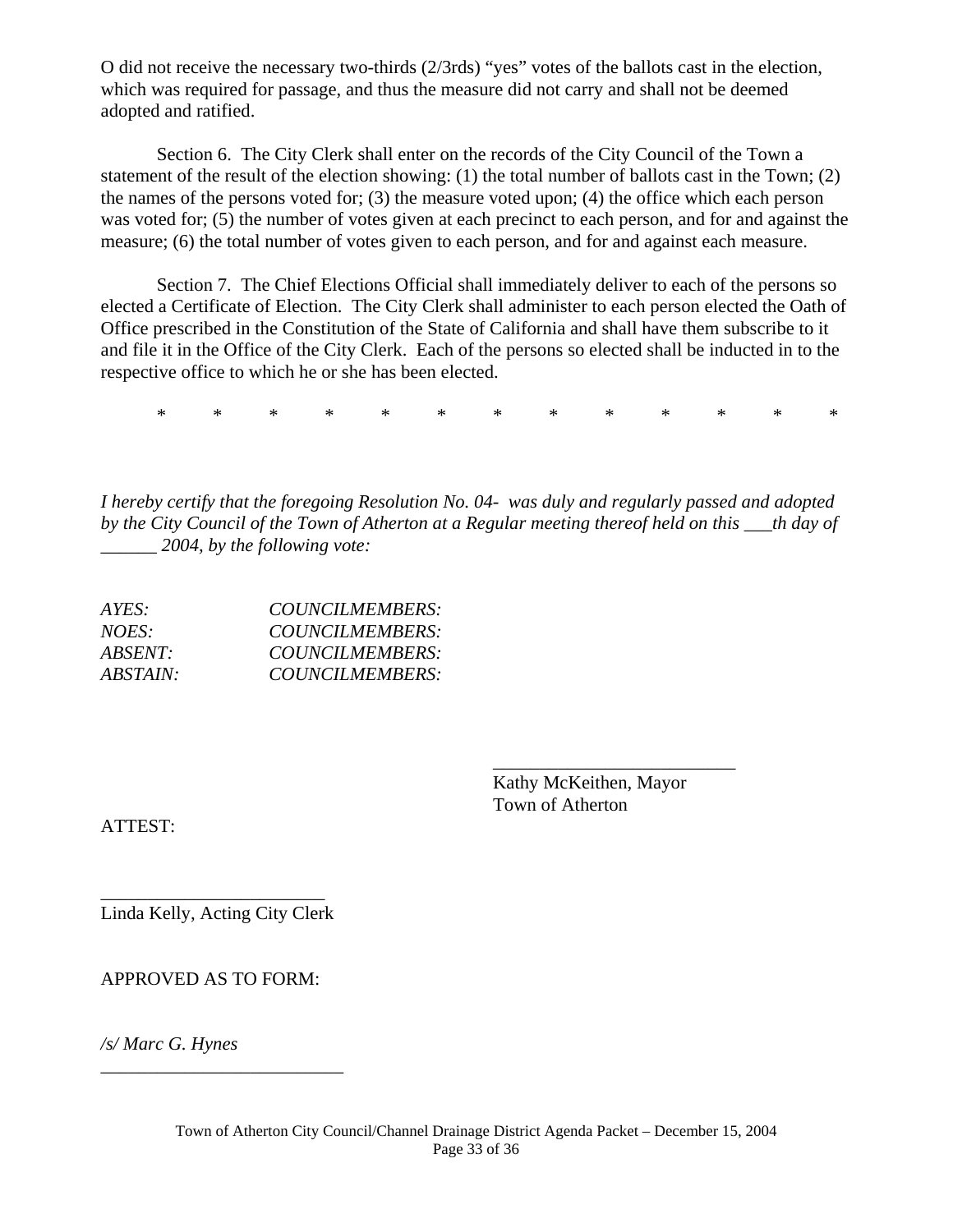Marc G. Hynes, City Attorney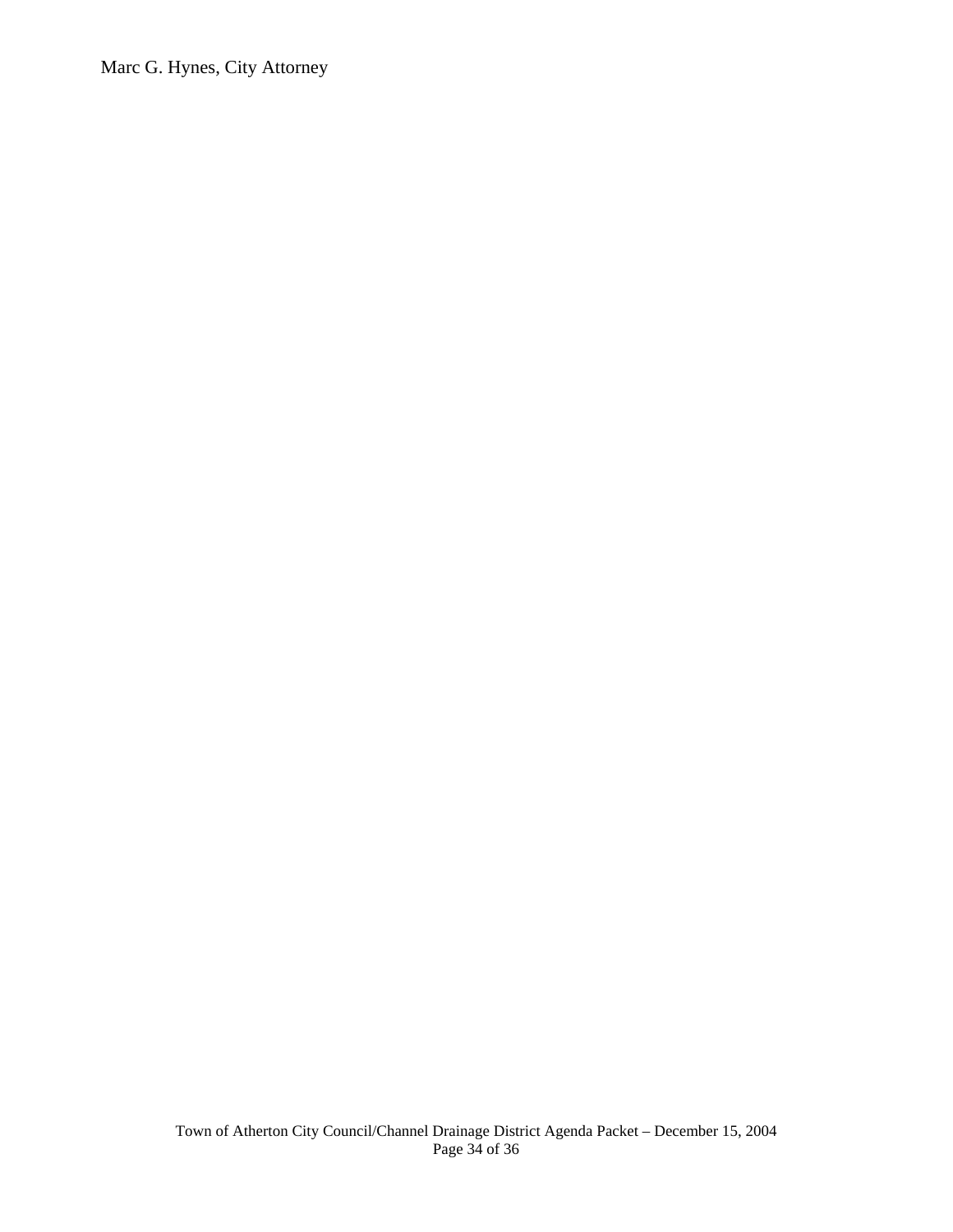

# **TO: HONORABLE MAYOR AND CITY COUNCIL JAMES H. ROBINSON, CITY MANAGER**

# **FROM: LINDA KELLY, ASSISTANT TO THE CITY MANAGER/ ACTING CITY CLERK**

# **DATE: FOR THE MEETING OF DECEMBER 15, 2004**

# **SUBJECT: INDUCTION OF REELECTED COUNCIL MEMBERS JANZ AND MCKEITHEN – OATHS OF OFFICE**

#### **RECOMMENDATION**

The City Clerk is to administer Oaths of Office to reelected Council Members James R. Janz and Kathy McKeithen.

# **BACKGROUND**

Subsequent to the City Council adopting the results of the Special and General Municipal Election, it is appropriate for the City Clerk to administer the Oath of Office to reelected Council Members James R. Janz and Kathy McKeithen, as required by the California State Constitution.

\_\_\_\_\_\_\_\_\_\_\_\_\_\_\_\_\_\_\_\_\_\_\_\_ \_\_\_\_\_\_\_\_\_\_\_\_\_\_\_\_\_\_\_\_\_\_\_\_\_

Prepared by: Approved by:

Linda Kelly James H. Robinson Assistant to the City Manager/ City Manager Acting City Clerk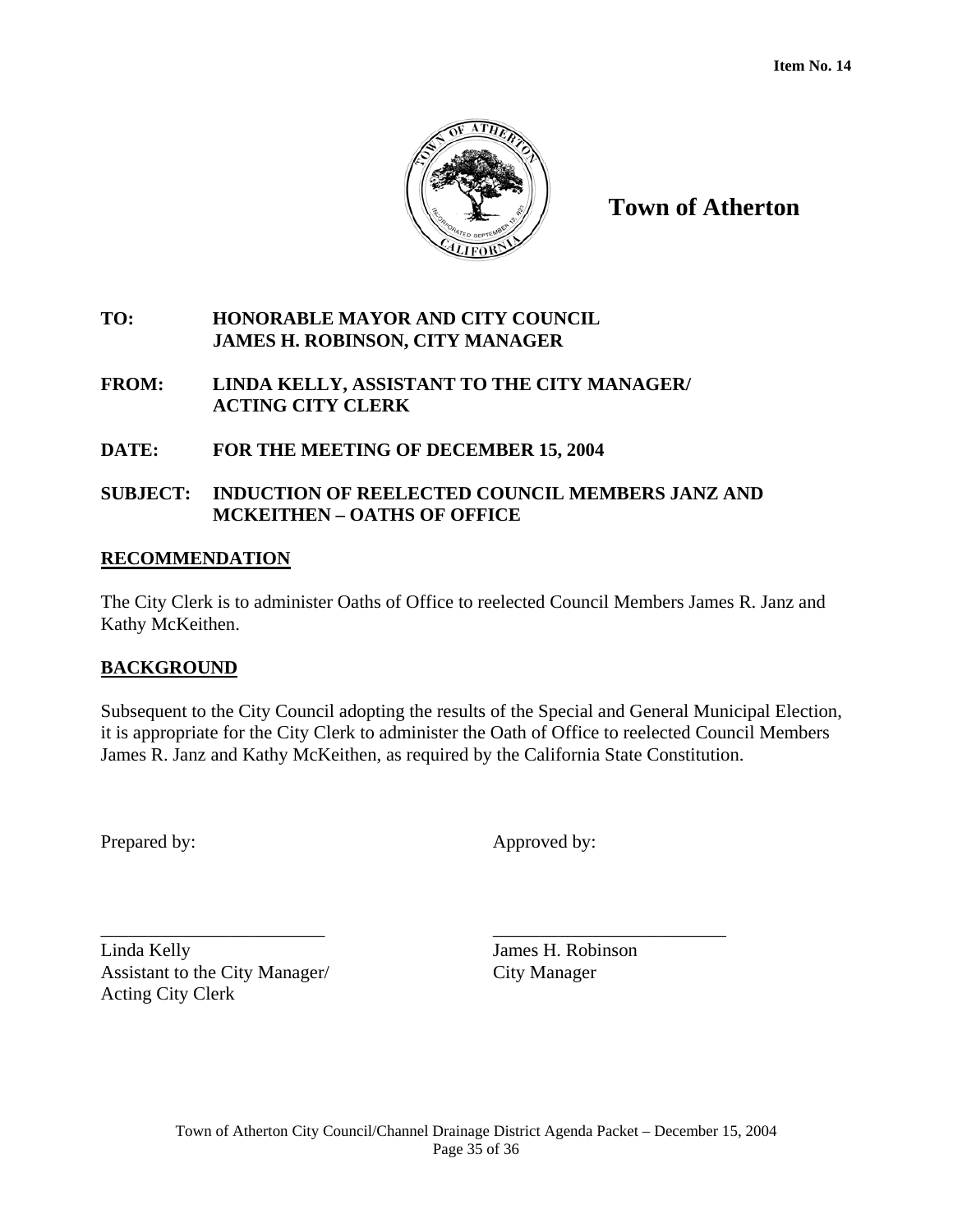

# **TO: HONORABLE MAYOR AND CITY COUNCIL JAMES H. ROBINSON, CITY MANAGER**

# **FROM: LINDA KELLY, ASSISTANT TO THE CITY MANAGER/ ACTING CITY CLERK**

# **DATE: FOR THE MEETING OF DECEMBER 15, 2004**

# **SUBJECT: CITY COUNCIL REORGANIZATION – SELECTION OF MAYOR AND VICE MAYOR**

#### **RECOMMENDATION**

Hold nominations and vote on the Offices of Mayor and Vice Mayor.

# **BACKGROUND**

Chapter 2.04 of the Atherton Municipal Code requires the City Council to meet at least annually to choose one of its members as Mayor and one of its members as Vice Mayor. The term of office of the Mayor and Vice Mayor shall be one year. No member shall serve as Mayor or Vice Mayor for consecutive terms.

In recent years, the selection of the Mayor and Vice Mayor has taken place at the regular December Council meeting.

The City Clerk will take nominations and conduct the election for Mayor and Vice Mayor.

Prepared by: Approved by:

Linda Kelly James H. Robinson Assistant to the City Manager/ City Manager Acting City Clerk

\_\_\_\_\_\_\_\_\_\_\_\_\_\_\_\_\_\_\_\_\_\_\_\_ \_\_\_\_\_\_\_\_\_\_\_\_\_\_\_\_\_\_\_\_\_\_\_\_\_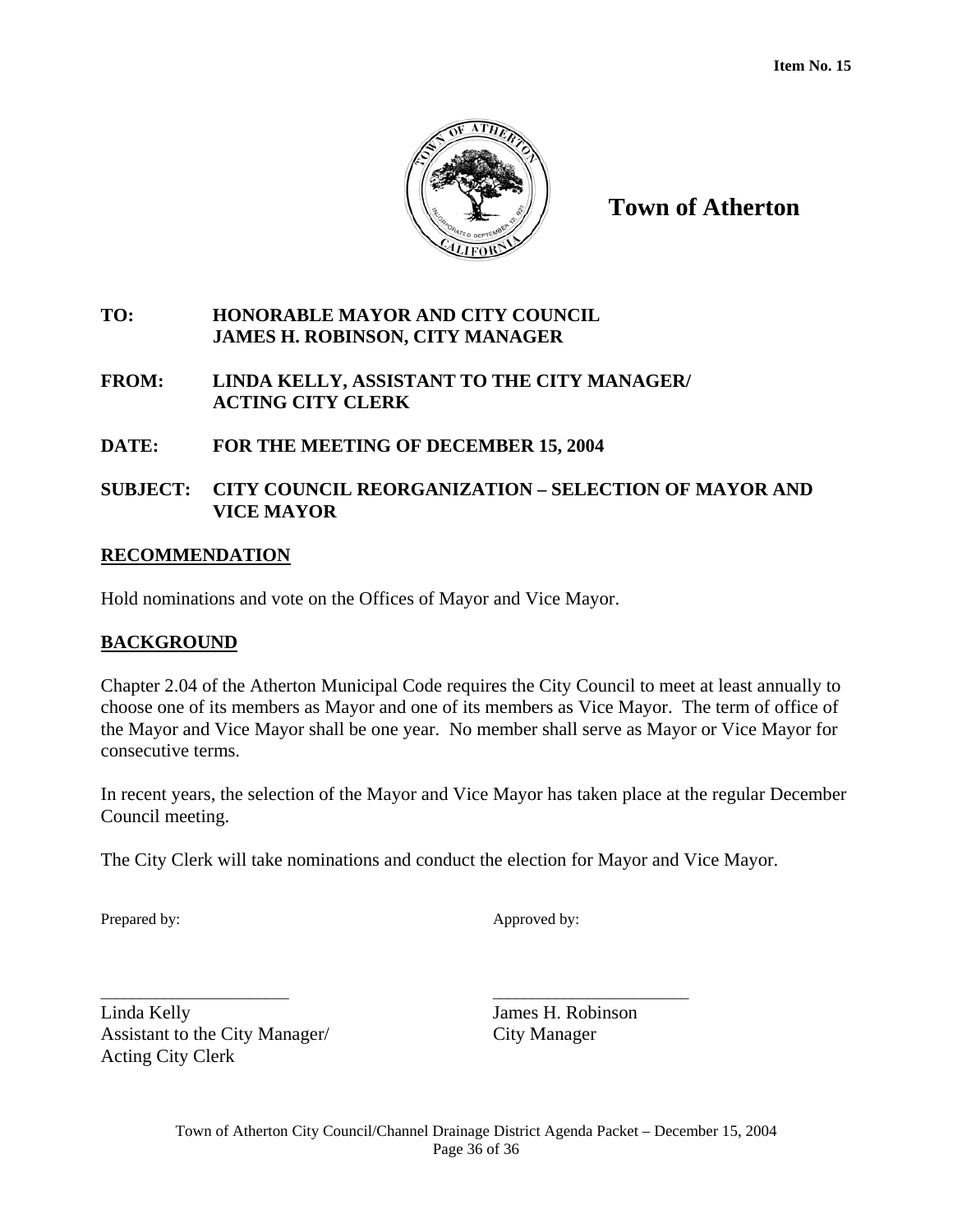

# **CITY COUNCIL STAFF REPORT**

# **TO: HONORABLE MAYOR AND CITY COUNCIL JAMES H. ROBINSON, CITY MANAGER**

**FROM: Marc G. Hynes, City Attorney** 

**DATE: FOR THE MEETING OF DECEMBER 15, 2004** 

**SUBJECT: POSSIBLE AMENDMENTS TO BUSINESS LICENSE TAX ORDINANCE** 

**RECOMMENDATION:** Consider Business License Tax Proposal to voters which taxes real estate commissions.

**BACKGROUND:** Following the actions of the City Council on November 17, 2004, I sent a copy of the proposed revisions to the Atherton Business License Tax to Mr. William T. Hutton of the firm of Coblentz, Patch, Duffy & Bass, LLP. Mr. Hutton has previously assisted the Town in connection with matters involving questions on taxation.

**ANALYSIS:** Mr. Hutton has recommended that a more appropriate business license tax charge related to monies being made by persons in Town in connection with real estate transactions should be a charge on real estate broker and/or agent commissions. Mr. Hutton believes that there are significant issues regarding the jurisdiction of the Town over title insurance companies. Unlike real estate professionals, title insurance companies are not availing themselves of any particular benefits and protections of the Town, one of the requirements to impose the business license tax. Mr. Hutton says the jurisdictional problem can be seen in Section 5.04.070 of the Hillsborough Ordinance which appears to set out a non-exclusive test for developing taxable incidents. A copy is attached as Exhibit A. Mr. Hutton also notes that the Hillsborough business license tax ordinance limits its reach over title companies including only those with offices in San Mateo County. Finally, Mr. Hutton advises that specification of real estate commissions as the object of the tax will reduce the risk of a challenge to these amendments as a "disguised real property transfer tax" prohibited by state law.(Govt. Code § 53725).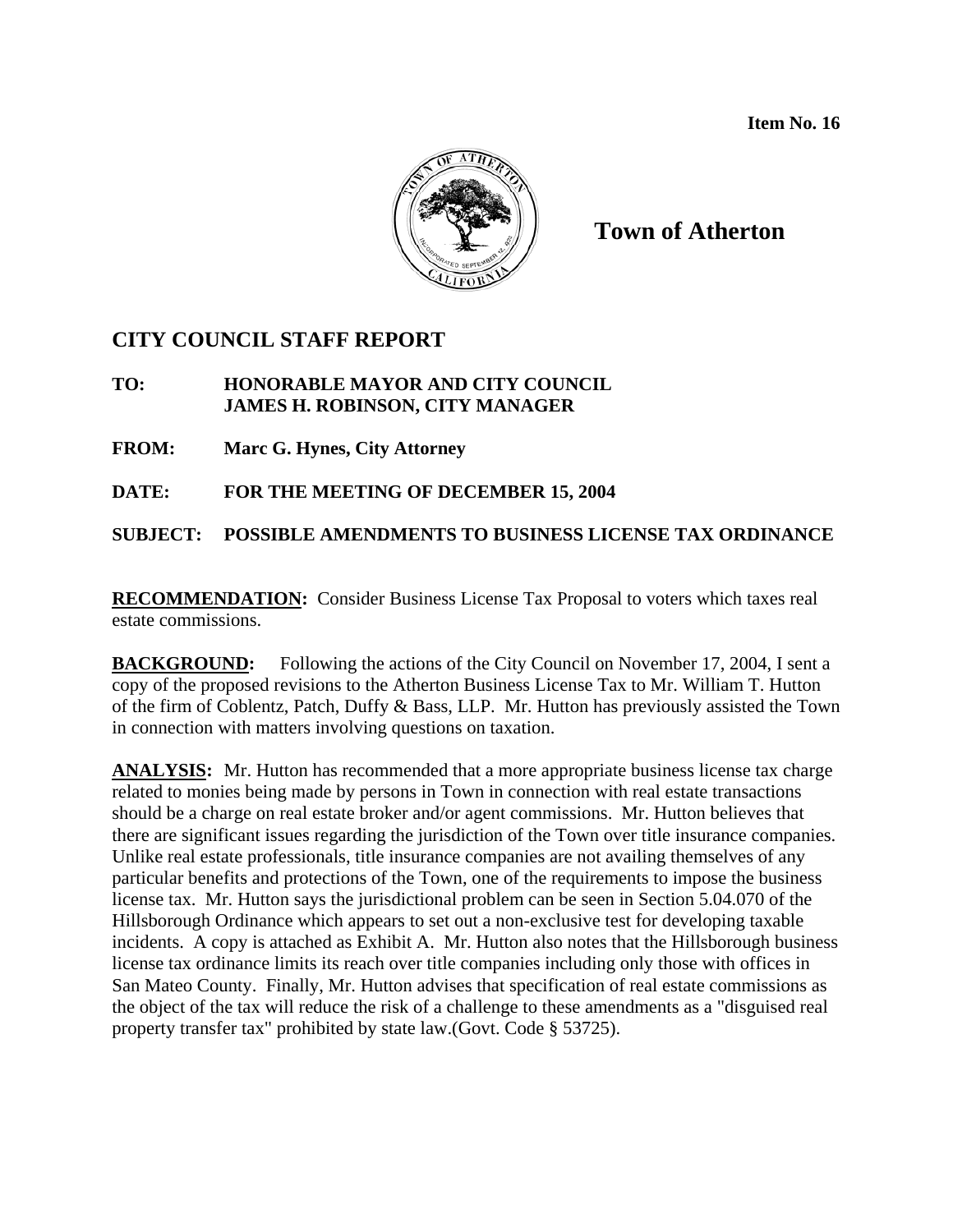#### **SUBJECT: Possible Amendments to Business License Tax Ordinance, Page 2**

 I attach as Exhibit B Mr. Hutton's letter to me and proposed revisions to the business license tax ordinance. Should the Council desire to adopt these amendments, I have prepared a draft of an ordinance which would amend Ordinance No. 552. It is attached as Exhibit C.

 A further issue involving title insurance involves refinancing situations. Title insurance policies are issued on these occasions,. As presently written, the business license tax requirements would apply.

**FISCAL IMPACT:** Unknown.

\_\_\_\_\_\_\_\_\_\_\_\_\_\_\_\_\_\_\_\_\_\_

Prepared by:

Marc G. Hynes City Attorney

Attachments: Exhibit A Exhibit B Exhibit C Exhibit D Exhibit E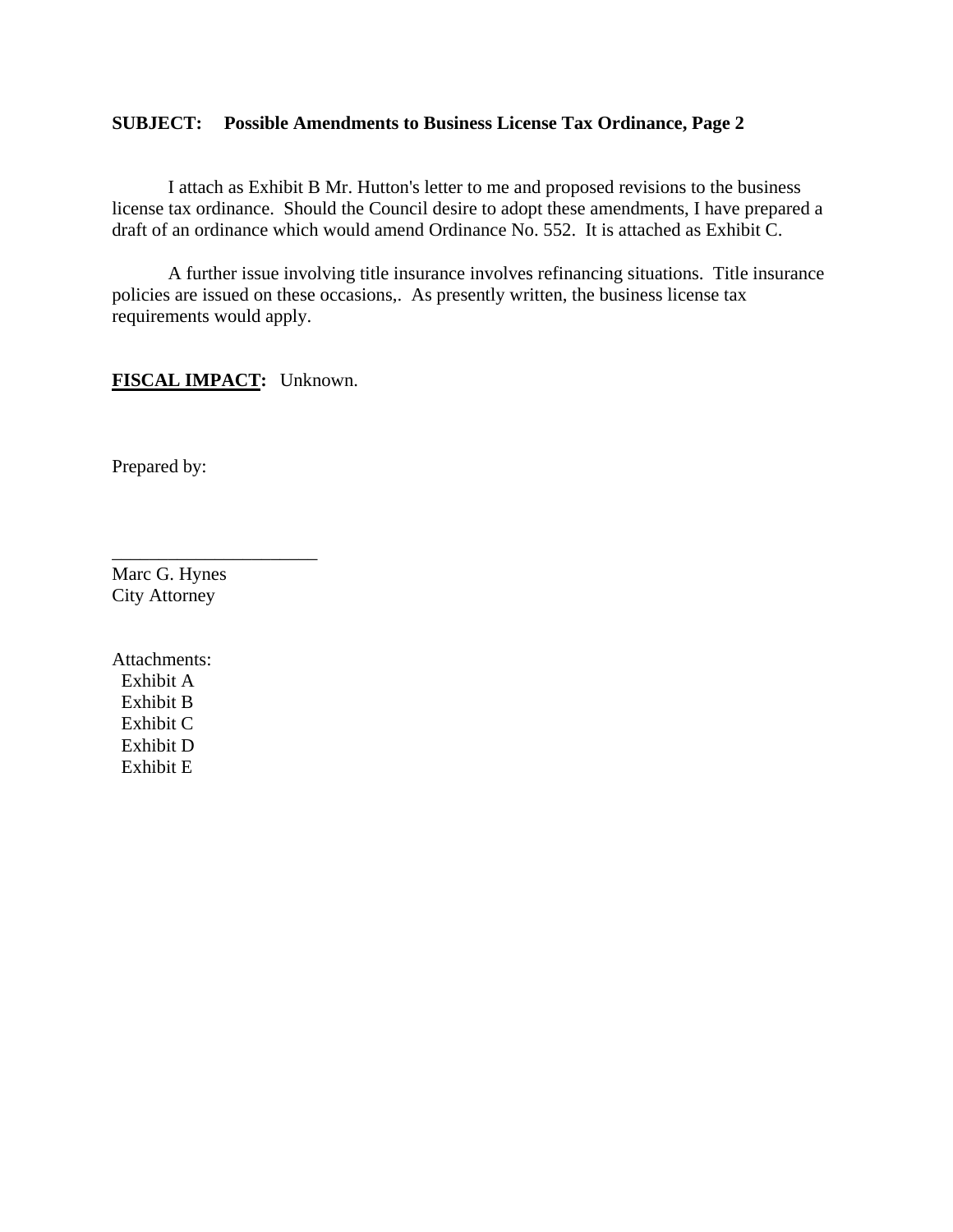#### **ORDINANCE NO. \_\_\_\_\_\_**

# **AN ORDINANCE OF THE CITY COUNCIL OF THE TOWN OF ATHERTON AMENDING ORDINANCE NO. 552 BY REVISING SECTIONS 5.12.140, 5.12.150 AND 5.12.160 OF THE ATHERTON MUNICIPAL CODE RELATING TO THE BUSINESS LICENSE TAX**

\_\_\_\_\_\_\_\_\_\_\_\_\_\_\_\_\_\_\_\_\_\_\_\_\_\_\_\_\_\_\_\_\_\_\_\_\_\_\_\_\_\_\_\_\_\_\_\_\_\_\_\_\_\_\_\_\_\_\_\_\_\_\_\_\_\_\_\_\_\_\_\_\_\_\_

 **WHEREAS,** The City Council has previously approved Ordinance No. 552 calling a Special Municipal Election to be held on Tuesday, March 8, 2005, making a declaration of a fiscal emergency, and proposing the amendment of Sections 5.12.080, 5.12.140, 5, 12.150 and 5.12.160 of the Atherton Municipal Code relating to the Business License Tax, and

 **WHEREAS**, the City Council desires to revise Section 3 of Ordinance No. 552 as it proposes amendments to Sections 5.12.140, 5.12.150 and 5.12 160 of the Atherton Municipal Code;.

**NOW, THEREFORE**, The City Council of the Town of Atherton does ordain as

follows:

#### **SECTION 1:**

Section 3 of Ordinance 552 is hereby amended by deleting in its entirety Sections 2, 3, and 4 of An Ordinance of the Town of Atherton, California, amending Sections 5.12.080, 5.12.140, 5.12.150 and 5.12.160 of the Atherton Municipal Code relating to the Business License Tax and replacing them with new Sections 2, 3, and 4 to read as follows:

> "SECTION 2: Section 5.12.140 of the Atherton Municipal Code is hereby amended to

read:

"5.12.140 Delinquent Tax – Penalty.

 For Category I enterprises, failure to pay a license tax when due will result in a penalty assessment of \$250.

 For Category II and III enterprises, failure to pay a license tax when due will result in a penalty which shall accrue at the rate of ten percent of the license tax per month after the due date thereof, provided that the amount of such penalty to be added shall in no event exceed one hundred percent of the amount of the license tax due annually.

"SECTION 3: Section 5.12.150. Business license categories.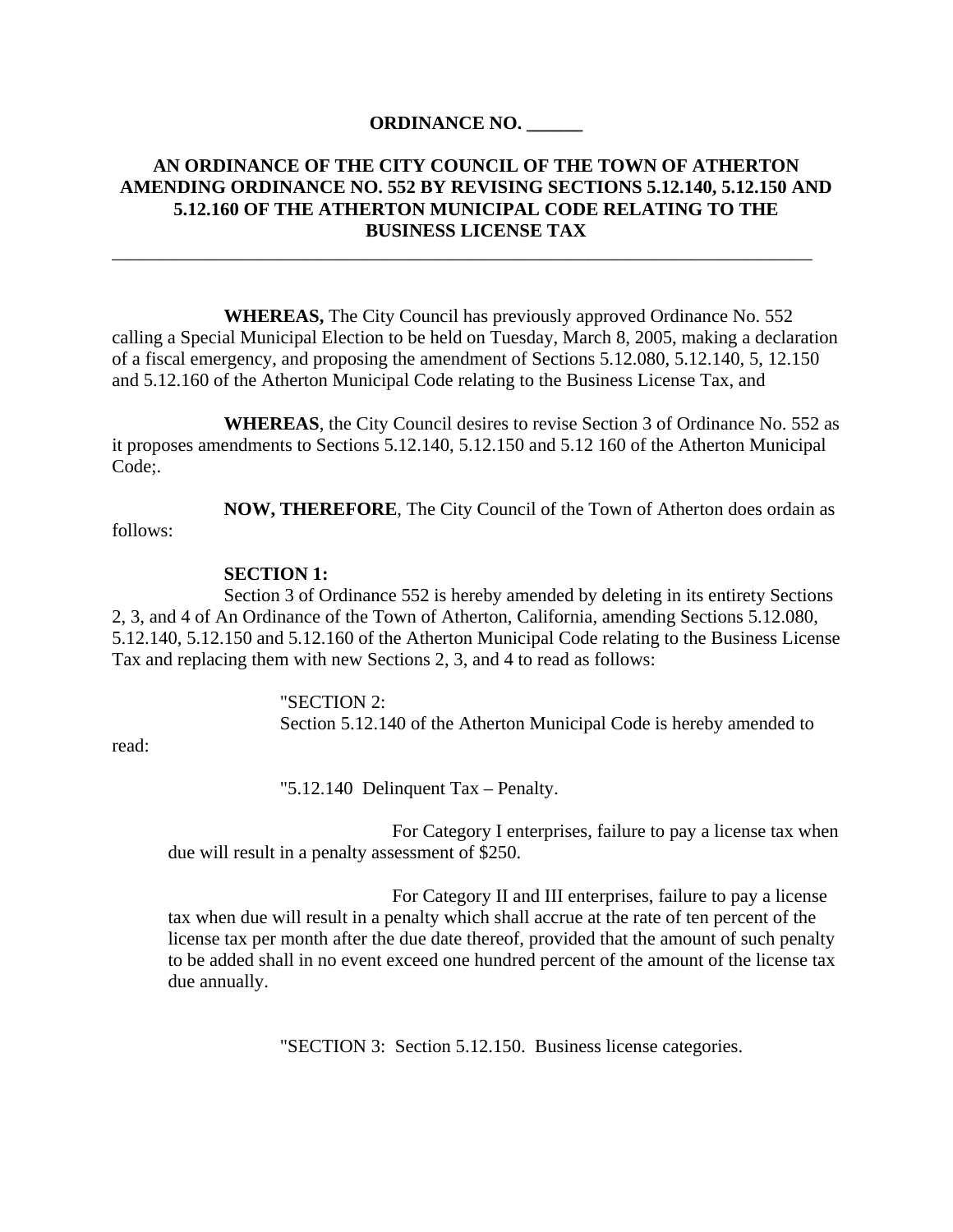"A. Any person or firm conducting business within the Town shall pay a business license tax according to the tax rate specified in this section for that type of business. Tax rates are determined with respect to the following categories:

 1. Category I. Persons or firms performing services that are not subject to the issuance of a building permit, but not including licensed real estate brokerage firms or individual licensed real estate agents, brokers, and salespersons. This category shall include, but shall not be limited to, the following:

Contractors performing residential maintenance and repairs that are not subject to the issuance of a building permit

Alarm installers Private patrol Grounds keeping and landscaping Swimming pools Delivery vehicles Other businesses not otherwise identified within this Section 5.12.150

 2. Category II. Persons or firms performing residential construction and renovation activities subject to the issuance of a building permit by the Atherton Building Department.

 3. Category III. Persons or firms conducting real estate sales, agency, and brokerage activities, including (i) licensed real estate brokerage firms, and (ii) individual licensed real estate brokers unless included among the listed personnel of a licensed real estate brokerage firm which has paid the tax attributable to such individual's services under this Category III.

 "SECTION 4. Section 5.12.160 Tax designated Except as otherwise provided, the license tax for persons and firms conducting business, supplying services, or delivering goods in the Town shall be as follows:

1. Category I: Two hundred fifty dollars (\$250.00).

 2. Category II: One and twenty-three one hundredths percent (1.23%) of the [gross receipts attributable to permitted construction activity performed by the person or firm], OR [value of permitted construction activity performed by the person or firm], as determined by the Atherton Building Department.

 3. Category III: Upon the transfer of any real property located within the Town, as to which the person or firm is entitled to compensation as a broker, agent, or salesperson, fifty-three one-hundredths percent (0.53%) of the value of such property. For purposes of this paragraph 3, "value" shall mean the gross selling price of the transferred property without reduction to reflect any existing encumbrance on the property (whether assumed or taken subject to by the transferee), and without reduction to reflect any selling expenses. In the case of an exchange of properties, "value" shall mean the gross exchange value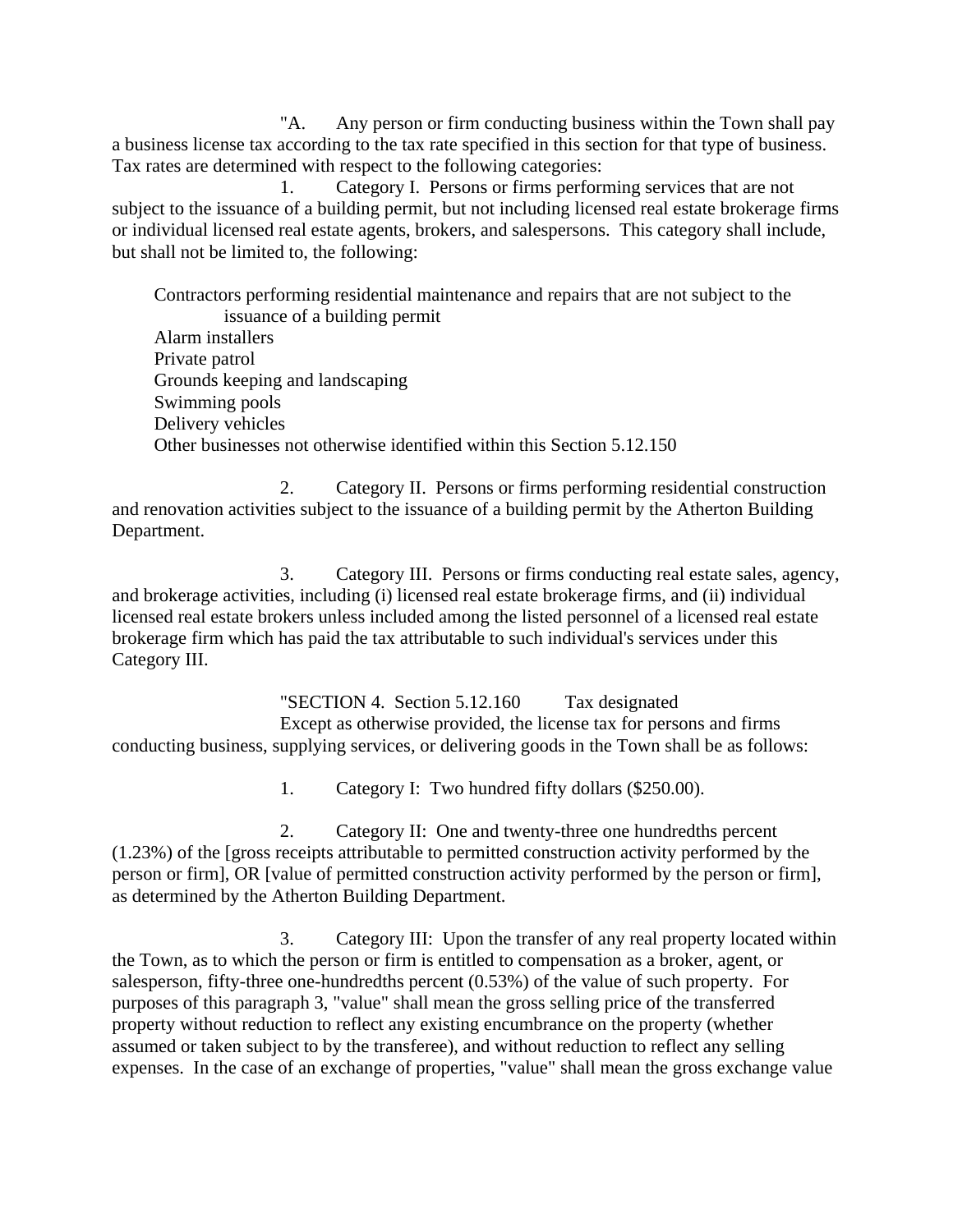of the transferred property, as ordinarily established by contract between the transferor and transferee. The tax hereunder shall be due and payable at the close of escrow.

**SECTION 2** Except as amended by this Ordinance, all provisions of Ordinance No. 552 adopted November 17, 2004, shall continue to remain in effect.

**SECTION 3: SEVERABILITY**. If any provision of this ordinance of the application thereof to any person or circumstances is held invalid such invalidity shall not affect any other provision or applications, and to this end the provisions of this ordinance are declared to be severable.

**SECTION 4:** This Ordinance shall be posted in at least three public places according to law and shall become effective immediately upon its passage and approval.

 I hereby certify that the foregoing Ordinance was adopted at a regular meeting of the City Council of the Town of Atherton held on the  $15<sup>th</sup>$  day of December, 2004, by the following vote:

| AYES:    | <b>COUNCILMEMBERS</b> |  |
|----------|-----------------------|--|
| NOES:    | <b>COUNCILMEMBERS</b> |  |
| ABSTAIN: | <b>COUNCILMEMBERS</b> |  |
| ABSENT∙  | <b>COUNCILMEMBERS</b> |  |

 $\overline{\phantom{a}}$  , which is a set of the set of the set of the set of the set of the set of the set of the set of the set of the set of the set of the set of the set of the set of the set of the set of the set of the set of th

Mayor, Town of Atherton

ATTEST:

Linda Kelly Acting City Clerk

APPROVED AS TO FORM:

\_\_\_\_\_\_\_\_\_\_\_\_\_\_\_\_\_\_\_\_\_\_\_\_\_\_\_\_

\_\_\_\_\_\_\_\_\_\_\_\_\_\_\_\_\_\_\_\_\_\_\_\_\_\_\_\_\_\_

Marc G. Hynes City Attorney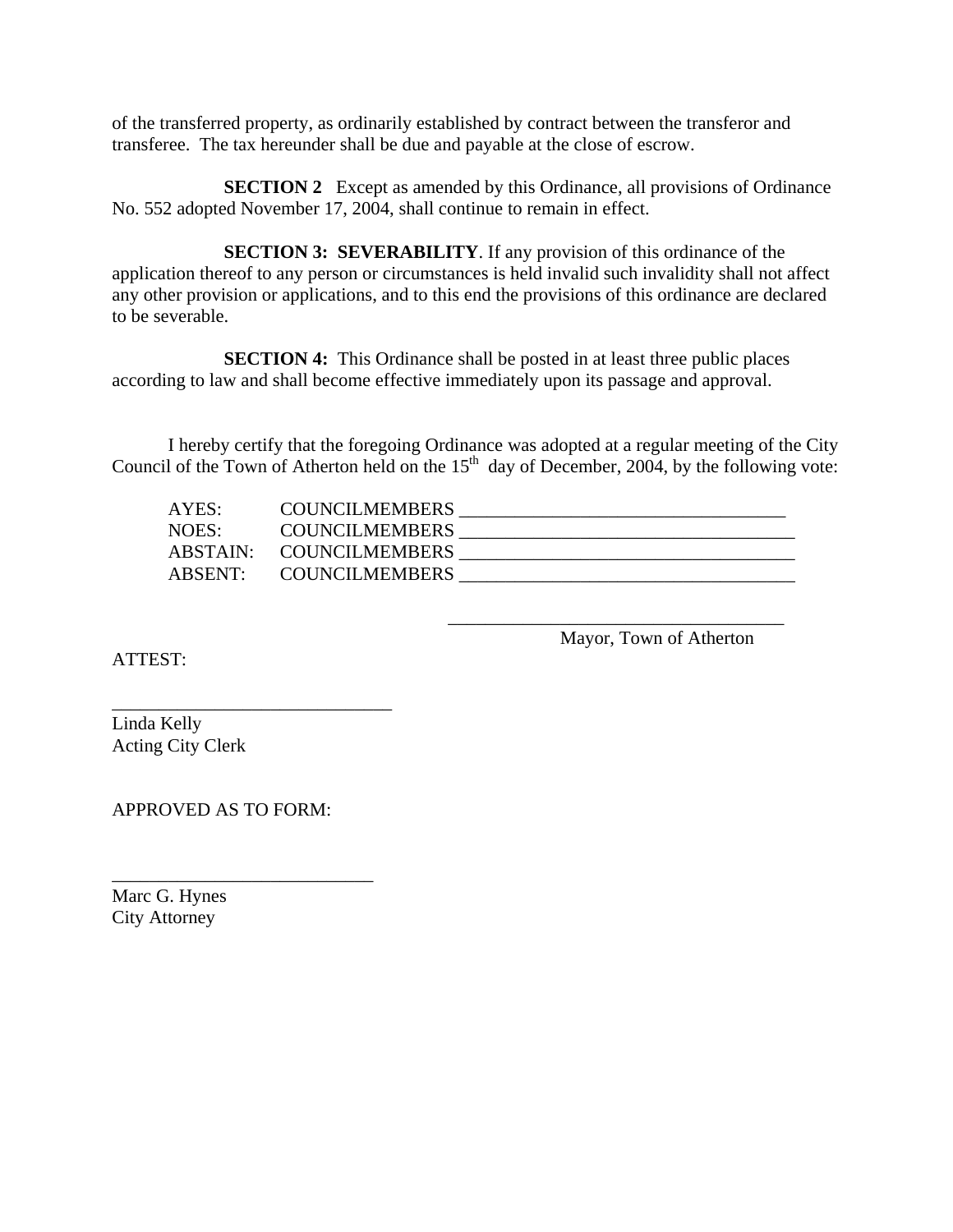### **ORDINANCE NO. 552 AN ORDINANCE OF THE TOWN OF ATHERTON CALLING AN ELECTION TO SUBMIT TO THE VOTERS AN ORDINANCE AMENDING SECTIONS 5.12.080, 5.12.140, 5.12.150 AND 5.12.160 OF THE ATHERTON MUNICIPAL CODE RELATING TO THE BUSINESS LICENSE TAX**

The City Council of the Town of Atherton does ordain as follows:

**SECTION 1.** ELECTION CALLED. The City Council of the Town of Atherton hereby submits the following ordinance to the voters of the Town of Atherton at a Special Municipal Election to be held on Tuesday, March 8, 2005.

\_\_\_\_\_\_\_\_\_\_\_\_\_\_\_\_\_\_\_\_\_\_\_\_\_\_\_\_\_\_\_\_\_\_\_\_\_\_\_\_\_\_\_\_\_\_\_\_\_\_\_\_\_\_\_\_\_\_\_\_\_\_\_\_\_\_\_\_\_\_\_\_\_\_\_

**SECTION 2.** DECLARATION OF FISCAL EMERGENCY. Whereas, Town of Atherton Resolution No. 04-25 declared a fiscal emergency by a unanimous vote of the Council, necessitating the placing of this ordinance before the voters.

**SECTION 3.** FULL TEXT OF MEASURE. The complete text of the proposed ordinance shall be:

**"**AN ORDINANCE OF THE TOWN OF ATHERTON, CALIFORNIA, AMENDING SECTIONS 5.12.080, 5.12.140, 5.12.150 AND 5.12.160 OF THE ATHERTON MUNICIPAL CODE RELATING TO THE BUSINESS LICENSE TAX

The people of the Town of Atherton do ordain as follows:

SECTION 1: Section 5.12.080 of the Atherton Municipal Code is hereby amended to read:

5.12.080 Tax due and payable when.

A. Business license fees for all Category I enterprises as defined in Section 5.12.150 will be due and payable on July  $1<sup>st</sup>$  of each year and will become delinquent on July  $31<sup>st</sup>$  of that year.

B. Business license fees for Category II enterprises as defined in Section 5.12.150 will be due and payable upon acceptance of a building permit application.

C. Business license fees for Category III enterprises as defined in Section 5.12.150 will be due and payable upon close of escrow.

SECTION 2. Section 5.12.140 of the Atherton Municipal Code is hereby amended to read:

5.12.140 Delinquent tax—Penalty.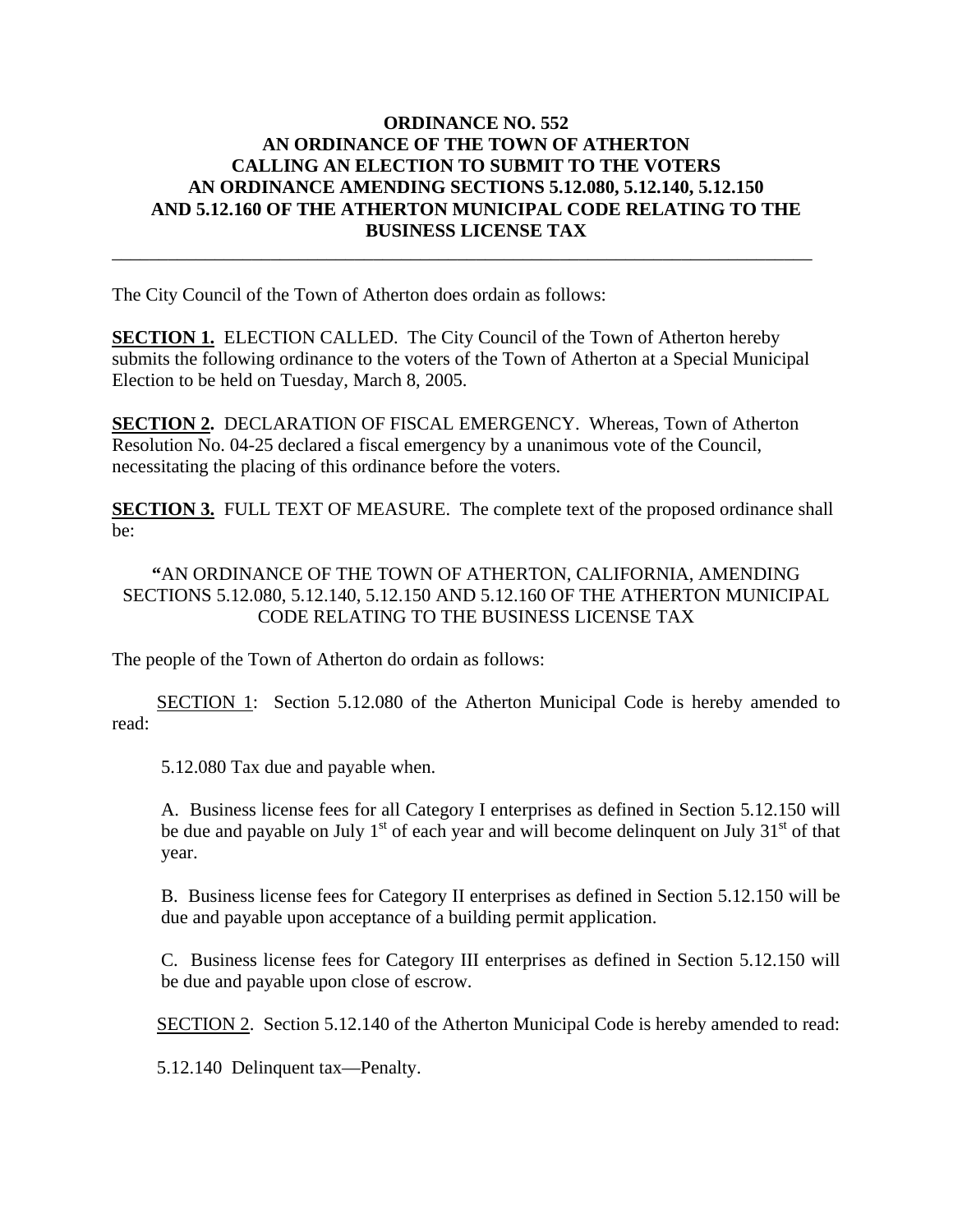For Category I enterprises, failure to pay a license tax when due will result in a penalty assessment of \$250.

SECTION 3. Section 5.12.150 of the Atherton Municipal Code is hereby deleted in its entirety and replaced with a new section to read:

5.12.150 Business license categories.

Persons or firms conducting business within the town shall pay a business license tax according to the tax rate specified for that type of business. Tax rates are based on the following categories:

1. Category I: Persons or firms with two or more employees doing business as:

Contractors performing residential maintenance and repairs that are not subject to the issuance of a building permit Alarm installers

Private patrol Grounds keeping and landscaping Swimming pools Delivery vehicles Other businesses not otherwise identified within this Section 5.12.150

2. Category II: Persons or firms performing residential construction and renovation activities that are subject to the issuance of a building permit by the Atherton Building Department.

3. Category III: Real Estate Title Insurance Companies issuing title insurance policies on real property located within the geographic boundaries of the Town of Atherton.

 SECTION 4. Section 5.12.160 of the Atherton Municipal Code is hereby deleted in its entirety and replaced with a new section to read:

5.12.160 Tax Designated

Except as otherwise provided, the license tax for those in business, conducting business, supplying services, or delivering goods within the town shall be as follows:

1. Category I: Two-hundred fifty dollars.

2. Category II: 1.23 percent of the permitted value of construction activity performed by the contractor as determined by the Town Building Department.

3. Category III: .53 percent of the face value of each title insurance policy issued by Category III businesses insuring the title of real property located within the Town (to be a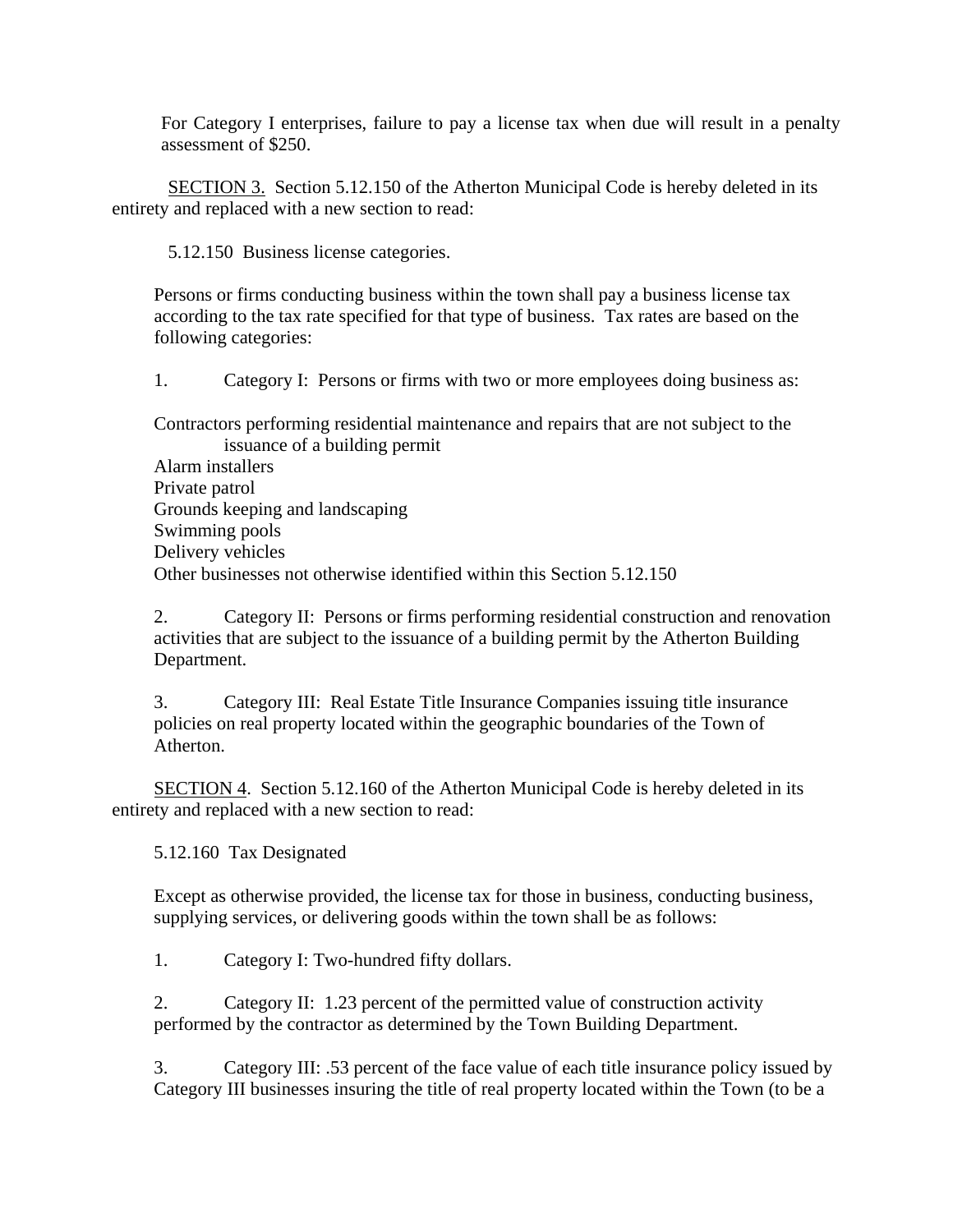charge payable by the transferor and/or transferee to be remitted by the title insurance or escrow company within five days after collection thereof by the title insurance or escrow company).

SECTION 5. SEVERABILITY. If any provision of this ordinance of the application thereof to any person or circumstances is held invalid such invalidity shall not affect any other provision or applications, and to this end the provisions of this ordinance are declared to be severable.

SECTION 6. EFFECTIVE DATE - AMENDMENT OR REPEAL. The authorization to levy a tax under this ordinance shall commence with the Fiscal Year 2005-2006, beginning July 1, 2005 and shall continue thereafter until amended or repealed. This ordinance or any provision thereof may only be amended or repealed by approval of a majority of the voters voting on the measure at any initiative or referendum election.

This ordinance shall be adopted if approved as an initiative measure by a majority of the voters voting at a Special Municipal Election to be held on Tuesday, March 8, 2005, and go into effect ten (10) days after the City Council has, by resolution, declared that such initiative measure was approved by a majority of the voters voting thereon."

**SECTION 4**. CONDENSED STATEMENT OF MEASURE. The manner in which the proposed measure shall appear on the ballot shall be:

"Shall the Atherton Business License Tax Ordinance be amended to enact increases to the existing business license tax and revise the taxed business categories in order to raise monies for general purposes such as, but not limited to, public safety services and capital improvement projects that otherwise would be reduced due to the loss of other local tax revenues?"

Yes \_\_\_\_\_ No \_\_\_\_\_

**SECTION 5**. PUBLICATION. This ordinance shall be posted in at least three public places within the Town of Atherton, and shall become effective immediately upon its passage and approval. The City Clerk is authorized and directed to give notice of election in accordance with Chapter 2 (commencing with section 12100) of Division 12 of the California Elections Code.

**SECTION 6.** CONSOLIDATION. Due to the economics involved, the public interest would best be served by consolidating such Special Election with any other elections to be held on Tuesday, March 8, 2005 and by contracting with the County of San Mateo for election services. The Town of Atherton does hereby request the Board of Supervisors of the County of San Mateo to consolidate said Special Election with any other election to be held on March 8, 2005. The City Manager is hereby authorized and directed to enter into a contract with the Chief Elections Official of the County of San Mateo for the purpose of providing election services in connection with said Special Election.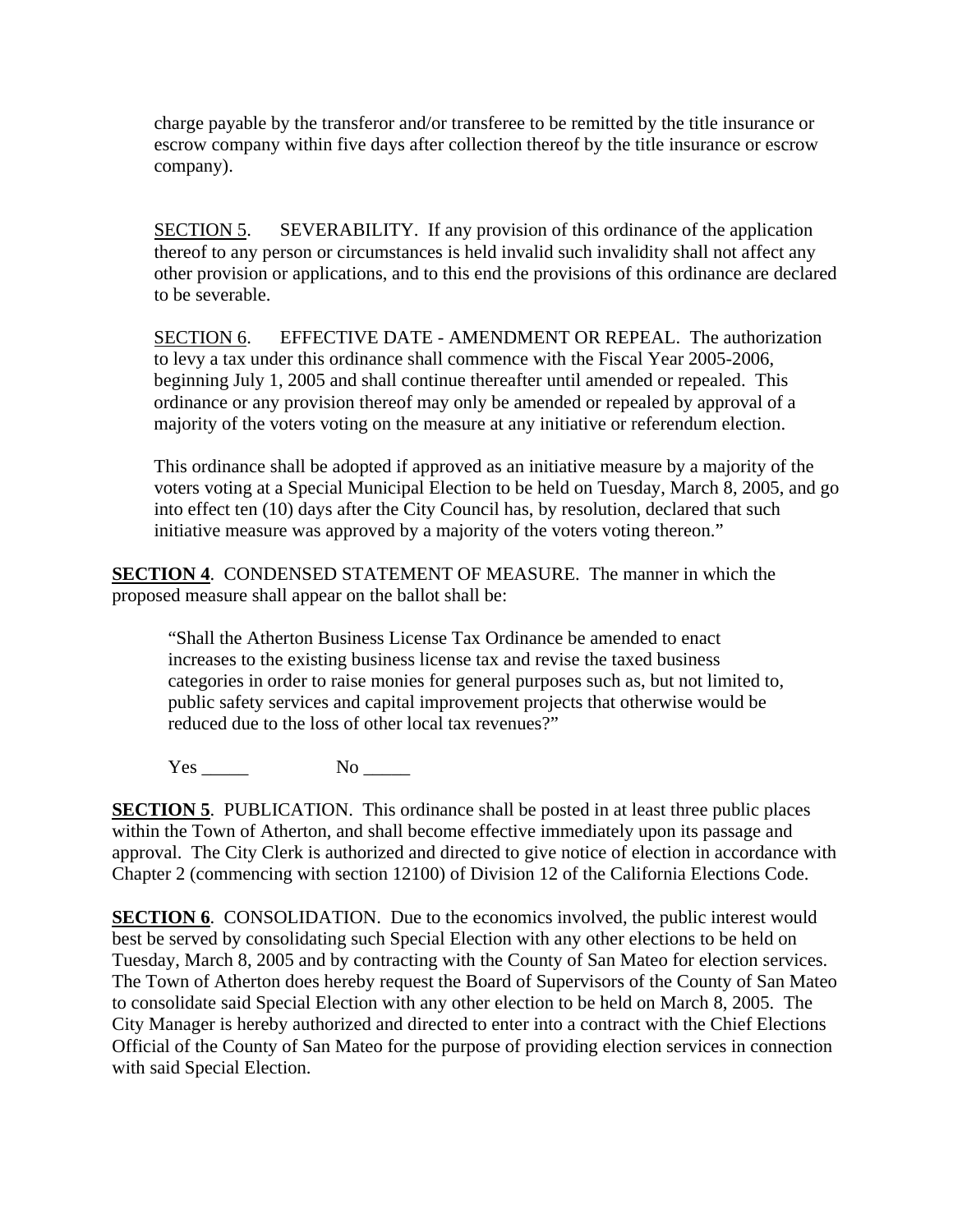**SECTION 7.** SEVERABILITY. If any provision of this ordinance or the application thereof to any person or circumstances is held invalid such invalidity shall not affect any other provision or application, and to this end the provisions of the ordinance are declared to be severable.

**SECTION 8.** EFFECTIVE DATE. This ordinance calling an election shall become effective immediately upon its adoption by the City Council of the Town of Atherton.

\* \* \* \* \* \* \* \* \* \* \* \* \* \* \* \* \*

 *I hereby certify that the foregoing ordinance was adopted at a regular meeting of the City Council of the Town of Atherton held on November 17, 2004, by the following roll call vote:* 

| AYES: $5$              |              | Councilmembers: Janz, Marsala, Carlson, McKeithen, Conwell |
|------------------------|--------------|------------------------------------------------------------|
| <i>NOES:</i> 0         |              | Councilmembers: None                                       |
| <i><b>ABSTAIN:</b></i> | $\mathbf{0}$ | Councilmembers: None                                       |
| <i>ABSENT:</i>         | $\theta$     | Councilmembers: None                                       |

*/s/ Kathy McKeithen* 

 Kathy McKeithen, Mayor Town of Atherton

ATTEST:

*/s/ Linda Kelly* 

Linda Kelly Acting City Clerk

APPROVED AS TO FORM:

\_\_\_\_\_\_\_\_\_\_\_\_\_\_\_\_\_\_\_\_\_\_

*/s/ Marc G. Hynes* 

Marc G. Hynes City Attorney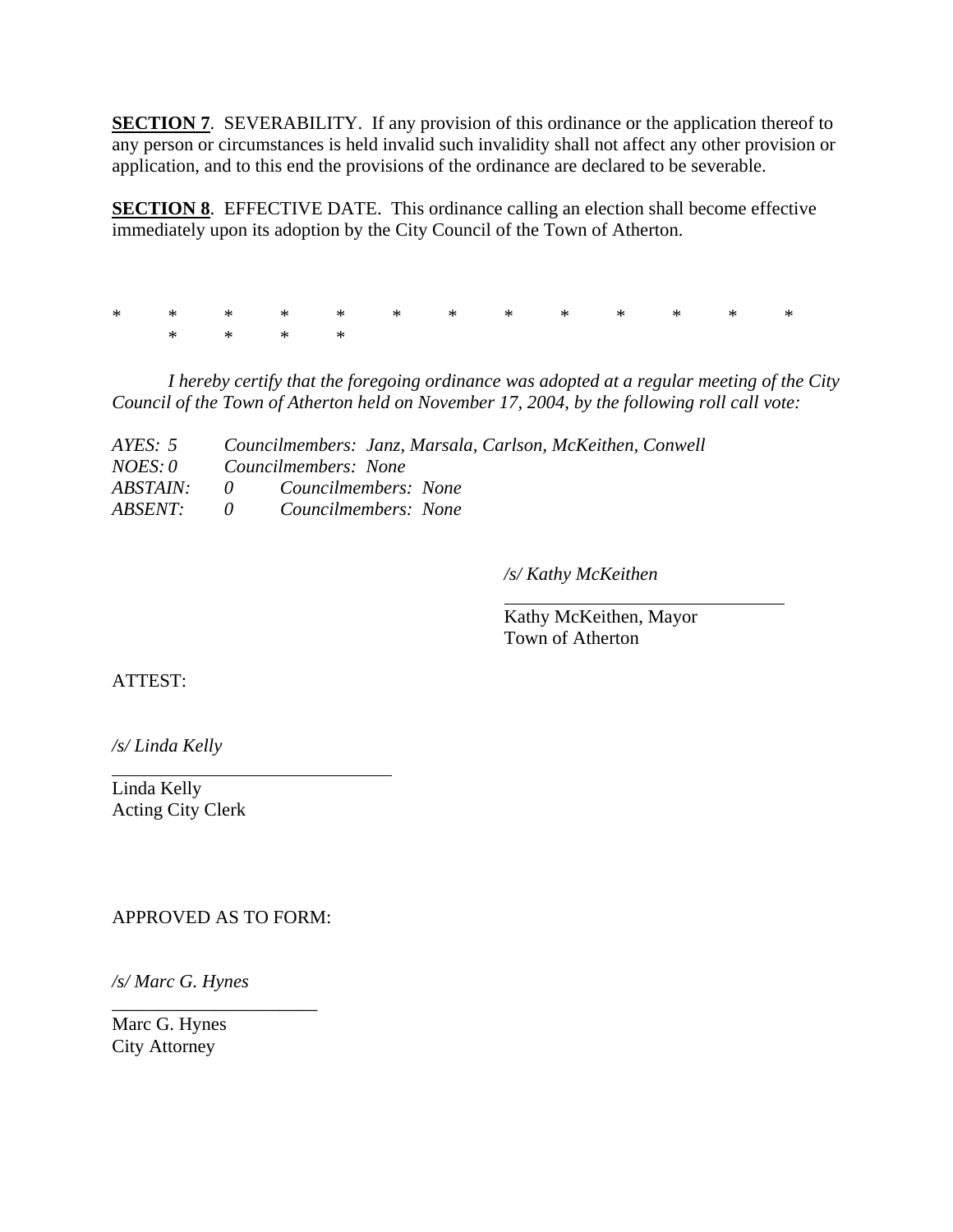### **RESOLUTION 04-\_\_\_**

#### **A RESOLUTION OF THE CITY COUNCIL OF THE TOWN OF ATHERTON APPROVING FILING OF AMENDMENT TO ORDINANCE NO. 552 CALLING ELECTION FOR AMENDMENTS TO ATHERTON BUSINESS LICENSE TAX**

**WHEREAS**, The City Council has called an election for March 8, 2005, in Ordinance No. 552 incorporated here by this reference; and

**WHEREAS**, the City Council has determined that the fiscal needs of the Town will best be served by amending certain provisions of the business license tax ordinance all as described in the ordinance approved by the City Council at a regular meeting on December 15, 2004;

**NOW, THEREFORE, BE IT RESOLVED** that the City Council of the Town of Atherton hereby resolves:

 1. Ordinance No. 552 as amended by Ordinance adopted December 15, 2004, shall be forwarded to the Elections Official for filing in accordance with Elections Code section 9605.

**\* \* \* \* \* \* \* \* \* \* \* \*** 

*I hereby certify that the foregoing Resolution was duly and regularly passed and adopted by the City Council of the Town of Atherton at a regular meeting thereof held on the \_\_\_\_\_ day of December , 2004, by the following vote:* 

| AYES:           | <i>COUNCILMEMBERS:</i> |
|-----------------|------------------------|
| NOES:           | <i>COUNCILMEMBERS:</i> |
| ABSENT:         | <i>COUNCILMEMBERS:</i> |
| <i>ABSTAIN:</i> | <i>COUNCILMEMBERS:</i> |

 $\overline{\phantom{a}}$  , which is a set of the set of the set of the set of the set of the set of the set of the set of the set of the set of the set of the set of the set of the set of the set of the set of the set of the set of th , Mayor TOWN OF ATHERTON

ATTEST:

Linda Kelly Acting City Clerk

Approved as to form:

\_\_\_\_\_\_\_\_\_\_\_\_\_\_\_\_\_\_\_

\_\_\_\_\_\_\_\_\_\_\_\_\_\_\_\_\_\_

*/s/ Marc G. Hynes* 

Marc G. Hynes City Attorney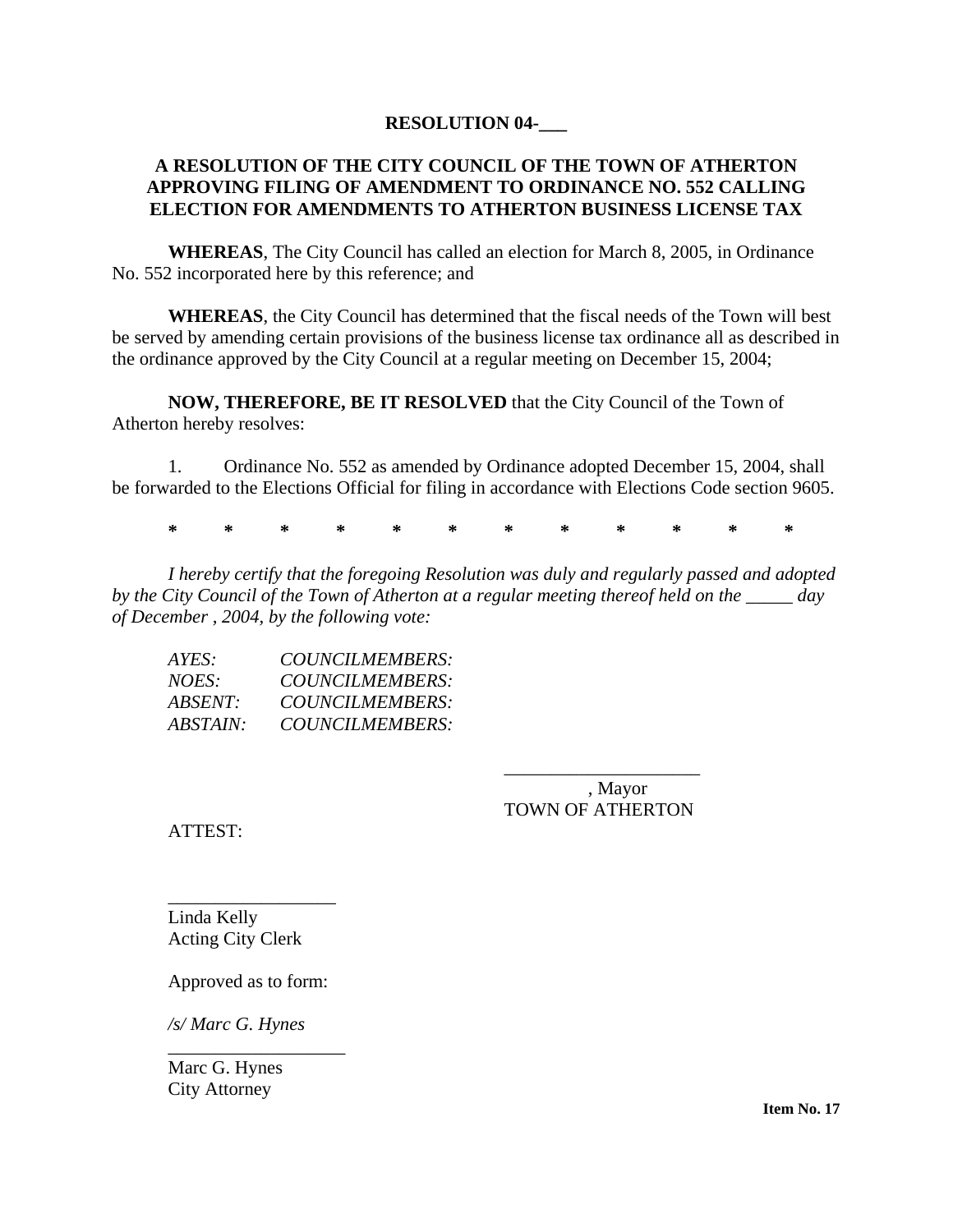

#### **TO: HONORABLE MAYOR AND CITY COUNCIL JAMES H. ROBINSON, CITY MANAGER**

- **FROM: LINDA KELLY, ASSISTANT TO THE CITY MANAGER/ ACTING CITY CLERK**
- **DATE: FOR THE MEETING OF DECEMBER 15, 2004**

# **SUBJECT: DISCUSSION AND CONSIDERATION - APPROVAL OF WRITTEN BALLOT ARGUMENT IN FAVOR OF MARCH 8, 2005 SPECIAL ELECTION MEASURE REGARDING AN AMENDMENT TO THE BUSINESS LICENSE TAX ORDINANCE**

# **RECOMMENDATION**

Discuss, consider and approve a written argument in favor of the Special Election Measure, pursuant to Resolution No. 04-26, adopted on November 17, 2004, which authorized the City Council to file a written argument in favor of the measure.

# **BACKGROUND**

Through its adoption of Resolution No. 04-26 at the meeting of November 17, 2004, the City Council exercised its right under California Election Code Section 9282 to authorize all Members of the City Council to sign a written ballot argument in favor of the March 8, 2005 Special Election ballot measure. At the November City Council meeting, it was decided that Council Members Carlson and Marsala would work together to write an argument to be presented to the Council at the next Regular Council meeting for approval by the Council as a whole.

Per State law, the argument shall not exceed 300 words. The word count standards used are attached for reference. The final date for filing a ballot argument is 5:00 p.m. on Friday, December 17, 2004.

If the Council wishes to submit the argument in favor, it would be in order at this time to:

1. Discuss the draft argument (attached) and decide upon the final wording at this meeting; and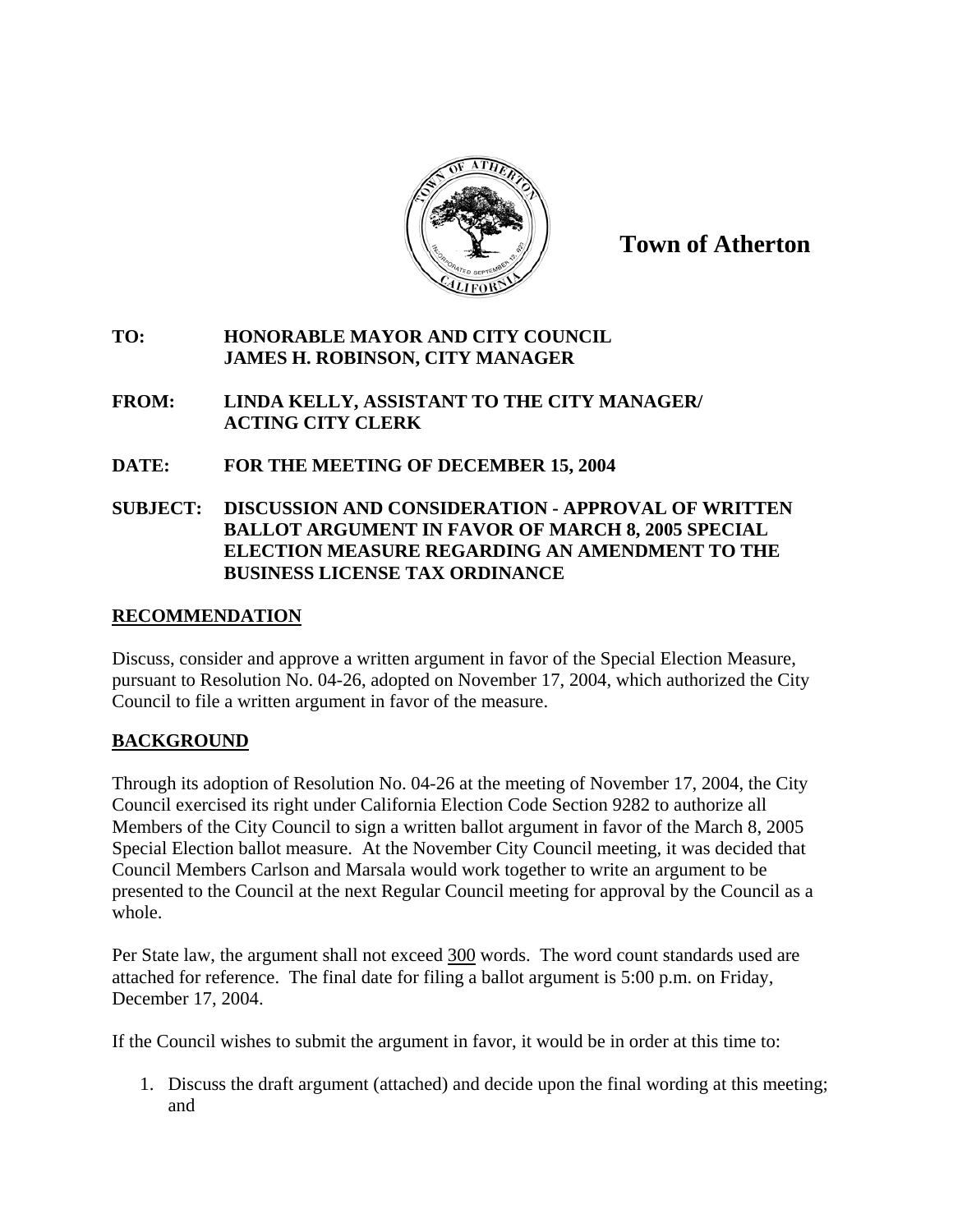2. Sign both the argument and the Form of Statement to be Filed by Author of Argument (form attached). The names/signatures/titles on the argument should be written in the order the Council wishes them to appear in the sample ballot (i.e. Mayor first, then Vice Mayor, etc.).

Arguments may be changed or withdrawn by their proponents through December 17, 2004 at 5:00 p.m. However, due to the fact that the City Council is signing the argument as a whole, and is subject to the Ralph M. Brown Act when making collective decisions, it is recommended that any changes to the argument take place at the present meeting, which has been posted and notice in accordance with State law.

With respect to rebuttal arguments, if any person or association submits an argument against the measure, copies of argument against the measure will be sent to the person or persons filing the argument in favor of the measure (the Members of the City Council). The City Council may then prepare and submit a rebuttal argument not to exceed 250 words. Likewise, upon receipt of the argument in favor of the measure, a copy shall be sent to the person or persons filing the argument against the measure who may submit a rebuttal argument not to exceed 250 words. The rebuttal argument period is December 18, 2004, to December 27, 2004. The final date to submit a rebuttal argument to the City Clerk is 5:00 p.m., Monday, December 27, 2004.

Please note that there is no regular City Council meeting which falls during the rebuttal argument period. Thus, if an argument is filed against the measure, which the City Council wishes to rebut, a **special meeting** would need to be called during the period of December 18, 2004, to December 27, 2004 (be mindful of the Christmas holiday). A Special Meeting would be required in order to meet the Ralph M. Brown Act noticing requirements if the Council acts as a body to decide to approve and sign a rebuttal argument.

Prepared by: Approved by:

\_\_\_\_\_\_\_\_\_\_\_\_\_\_\_\_\_\_\_\_\_\_\_\_ \_\_\_\_\_\_\_\_\_\_\_\_\_\_\_\_\_\_\_\_\_\_\_\_\_ Linda Kelly James H. Robinson Assistant to the City Manager/ City Manager Acting City Clerk

Attachments: Draft Argument Submitted by Council Members Carlson and Marsala Resolution No. 04-26 Form of Statement to be Filed by Author of Argument California Elections Code 2004 – Counting of Words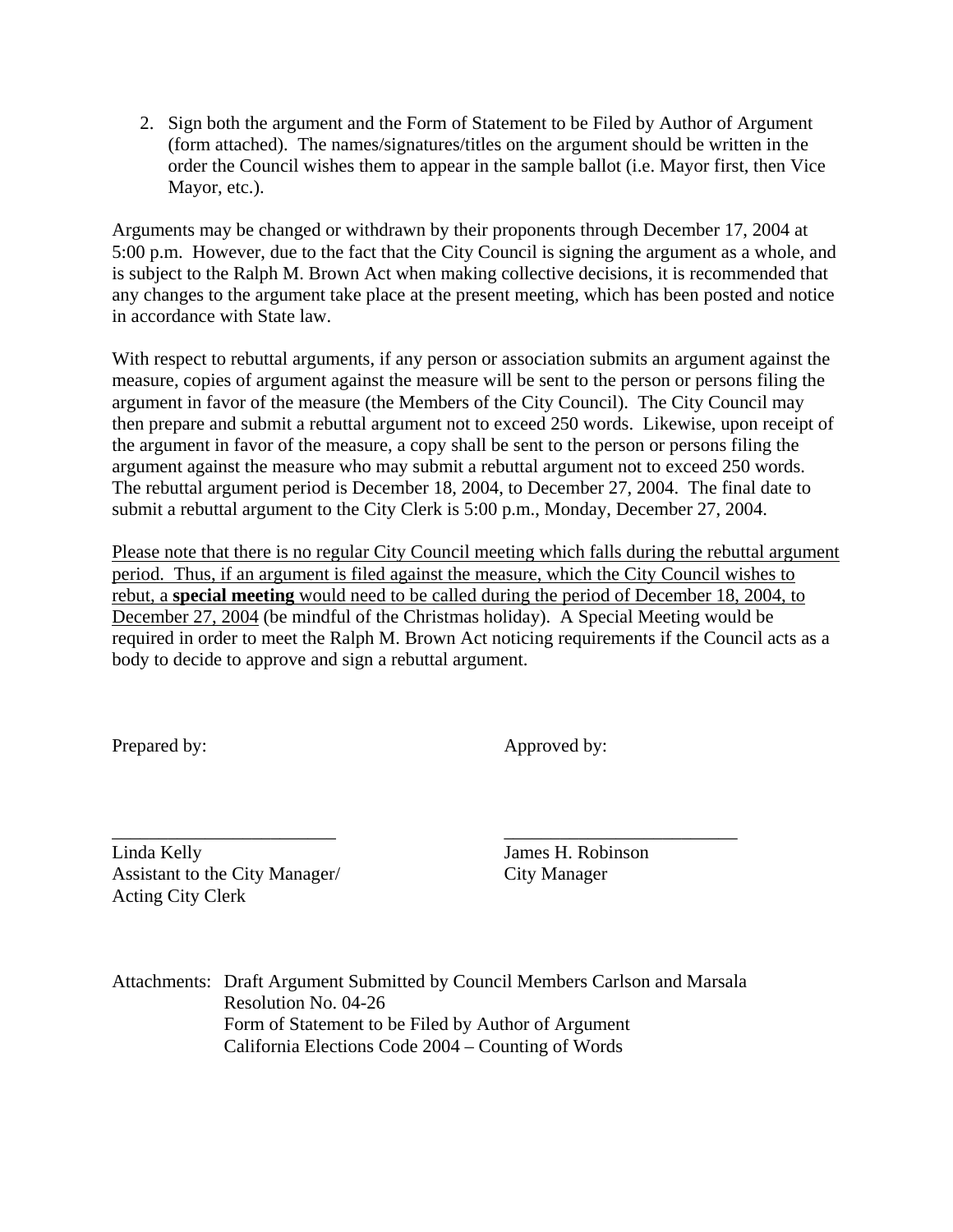### Argument in Favor of Measure \_\_\_\_

While a majority of residents supported continuation of the parcel tax last November, it failed to obtain the two-thirds vote necessary for passage. Consequently, Atherton faces a cumulative \$3.5 million budget deficit by 2009, the elimination of nearly all its financial reserves, and further staff reductions placing in jeopardy the continued existence of our police department.

Required by increasing costs and the shift of more local property taxes to the state, Atherton has made \$1.1 million in budget cuts since February 2003. In the most recent agreement with employees, no salary increases were given. Nonetheless, the Town has further reduced and consolidated staff, including police, and outsourced work. The Town has less employees today than at any other time in recent years. Further reductions to make up for the loss of parcel tax revenues will result in the elimination of essential, including police, services.

It is a misconception that Atherton has no business within its borders. The Town has an estimated \$160 million construction industry with about \$250 million in real estate sales annually. Under Atherton's current business license ordinance, those who conduct business in these industries have paid little to do so while the Town's residents have provided the tax base to create a community in which these businesses have financially flourished.

Other cities have adopted business license ordinances similar to the proposed amendment to Atherton's Business License Tax Ordinance. Atherton must turn away from the uncertainty of a parcel tax that every four years has taken the Town to the brink of financial disaster. It's time to move to a new plan, indexed to inflation, that will provide sustainable revenues supporting essential Town services. By a majority vote for this Ordinance, the City Council urges Atherton residents to secure their Town's financial future. Vote Yes.

Mayor, Town of Atherton

Vice Mayor, Town of Atherton

\_\_\_\_\_\_\_\_\_\_\_\_\_\_\_\_\_\_\_\_\_\_\_\_\_\_\_\_\_\_

\_\_\_\_\_\_\_\_\_\_\_\_\_\_\_\_\_\_\_\_\_\_\_\_\_\_\_\_\_\_

\_\_\_\_\_\_\_\_\_\_\_\_\_\_\_\_\_\_\_\_\_\_\_\_\_\_\_\_\_\_ Council Member, Town of Atherton

\_\_\_\_\_\_\_\_\_\_\_\_\_\_\_\_\_\_\_\_\_\_\_\_\_\_\_\_\_\_ Council Member, Town of Atherton

\_\_\_\_\_\_\_\_\_\_\_\_\_\_\_\_\_\_\_\_\_\_\_\_\_\_\_\_\_\_ Council Member, Town of Atherton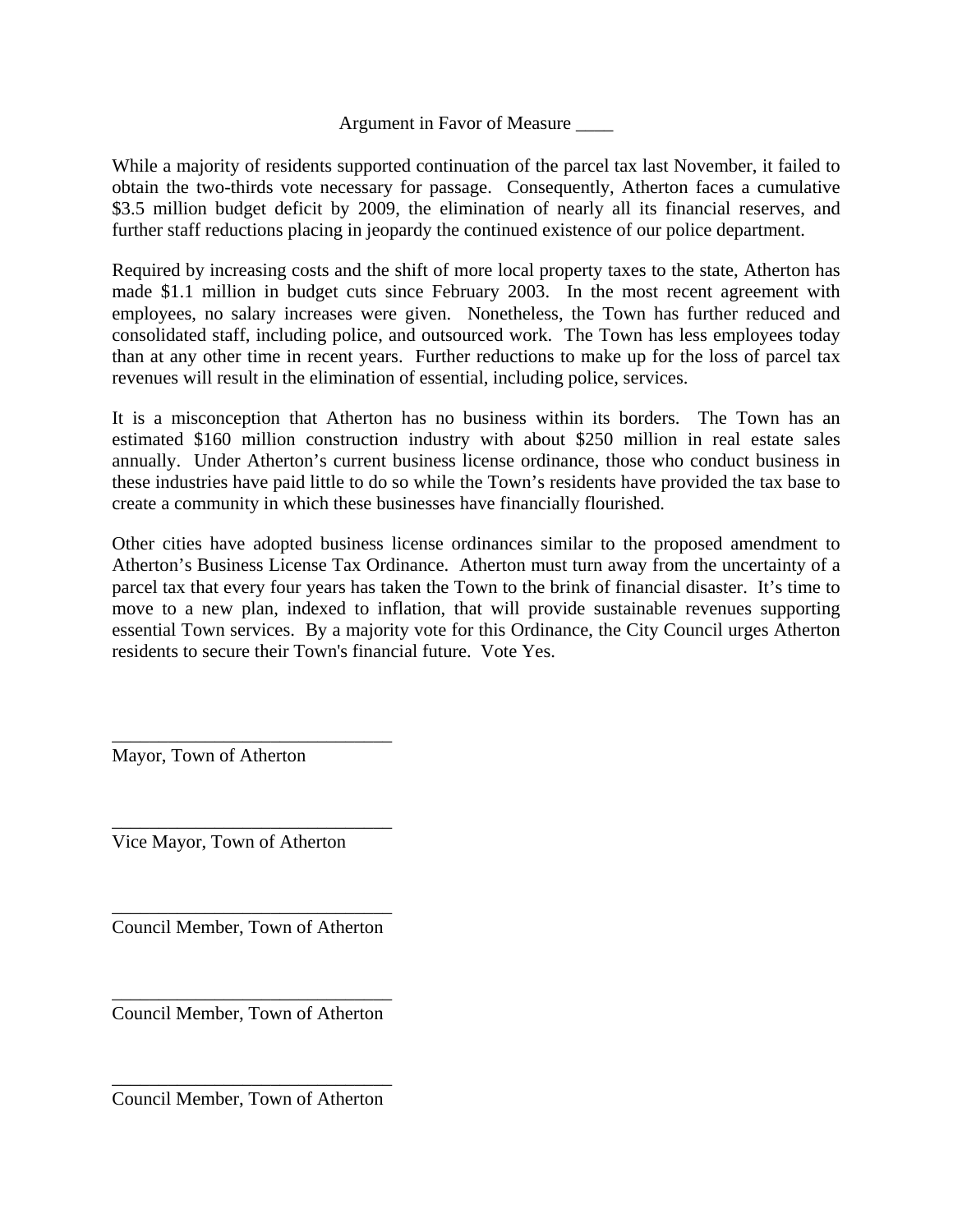#### **Resolution No. 04-26**

#### **A RESOLUTION OF THE CITY COUNCIL OF THE TOWN OF ATHERTON, CALIFORNIA, SETTING PRIORITIES FOR FILING WRITTEN ARGUMENTS REGARDING A CITY MEASURE AND DIRECTING THE CITY ATTORNEY TO PREPARE AN IMPARTIAL ANALYSIS**

WHEREAS, a Special Municipal Election is to be held in the Town of Atherton, California, on March 8, 2004, at which there will be submitted to the voters the following measure:

"Shall the Atherton Business License Tax Ordinance be amended to enact increases to the existing business license tax and revise the taxed business categories in order to raise monies for general purposes such as, but not limited to, public safety services and capital improvement projects that otherwise would be reduced due to the loss of other local tax revenues?"

Yes \_\_\_\_\_ No \_\_\_\_\_

NOW, THEREFORE, the City Council of the Town of Atherton, California, does resolve, declare, determine and order as follows:

1. That the City Council authorizes all Members of the City Council to file a written argument in favor of the City measure as specified above, accompanied by the printed name(s) and signature(s) of the person(s) submitting it, in accordance with Article 4, Chapter 3, Division 9 of the Elections Code of the State of California and to change the argument until and including the date fixed by the City Clerk after which no arguments for or against the City measure may be submitted to the City Clerk, which is set for December 17, 2004.

2. That the City Council directs the City Clerk to transmit a copy of the measure to the City Attorney, unless the organization or salaries of the office of the City Attorney are affected. The City Attorney shall prepare an impartial analysis of the measure showing the effect of the measure on the existing law and the operation of the measure. If the measure affects the organization or salaries of the office of the City Attorney, the City Clerk shall prepare the impartial analysis. The impartial analysis shall be filed by the date set by the City Clerk for the filing of primary arguments (December 17, 2004).

3. That the City Clerk shall certify to the passage and adoption of this resolution and enter it into the book of original resolutions.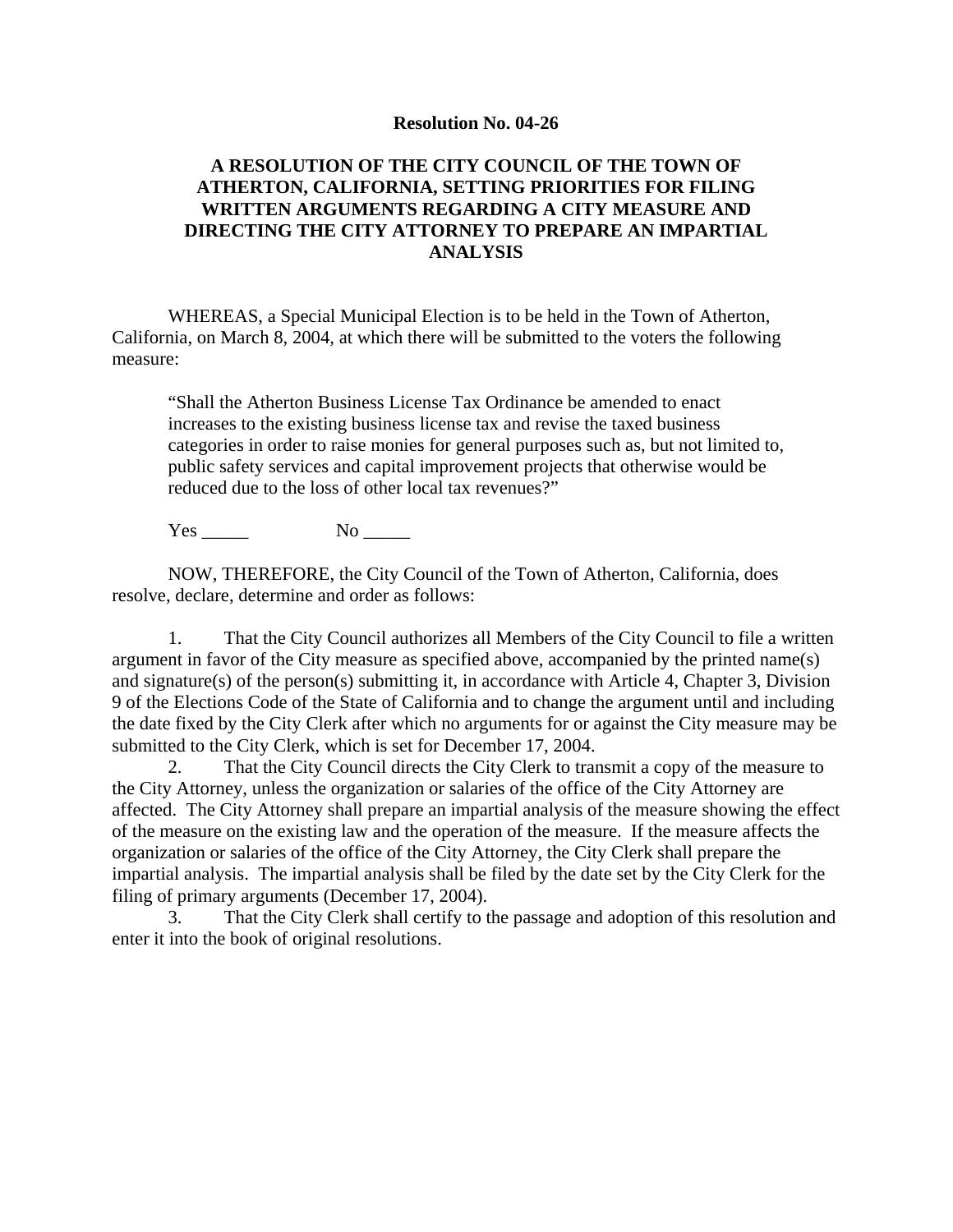**\* \* \* \* \* \* \* \* \* \* \*** 

*I hereby certify that the foregoing Resolution was duly and regularly passed and adopted by the City Council of the Town of Atherton at a regular meeting thereof held on the 17th day of November, 2004, by the following vote:* 

| AYES:    | $\overline{5}$ | COUNCILMEMBERS: Janz, Marsala, Carlson, McKeithen, Conwell |
|----------|----------------|------------------------------------------------------------|
| NOES:    |                | 0 COUNCILMEMBERS: None                                     |
| ABSENT:  |                | 0 COUNCILMEMBERS: None                                     |
| ABSTAIN: |                | 0 COUNCILMEMBERS: None                                     |

 $\overline{\phantom{a}}$  , which is a set of the set of the set of the set of the set of the set of the set of the set of the set of the set of the set of the set of the set of the set of the set of the set of the set of the set of th

*/s/ Kathy McKeithen* 

 Kathy McKeithen, Mayor Town of Atherton

ATTEST:

*/s/ Linda Kelly* 

Linda Kelly Acting City Clerk

\_\_\_\_\_\_\_\_\_\_\_\_\_\_\_\_\_\_\_\_

APPROVED AS TO FORM:

\_\_\_\_\_\_\_\_\_\_\_\_\_\_\_\_\_\_\_\_\_\_

*/s/ Marc Hynes* 

Marc Hynes City Attorney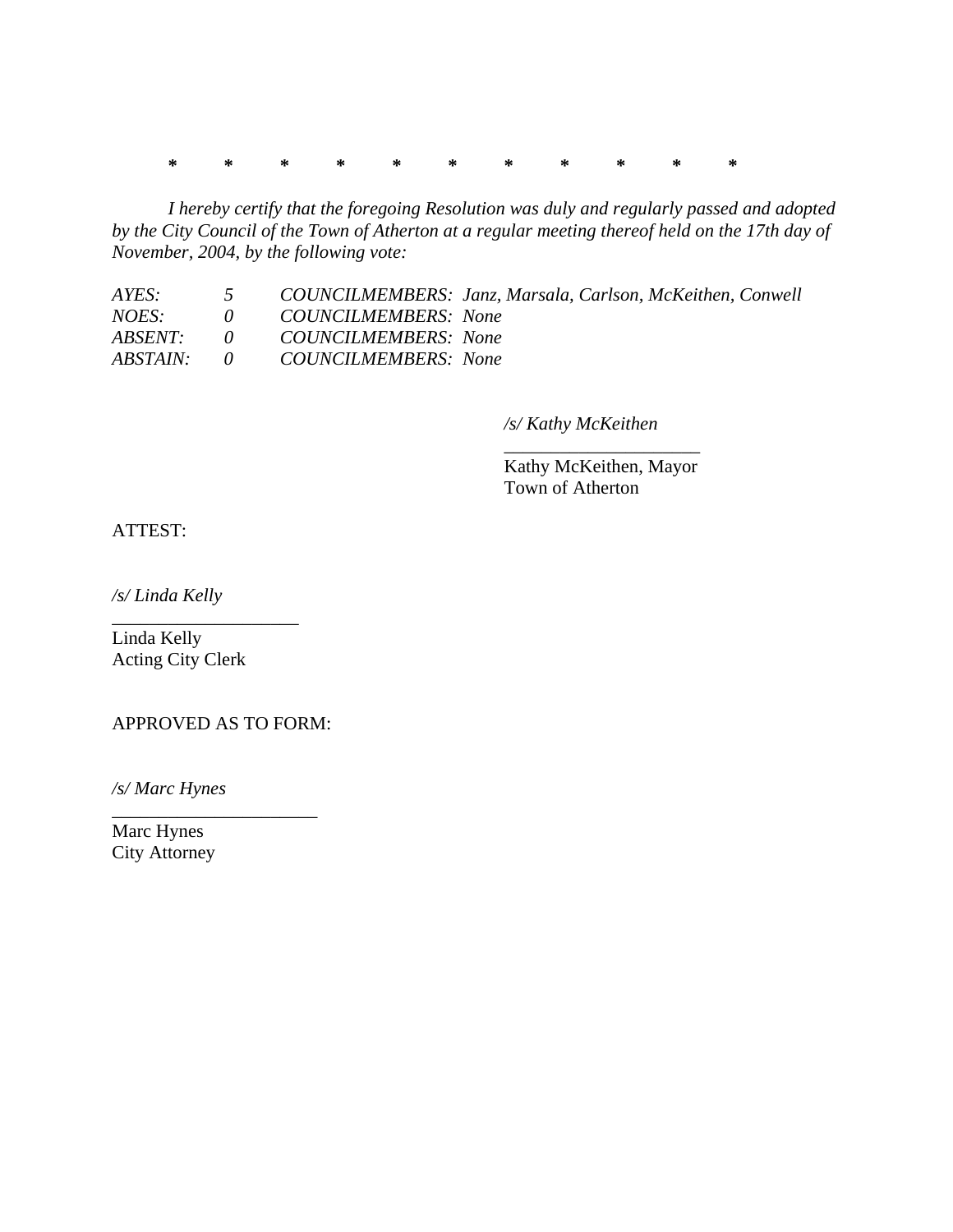# **Authoring Ballot Arguments**

According to Elections Code Section 9282, the City Council must determine whether it wishes to exercise its rights to author and sign ballot arguments regarding the measure. The argument for or against a ballot measure shall not exceed **300** words. **The final date for filing a direct argument is 5:00 p.m. on Friday, December 17, 2004.**

With respect to Rebuttal Arguments, if any person submits arguments against a City measure, and an argument has been filed in favor of a City measure, copies of argument against the City measure will immediately be sent to the person or persons filing the argument in favor of the City measure. The person or persons filing the arguments in favor of a City measure may prepare and submit a rebuttal argument not to exceed **250** words. Upon receipt of the proponent's direct argument in favor of the measure, a copy shall be sent to the person or persons filing the argument against the City measure who may submit a rebuttal argument not to exceed **250** words. The rebuttal argument period is December 18, 2004, to December 27, 2004. **The final date to submit a rebuttal argument to the City Clerk is 5:00 p.m., Monday, December 27, 2004.** 

**For your information, below is the Form of Statement to be Filed by Author of Argument.**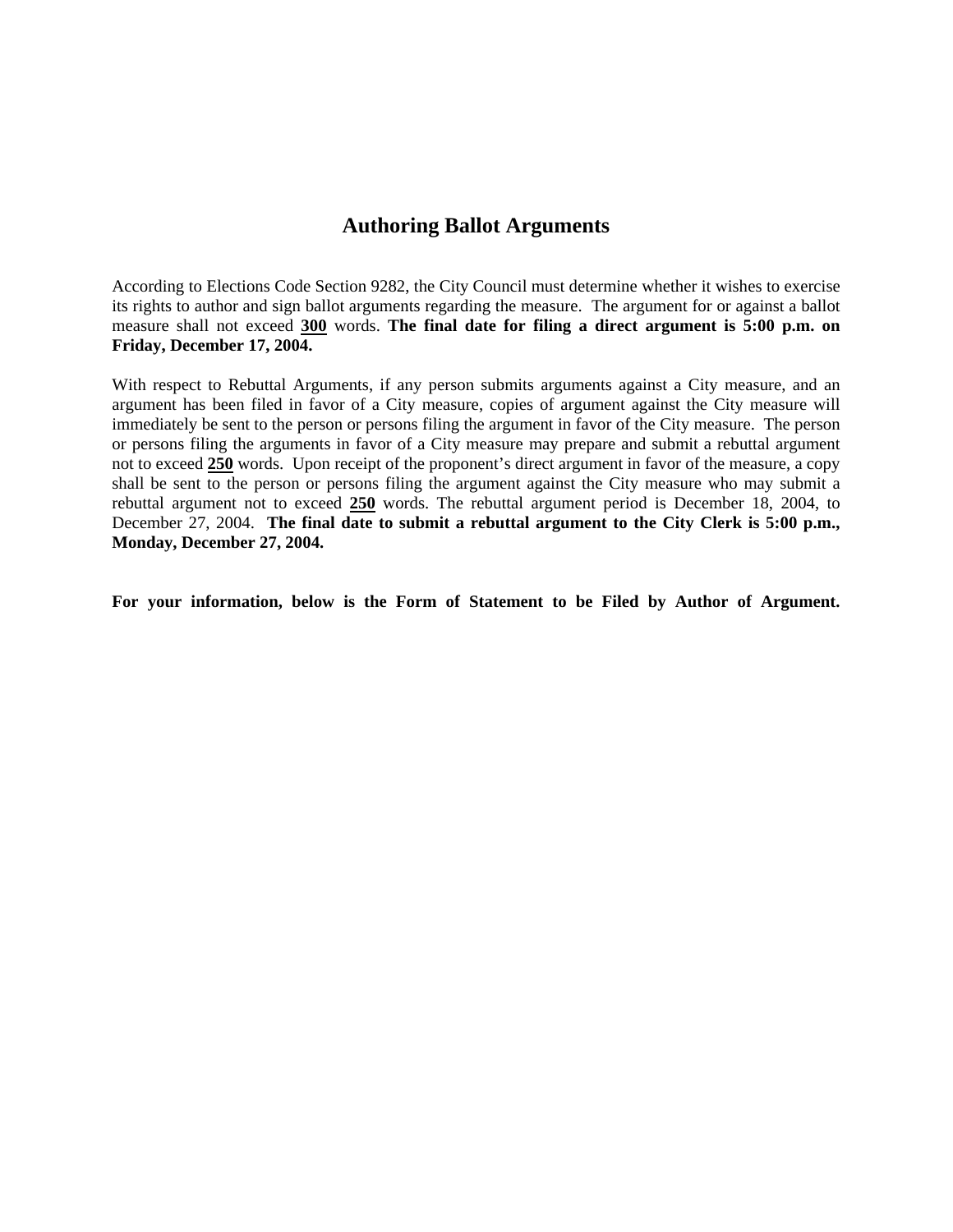#### **FORM OF STATEMENT TO BE FILED BY AUTHOR OF ARGUMENT**

All arguments concerning measures filed pursuant to Division 9, Chapter 3 (beginning with § 9200) of the Elections Code shall be accompanied by the following form statement **to be signed** by each proponent, and by each author, if different, of the argument:

The undersigned proponent (s) or author(s) of the (primary/rebuttal) argument (in favor of/against) Measure \_\_\_\_\_ at the Special Municipal Election for the Town of Atherton to be held on March 8, 2005, hereby state that the argument is true and correct to the best of (his/her/their) knowledge and belief.

| Sign Name | <b>Print Name</b> | Date |
|-----------|-------------------|------|
|           |                   |      |
|           |                   |      |
|           |                   |      |
|           |                   |      |
|           |                   |      |
|           |                   |      |

# *All* **Authors** *must print his/her name and* **sign this form (EC 9600) AND** *Print his/her name and sign* **the Argument itself (EC 9283)**  *AND Print his/her name and sign the* **Rebuttal** *Argument itself (EC 9285)*

*Further, pursuant to Election Code § 9219, printed arguments submitted to the voters shall be titled either "Argument In Favor Of Measure \_\_" or "Argument Against Measure \_\_".* 

*Likewise, printed rebuttal arguments submitted pursuant to Election Code §§ 9220 and 9285 shall be titled either "Rebuttal To Argument In Favor Of Measure \_\_" or "Rebuttal to Argument Against Measure \_\_".*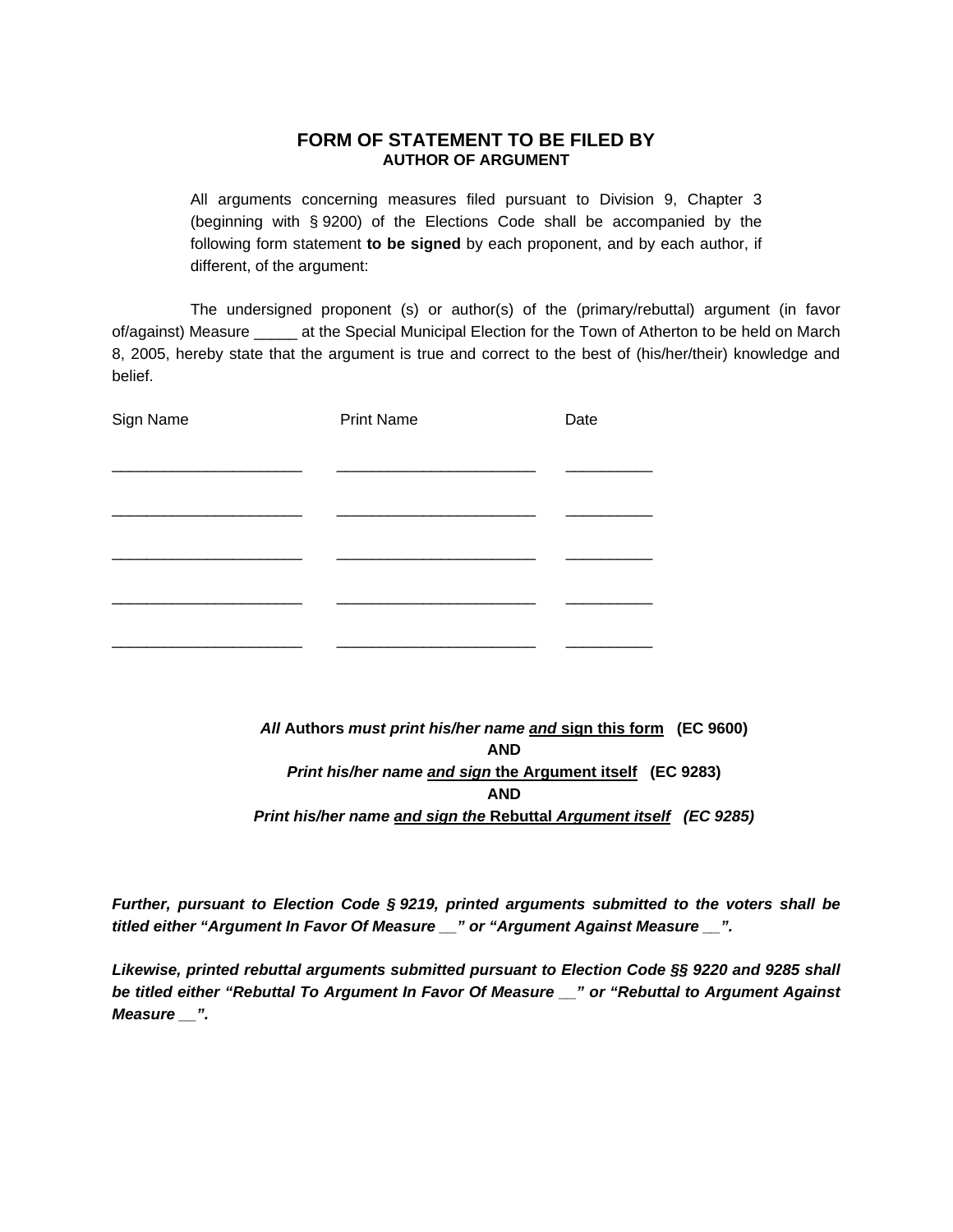### **California Elections Code 2004**

# **COUNTING OF WORDS**

# **Chapter 1. General Provisions**

9. Counting of words.

(a) Counting of words, for purposes of this code, shall be as follows:

(1) Punctuation is not counted.

(2) Each word shall be counted as one word except as specified in this section.

 (3) All geographical names shall be considered as one word; for example, "City and County of San Francisco" shall be counted as one word.

(4) Each abbreviation for a word, phrase, or expression shall be counted as one word.

 (5) Hyphenated words that appear in any generally available standard reference dictionary, published in the United States at any time within the 10 calendar years immediately preceding the election for which the words are counted, shall be considered as one word. Each part of all other hyphenated words shall be counted as a separate word.

 (6) Dates consisting of a combination of words and digits shall be counted as two words. Dates consisting only of a combination of digits shall be counted as one word.

 (7) Any number consisting of a digit or digits shall be considered as one word. Any number which is spelled, such as "one," shall be considered as a separate word or words. "One" shall be counted as one word whereas "one hundred" shall be counted as two words. "100" shall be counted as one word.

(8) Telephone numbers shall be counted as one word.

- (9) Internet web site addresses shall be counted as one word.
- (b). This section shall not apply to counting words for ballot designations under Section 13107. (Amended by Stats. 1994, c 920, Section 2.)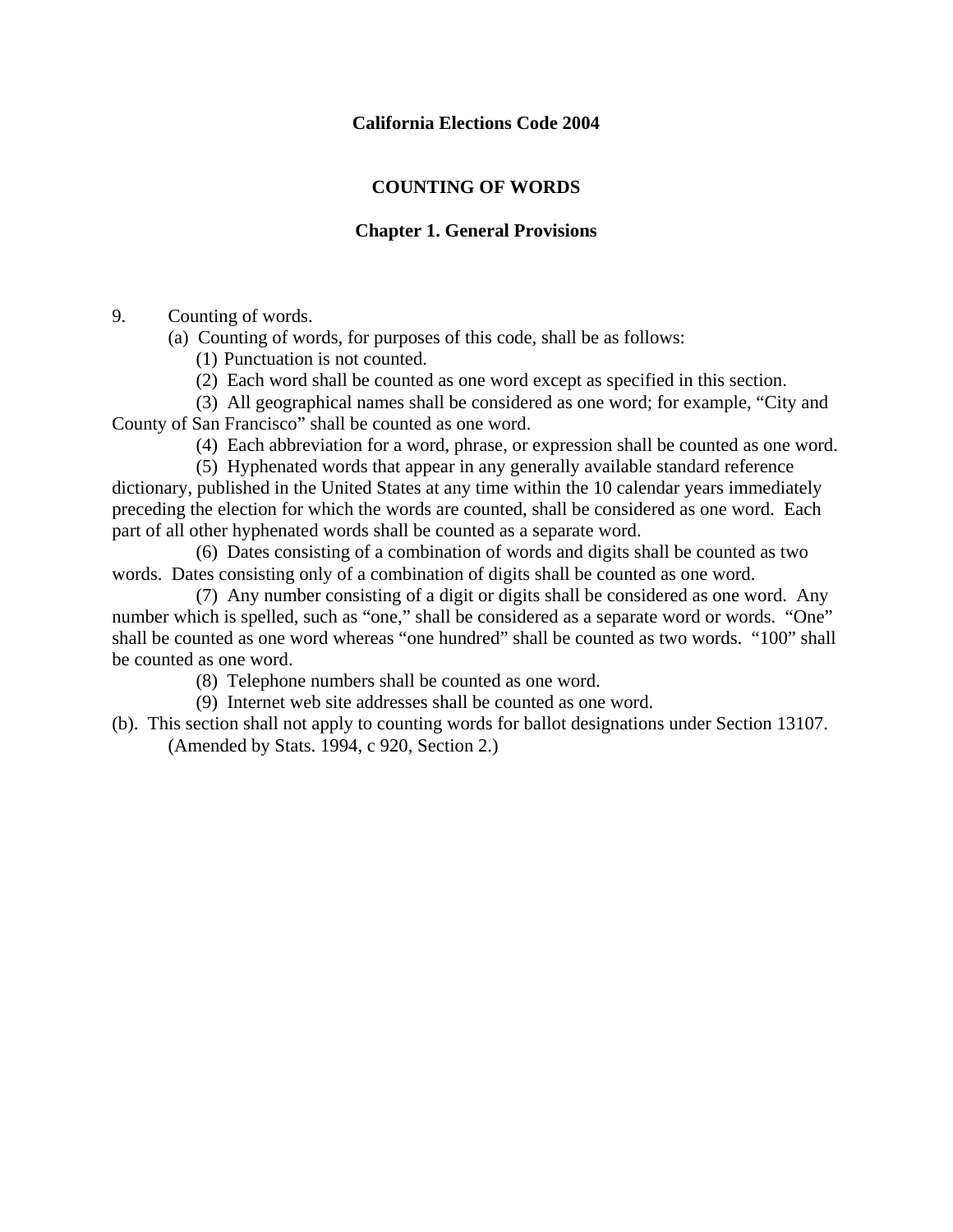**Item No. 18** 



# **Town of Atherton**

### **TO: HONORABLE MAYOR AND CITY COUNCIL JAMES H. ROBINSON, CITY MANAGER**

### **FROM: LINDA KELLY, ASSISTANT TO THE CITY MANAGER/ ACTING CITY CLERK**

**DATE: FOR THE MEETING OF DECEMBER 15, 2004** 

# **SUBJECT: DISCUSSION AND CONSIDERATION – SELECTION OF DATES FOR COMMUNITY INFORMATIONAL MEETINGS (SPECIAL COUNCIL MEETINGS) REGARDING THE MARCH 8, 2005 SPECIAL ELECTION**

# **RECOMMENDATION**

Discuss and select dates for holding community informational meetings regarding the March 8, 2005 Special Election.

# **BACKGROUND**

At its meeting of November 17, 2004, the City Council adopted Ordinance No. 552 calling a Special Municipal Election for Tuesday, March 8, 2005, for the purpose of submitting to the voters one measure to amend the business license tax ordinance. The Mayor requested that community meetings be set up starting in January 2005 in order to inform the residents about the measure. These "town hall" style meetings will be for the purpose of information and discussing the measure, not advocacy on behalf of the Town of Atherton.

It is suggested that Council Members check their calendars for any conflicts and select those dates which are preferable.

Following is a list of available dates, times and locations.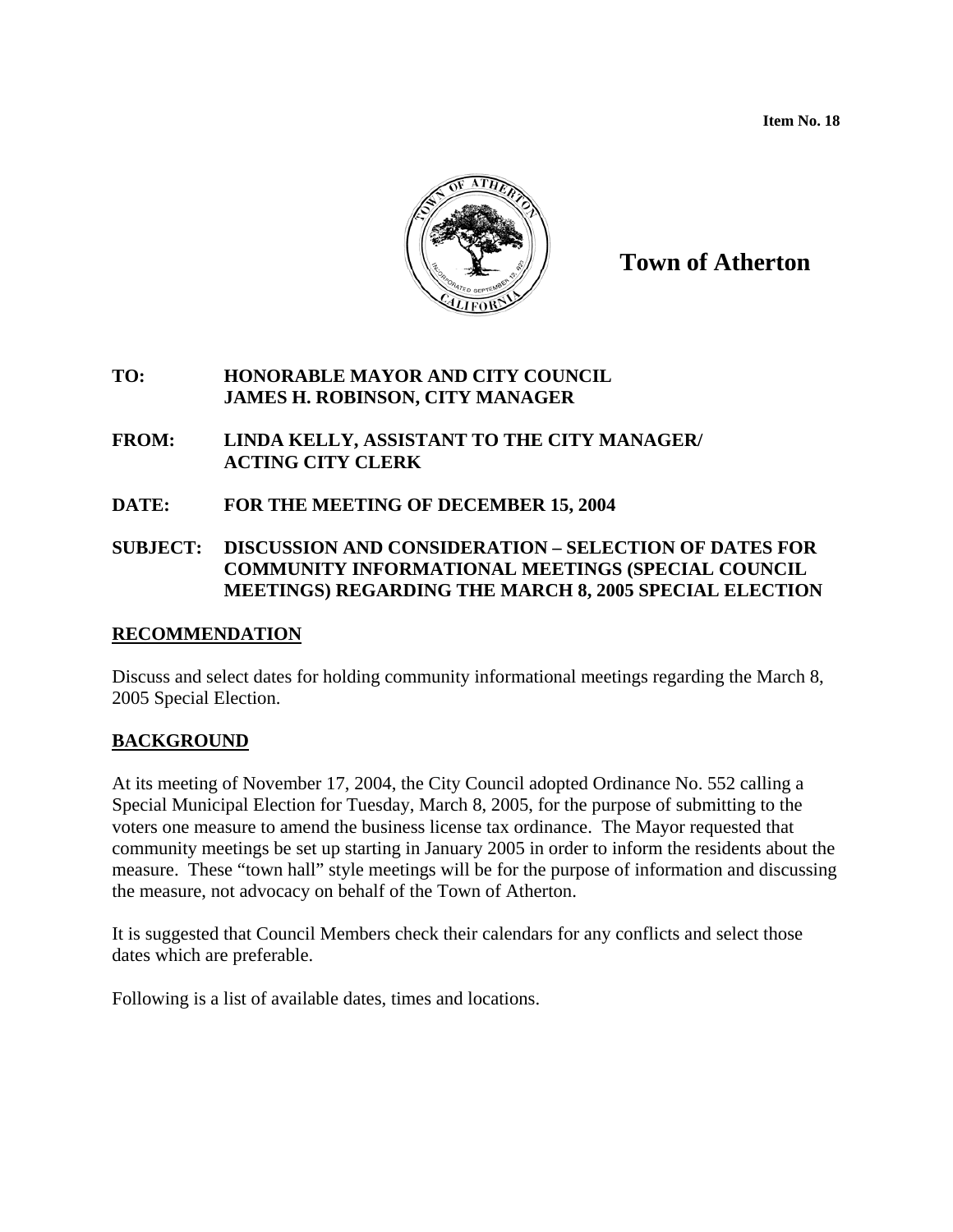| Date                | <b>Pavilion Availability</b> | <b>Chamber Availability</b> |
|---------------------|------------------------------|-----------------------------|
| Thurs., January 6   | Any time after 6:00 p.m.     | Any time                    |
| Sat., January 8     | Any time                     | Any time                    |
| Mon., January 10    | Any time                     | Any time                    |
| Tues., January 18   | After 6:00 p.m.              | Any time                    |
| Sat., January 22    | Any time                     | Any time                    |
| Mon., January 24    | Any time                     | Any time                    |
| Tues., January 25   | Not available                | Any time                    |
| Sat., January 29    | Not available                | Any time                    |
| Mon., January 31    | Any time                     | Any time                    |
| Tues., February 1   | Any time                     | Any time                    |
| Sat., February 5    | Any time                     | Any time                    |
| Mon., February 7    | After 5:00 p.m. only         | Any time                    |
| Tues., February 8   | Any time                     | Any time                    |
| Thurs., February 10 | Any time                     | Any time                    |
| Sat., February 12   | Any time                     | Any time                    |
| Mon., February 14   | Any time                     | Any time                    |
| Tues., February 15  | Any time                     | Any time                    |
| Thurs., February 17 | Any time                     | Any time                    |
| Fri., February 18   | Any time                     | Any time                    |
| Sat., February 19   | Any time                     | Any time                    |
| Tues., February 22  | Any time                     | Any time                    |
| Wed., February 23   | Any time                     | Any time                    |
| Fri., February 25   | Any time                     | Any time                    |
| Tues., March 1      | Not available                | Any time                    |
| Thurs., March 3     | Not available                | Any time                    |
| Sat., March 5       | Any time                     | Any time                    |

\_\_\_\_\_\_\_\_\_\_\_\_\_\_\_\_\_\_\_\_\_\_\_\_ \_\_\_\_\_\_\_\_\_\_\_\_\_\_\_\_\_\_\_\_\_\_\_\_\_

**Potential Dates, Times and Locations for Community Meetings**

Prepared by: Approved by:

Linda Kelly James H. Robinson Assistant to the City Manager/ City Manager Acting City Clerk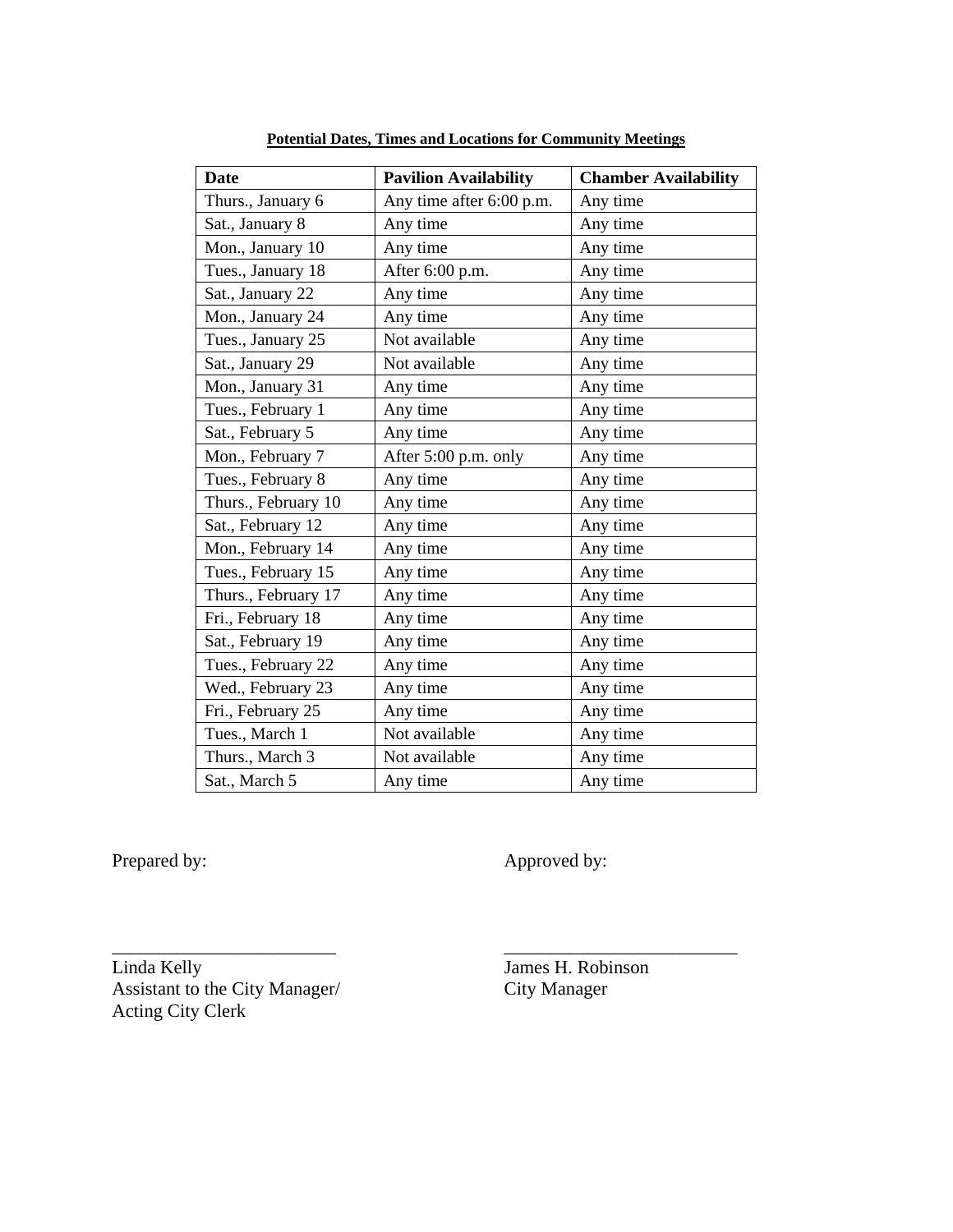

# **CITY COUNCIL STAFF REPORT**

# **TO: HONORABLE MAYOR AND CITY COUNCIL**

# **FROM: JAMES H. ROBINSON, CITY MANAGER**

# **DATE: FOR THE CITY COUNCIL MEETING OF DECEMBER 15, 2004**

# **SUBJECT: ACCEPTANCE OF STATUS REPORT BY CITY MANAGER OF ANNUAL REVIEW OF LITTLE LEAGUE COMPLIANCE WITH PARK LICENSE AGREEMENT**

# **RECOMMENDATION:**

1.) Accept status report from the City Manager regarding compliance by the Little League to the terms of the "License Agreement" between the Town of Atherton and the Menlo-Atherton Little League. 2.) Receive input from City Council regarding the Little League's compliance with the agreement and mitigation measures. 3.) Direct the City Manager to meet with the President of the Little League to ensure compliance with the attached agreement and conduct an annual review.

# **BACKGROUND:**

In August of 2000 the Town of Atherton entered into a license agreement with the Menlo-Atherton Little League Inc. The intent of the agreement was to grant a license to the Little League to permit the construction and operation of a Little League ball field on a portion of the Holbrook-Palmer Park during a period of late February through June. The agreement also provided for reimbursement of certain maintenance costs, restrictions for hours and days of use, contributions for restroom facilities, and restrictions on outfield fencing and the removal of the backstop fencing and players seating area at the end of the Season.

The agreement also provided that the City Manager and Little League would conduct an annual review of use and operation of the Park improvements to ensure that the Little League was in compliance. It also provided that, prior to this meeting, the City Manager would seek input from both the City Council and Park and Recreation Commission on compliance with the agreement.